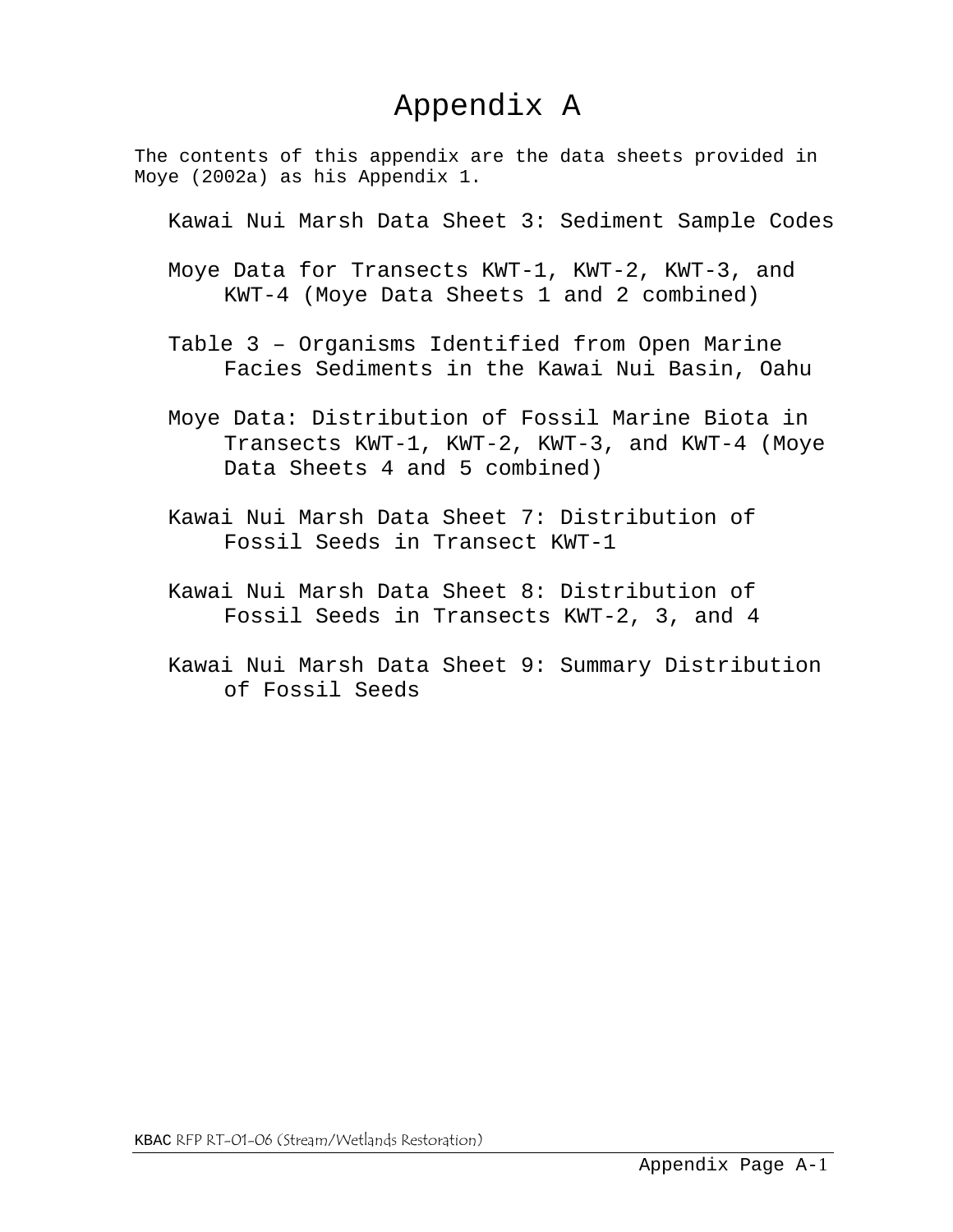- 
- 
- 

### **Sample Color**

- 1.0 black
- 2.1 light gray
- 2.2 medium gray **Sample Texture**
- 
- 3.1 light brown 1.2 compact
- 3.2 medium brown 2.1 fine granular
- 3.3 dark brown 2.2 granular
- 
- 4.2 medium green 2.4 fragmental
- 4.3 dark green 3.1 fine matted
- 5.1 light orange 3.2 matted
- 5.2 medium orange 3.3 coarse matted
- 5.3 dark orange
- 6.1 light red
- 6.2 medium red
- 6.3 dark red **Moisture**
- $7.1$  light white  $1 dry$
- $7.2$  medium white  $2$  moist
- 7.3 dark white 3 saturated
- 8.1 pale yellow 4 slurry
- $8.2$  yellow  $5$  liquid
- 8.3 dark yellow

## **Bottom Character Sediment Grain Size**

- 1 solid rock  $1 \text{clay} (\leq 0.004 \text{ mm})$
- 2 loose rock 2 silt (0.004- 0.0625 mm
- 3 marine sediments 3 sand (0.0625-4 mm)
	- 4 pebble (4-64 mm)
	- 5 cobble (6.4-25.6 cm
	- 6 boulder (>25.6 cm)

- 2.3 dark gray 1.1 fine compact
	-
	-
	-
- 4.1 light green 2.3 coarse granular
	-
	-
	-
	-

- 
- 
- 
- 
-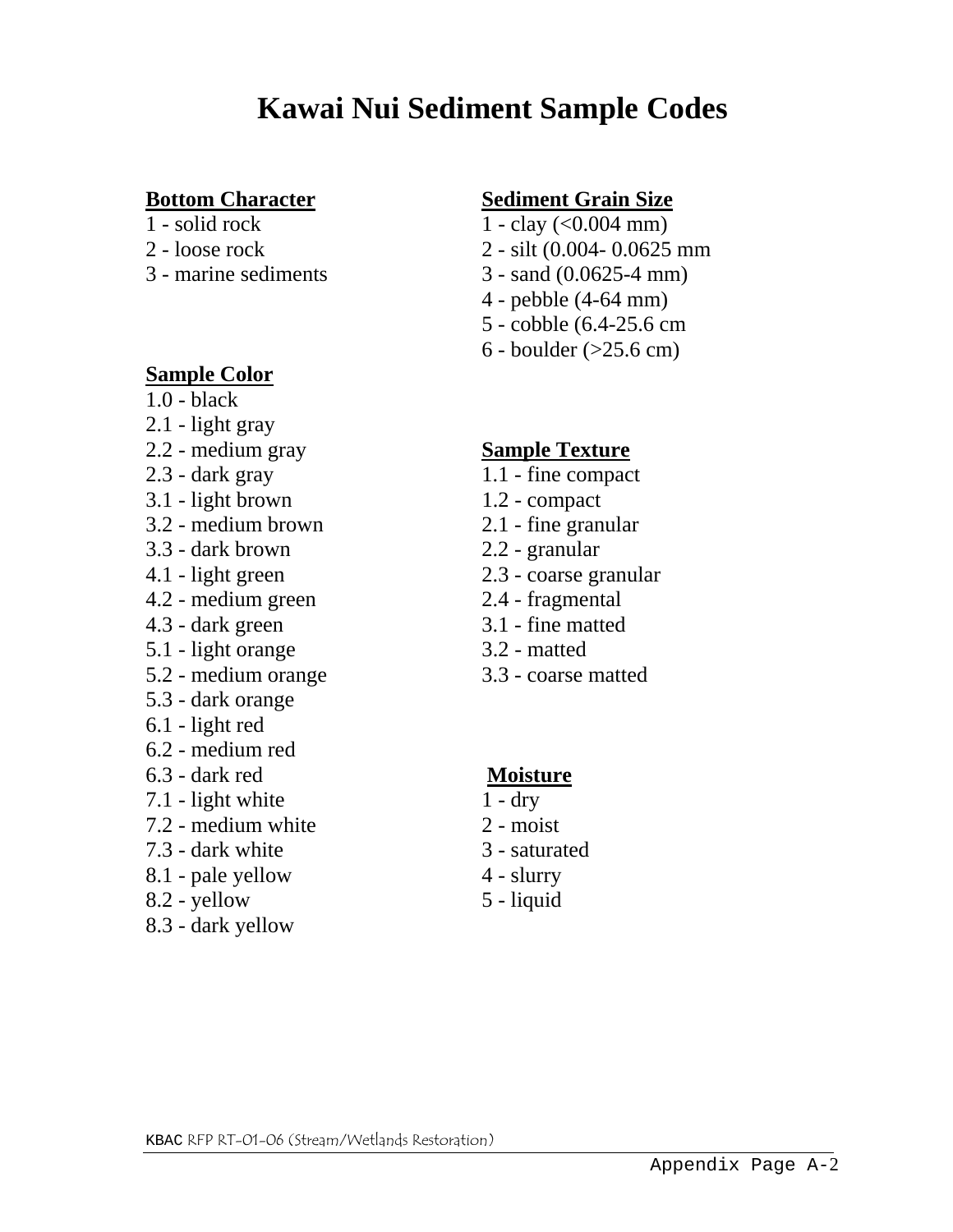### **Contact with Unit below Inclusions**

- $1 -$ abrupt  $0 -$  none
- 2 gradational  $< 1$  cm  $1$  rock fragments
- 3 gradational 1-2 cm 2 historical artifact
- 4 gradational 2-4 cm 3 prehistoric artifact
- 
- 

- 
- 
- 
- 
- $5 \text{gradational} > 4 \text{ cm}$  4 paleobotanic remains
- 6 EOH (end of hole) 5 paleomarine remains

### **Clay content est. % Fe oxides est. %**

 $1 - absent$  0 - absent  $2 - 1$  to  $10\%$  1 - trace  $3 - 11$  to  $25\%$   $2 - 1$  to  $2\%$  $7 - 96$  to  $100\%$ 

- 
- $4 26$  to 50% 3 3 to 5% by volume
- $5 51$  to 75%  $4 6$  to 10% by volume
- $6 76$  to 95%  $5 +10\%$  by volume

5 – 51 to 75% 6 – 76 to 95% 7 – 96 to 100%

### **Estimated % organic Type organics present in sample**

- 0 absent 1 decomposed organic carbon
- 1 trace to 3% 2 moderate-strong decomposed
- 2 4 to 10% 3 moderately decomposed (peat)
- $3 11$  to  $25\%$  4 weakly decomposed
- $4 26$  to 50%  $5 -$  undecomposed plant material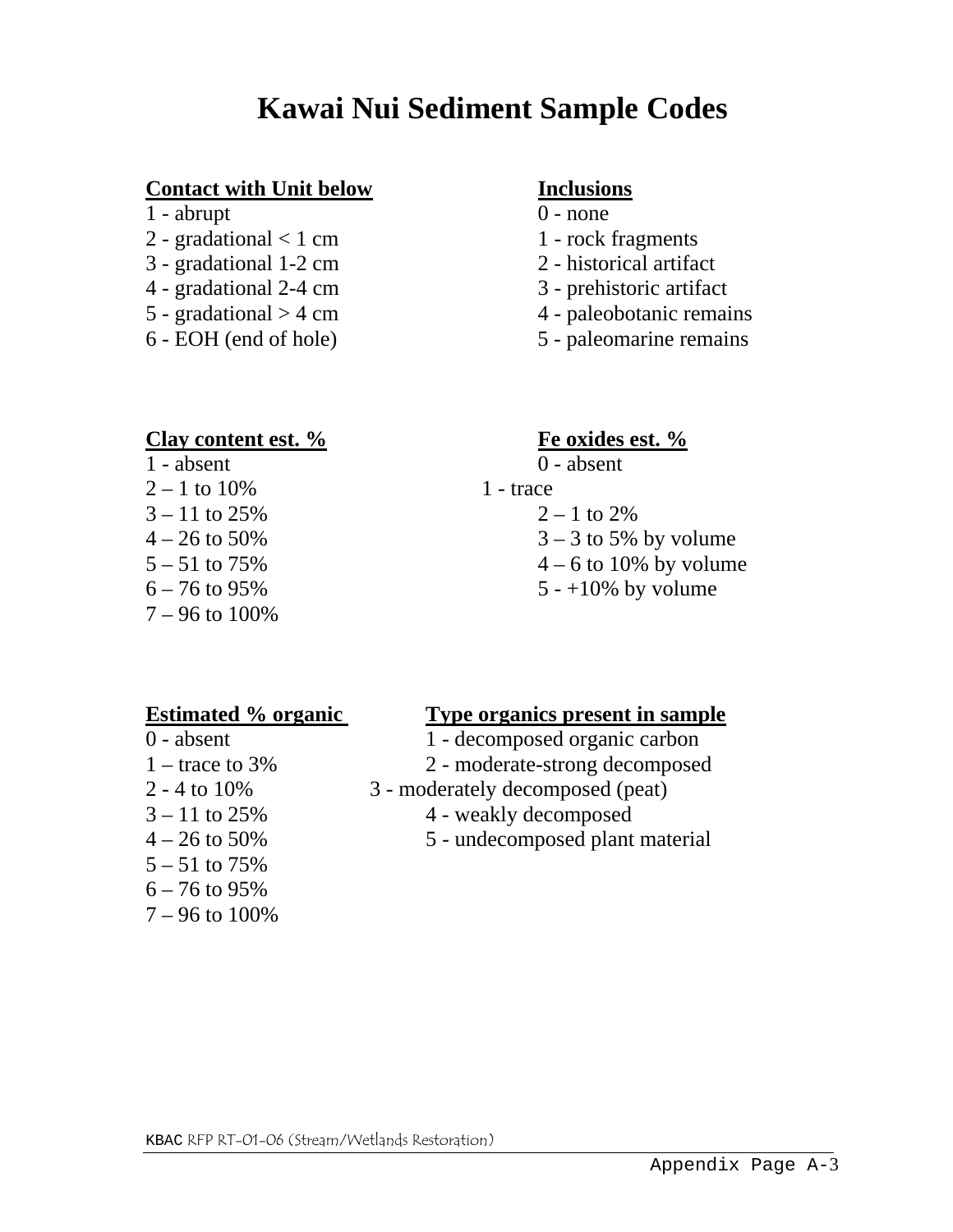### **Organic content size Vegetation I.D.**

- 
- $2 -$  fine (1 to 5 mm)  $1.2 -$  cattail
- 3 medium (5 to 10 mm) 1.3 neke fern
- 4 medium large (1 to 2 cm) **Paleovegetation I.D.**
- $5 \text{large}$  ( $>2 \text{ cm}$ ) 2.1 kukui nut

### **Estimated % carbonate Carbonate type**

- 
- 
- 
- 
- 
- 

### **Clasts est. volume % Clast size**

- $0 -$ absent  $1 -$ sand
- $1 1$  to 5% 2 pebble
- $2 6$  to  $10\%$  3 cobble
- 
- $4 21$  to 50%
- $5 +50\%$

- 1.1 basalt strongly weathered 1 angular
- 1.2 basalt partly weathered 2 subangular
- 1.3 basalt unweathered 3 subrounded
- 2.1 cultural artifact prehistoric 4 rounded
- 2.2 cultural artifact historic 5 well rounded

- 1 microscopic 1.1 California grass
	-

- 
- 2.2 seed 1
- 2.3 seed 2
- 2.4 seed 3

- $0 -$  absent 1 limy mud or clay
- 1 trace to 2% 2 calcareous nodules
- $2 3$  to  $10\%$   $3 \text{calcareous sand}$
- 3 11 to 50% 4 shells and fragments
- 4 51 to 90% 5 coral fragments
- 5 91 to 100% 6 marine encrustations

- 
- 
- 
- $3 11$  to  $20\%$  4 boulder

### **Clast Type Clast angularity**

- 
- 
-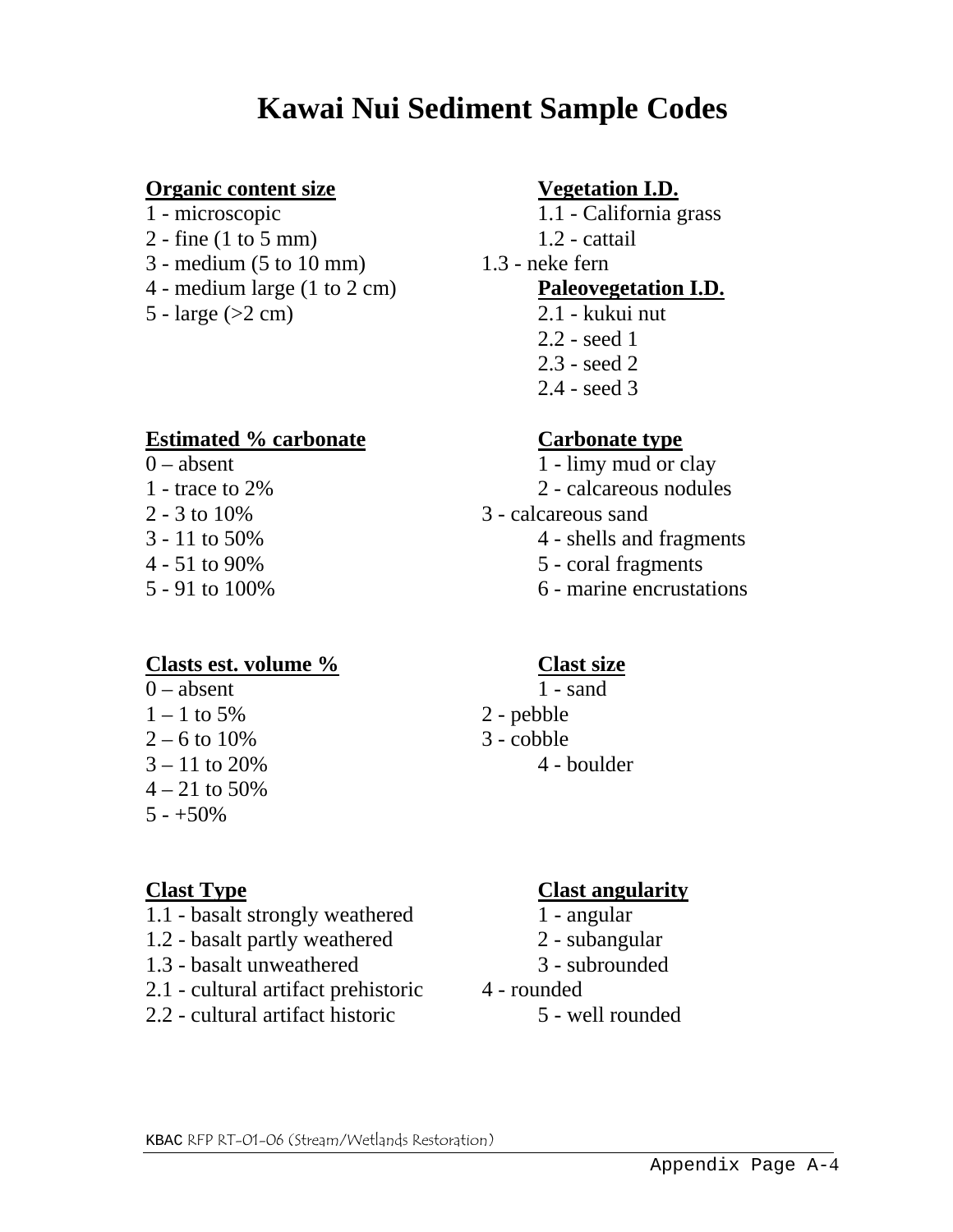### **Sample Facies**

- 1 terrestrial soil
- 2 terrestrial wetland
- 3 lagoon
- 4 open marine

### **Sample Subfacies**

- 1.0 terrestrial soil O horizon
- 1.1 terrestrial soil A horizon
- 1.2 terrestrial soil B horizon
- 1.3 terrestrial soil C horizon
- 2.0 marsh plant mat
- 2.1 water or water + mud slurry
- 2.2 wetland soil undifferentiated
- 2.3 peaty mud
- 2.4 muddy peat
- 2.5 peat
- 3.0 lagoonal undifferentiated
- 3.1 lagoonal terrestrial
- 3.2 lagoonal marine
- 4.0 open marine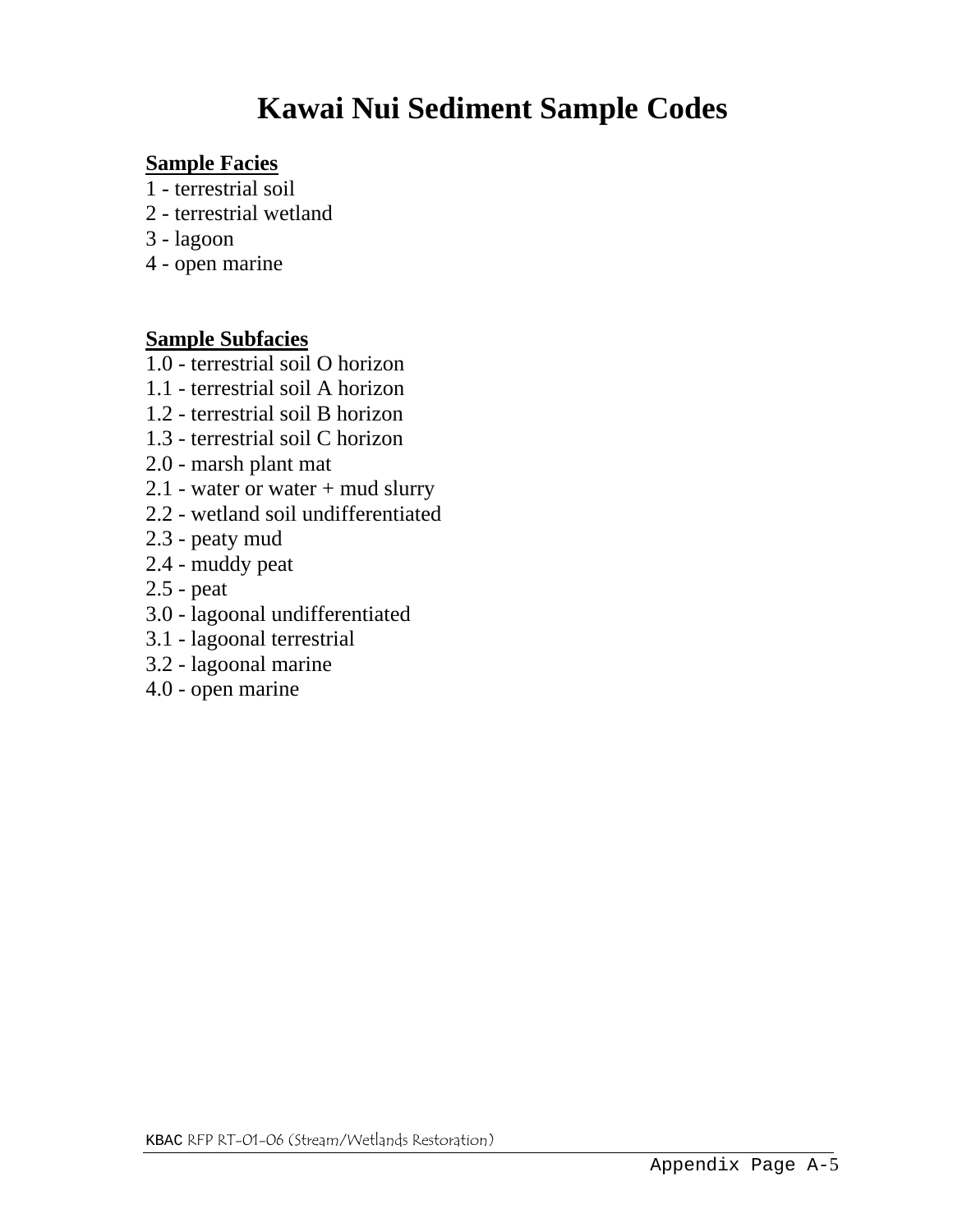## Moye Data for Transects KWT-1, KWT-2, KWT-3, and KWT-4

| <b>SAMPLE IDENTIFICATION</b> |                |               |                |       |                |             |                  |  |  |  |  |
|------------------------------|----------------|---------------|----------------|-------|----------------|-------------|------------------|--|--|--|--|
|                              | <b>Station</b> |               |                | Total |                |             |                  |  |  |  |  |
| Transect                     | No.            | Latitude      | Longitude      | Depth | <b>Bottom</b>  | Interval    | Thickness        |  |  |  |  |
| KWT-1                        | $0 + 0N$       | N 21° 23.546' | W 157° 45.728' |       |                | $0 - 12$    | 12               |  |  |  |  |
|                              |                |               |                |       |                | $12 - 35$   | 23               |  |  |  |  |
|                              |                |               |                | 42    | $\mathbf{1}$   | $35 - 42$   | $\boldsymbol{7}$ |  |  |  |  |
| $KWT - 1$                    | $0 + 5N(a)$    | N 21° 23.547' | W 157° 45.723' |       |                | $0 - 50$    | 50               |  |  |  |  |
|                              |                |               |                |       |                | $50 - 70$   | 20               |  |  |  |  |
|                              |                |               |                |       |                | $70 - 130$  | 60               |  |  |  |  |
|                              |                |               |                | 140   | $\overline{2}$ | $130 - 140$ | 10               |  |  |  |  |
| $KWT - 1$                    | $0 + 5N(b)$    | N 21° 23.547' | W 157° 45.723' |       |                | $0 - 40$    | 40               |  |  |  |  |
|                              |                |               |                |       |                | $40 - 70$   | 30               |  |  |  |  |
|                              |                |               |                |       |                | $70 - 90$   | 20               |  |  |  |  |
|                              |                |               |                |       |                | $90 - 130$  | 40               |  |  |  |  |
|                              |                |               |                | 135   | $\overline{2}$ | $130 - 135$ | $\overline{5}$   |  |  |  |  |
| $KWT - 1$                    | $0 + 15N$      | N 21° 23.551' | W 157° 45.720' |       |                | $0 - 40$    | 40               |  |  |  |  |
|                              |                |               |                |       |                | $40 - 70$   | 30               |  |  |  |  |
|                              |                |               |                |       |                | $70 - 100$  | 30               |  |  |  |  |
|                              |                |               |                |       |                | $100 - 130$ | 30               |  |  |  |  |
|                              |                |               |                | 140   | 3              | $130 - 140$ | 10               |  |  |  |  |
| $KWT - 1$                    | $0 + 20N$      | N 21° 23.550' | W 157° 45.717  |       |                | $0 - 40$    | 40               |  |  |  |  |
|                              |                |               |                |       |                | $40 - 90$   | 50               |  |  |  |  |
|                              |                |               |                |       |                | $90 - 140$  | 50               |  |  |  |  |
|                              |                |               |                | 160   | 3              | $140 - 160$ | 20               |  |  |  |  |
| $KWT - 1$                    | $0 + 30N$      | N 21° 23.553' | W 157° 45.711  |       |                | $0 - 40$    | 40               |  |  |  |  |
|                              |                |               |                |       |                | $40 - 50$   | 10               |  |  |  |  |
|                              |                |               |                |       |                | $50 - 90$   | 40               |  |  |  |  |
|                              |                |               |                |       |                | $90 - 125$  | 35               |  |  |  |  |
|                              |                |               |                |       |                | $125 - 145$ | 20               |  |  |  |  |
|                              |                |               |                | 170   | 3              | $145 - 170$ | 25               |  |  |  |  |
| $KWT - 1$                    | $0+50N$        | N 21° 23.560' | W 157° 45.703' |       |                | $0 - 30$    | 30               |  |  |  |  |
|                              |                |               |                |       |                | $30 - 70$   | 40               |  |  |  |  |
|                              |                |               |                |       |                | $70 - 100$  | 30               |  |  |  |  |
|                              |                |               |                |       |                | $100 - 120$ | 20               |  |  |  |  |
|                              |                |               |                |       |                | $120 - 140$ | 20               |  |  |  |  |
|                              |                |               |                |       |                | $140 - 170$ | 30               |  |  |  |  |
|                              |                |               |                | 175   | $\overline{2}$ | $170 - 175$ | 5                |  |  |  |  |
| $KWT - 1$                    | $0 + 55N$      | N 21° 23.562' | W 157° 45.702' |       |                | $0 - 30$    | 30               |  |  |  |  |
|                              |                |               |                |       |                | $30 - 80$   | 50               |  |  |  |  |
|                              |                |               |                |       |                | $80 - 110$  | 30               |  |  |  |  |
|                              |                |               |                |       |                | $110 - 130$ | 20               |  |  |  |  |
|                              |                |               |                |       |                | $130 - 160$ | 30               |  |  |  |  |
|                              |                |               |                |       |                | $160 - 175$ | 15               |  |  |  |  |
|                              |                |               |                | 190   | 3              | $175 - 190$ | 15               |  |  |  |  |
| $KWT - 1$                    | $0 + 95N$      | N 21° 23.578' | W 157° 45.702' |       |                | $0 - 30$    | 30               |  |  |  |  |
|                              |                |               |                |       |                | $30 - 80$   | 50               |  |  |  |  |
|                              |                |               |                |       |                | $80 - 130$  | 50               |  |  |  |  |
|                              |                |               |                |       |                | $130 - 170$ | 40               |  |  |  |  |
|                              |                |               |                |       |                | $170 - 180$ | 10               |  |  |  |  |
|                              |                |               |                |       |                | $180 - 190$ | 10               |  |  |  |  |

Appendix Page A-6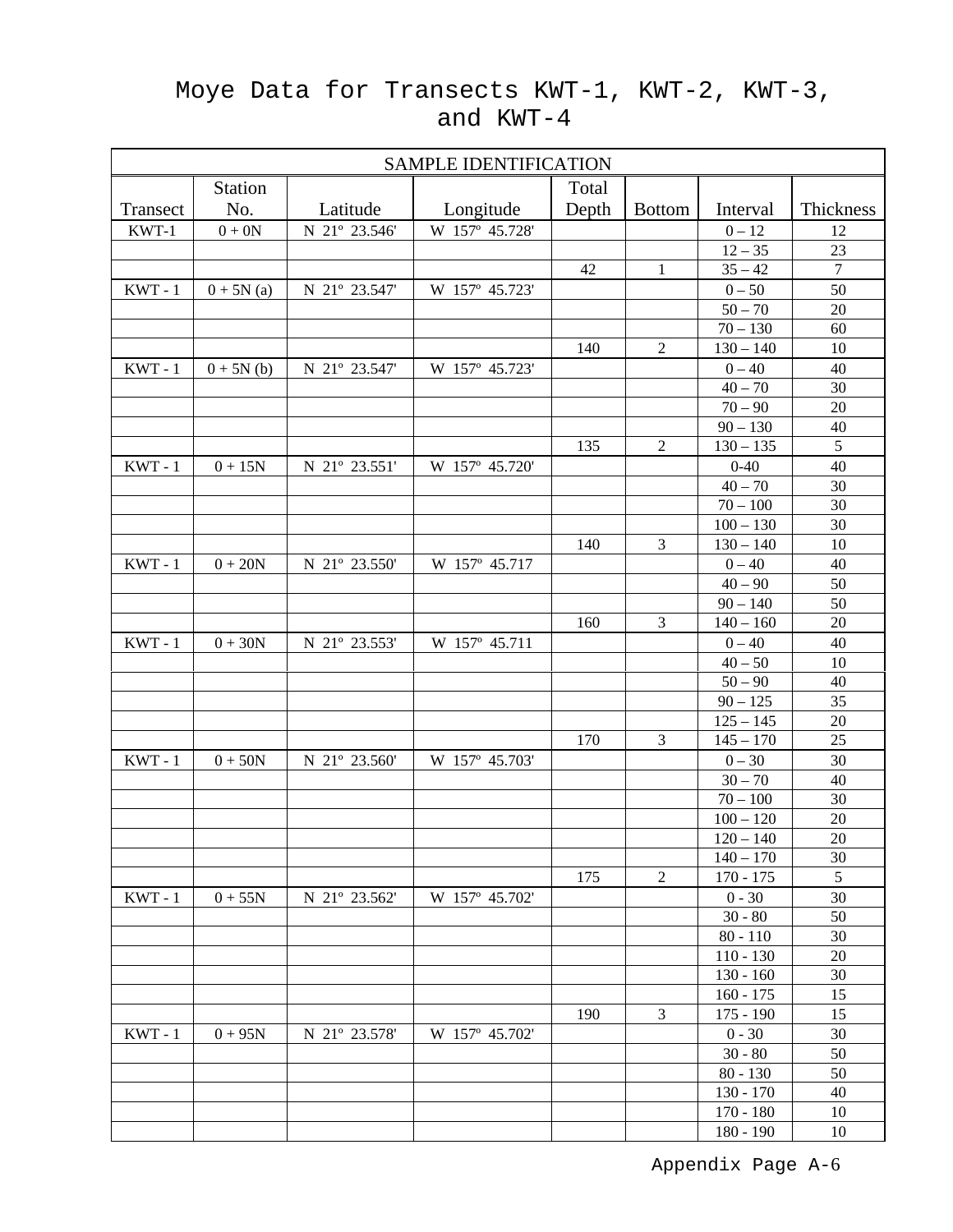|           |                |               |                              | 200   | $\mathfrak{Z}$ | $190 - 200$           | 10             |
|-----------|----------------|---------------|------------------------------|-------|----------------|-----------------------|----------------|
|           |                |               | <b>SAMPLE IDENTIFICATION</b> |       |                |                       |                |
|           | <b>Station</b> |               |                              | Total |                |                       |                |
| Transect  | No.            | Latitude      | Longitude                    | Depth | <b>Bottom</b>  | Interval              | Thickness      |
| $KWT - 1$ | $0 + 120N$     | N 21° 23.600' | W 157° 45.678'               |       |                | $0 - 35$              | 35             |
|           |                |               |                              |       |                | $35 - 100$            | 65             |
|           |                |               |                              |       |                | $100 - 120$           | 20             |
|           |                |               |                              |       |                | $120 - 150$           | 30             |
|           |                |               |                              |       |                | $150 - 180$           | 30             |
|           |                |               |                              |       |                | $180 - 190$           | 10             |
|           |                |               |                              | 210   | 3?             | $190 - 210$           | 20             |
| $KWT - 1$ | $0 + 150N$     | N 21° 23.612' | W 157° 45.667'               |       |                | $0 - 40$              | 40             |
|           |                |               |                              |       |                | $40 - 245$            | 205            |
|           |                |               |                              |       |                | $245 - 265$           | 20             |
|           |                |               |                              |       |                | $265 - 280$           | 15             |
|           |                |               |                              | 300   | $\mathfrak{Z}$ | $280 - 300$           | 20             |
| $KWT - 2$ | $0+5W$         | N 21° 23.176' | W 157° 45.361'               |       |                | $0 - 50$              | 50             |
|           |                |               |                              |       |                | $50 - 90$             | 40             |
|           |                |               |                              | 130   | $\sqrt{2}$     | $90 - 130$            | 40             |
| $KWT - 2$ | $0 + 10W$      | N 21° 23.171' | W 157° 45.364'               |       |                | $0 - 40$              | 40             |
|           |                |               |                              |       |                | $40 - 100$            | 60             |
|           |                |               |                              | 160   | $\mathfrak{2}$ | $100 - 160$           | 60             |
| $KWT - 2$ | $0 + 20W$      | N 21° 23.171' | W 157° 45.368'               |       |                | $0 - 10$              | 10             |
|           |                |               |                              |       |                | $10 - 50$             | 40             |
|           |                |               |                              |       |                | $50 - 60$             | 10             |
|           |                |               |                              |       |                | $60 - 120$            | 60             |
|           |                |               |                              |       |                | $120 - 150$           | 30             |
|           |                |               |                              |       |                | $150 - 160$           | 10             |
|           |                |               |                              | 170   | 3              | $160 - 170$           | 10             |
| $KWT - 2$ | $0+50W$        | N 21° 23.181' | W 157° 45.379'               |       |                | $0 - 20$              | 20             |
|           |                |               |                              |       |                | $20 - 60$             | 40             |
|           |                |               |                              |       |                | $60 - 100$            | 40             |
|           |                |               |                              |       |                | $100 - 140$           | 40             |
|           |                |               |                              |       |                | 140 - 180             | 40             |
|           |                |               |                              |       |                | 180 - 182             | $\overline{2}$ |
|           |                |               |                              | 200   | 3              | $182 - 200$           | 18             |
| KWT-3     | $0+10E$        | N 21 23.876'  | W 157 46.020'                |       |                | $0 - 20$              | 20             |
|           |                |               |                              |       |                | $20 - 65$             | 45             |
|           |                |               |                              |       |                | 65-200                | 135            |
|           |                |               |                              |       |                | 200-240               | 40             |
|           |                |               |                              |       |                | 240-270               | 30             |
|           |                |               |                              |       |                | 270-280               | 10<br>20       |
|           |                |               |                              |       |                | 280-300               |                |
|           |                |               |                              | 350   | 3              | 300-350               | 50             |
| KWT-4     | $0+0E$         | N 21 23.821'  | W 157 46.015'                |       |                | $0 - 30$<br>$30 - 60$ | 30<br>30       |
|           |                |               |                              |       |                | 60-70                 | 10             |
|           |                |               |                              |       |                |                       |                |
|           |                |               |                              | 130   | $\overline{2}$ | 70-130                | 60             |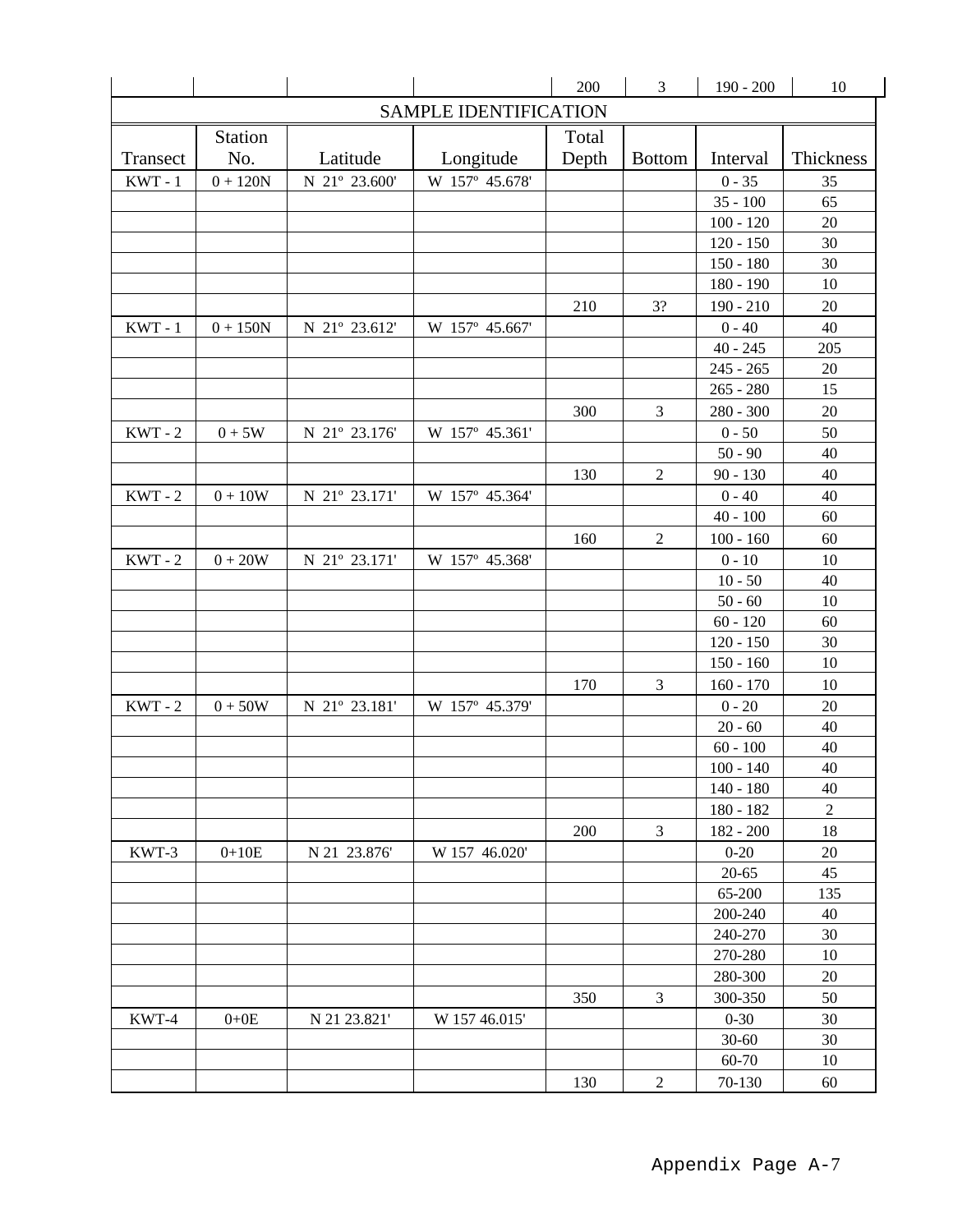|          |                |              | <b>SAMPLE IDENTIFICATION</b> |       |                |           |               |
|----------|----------------|--------------|------------------------------|-------|----------------|-----------|---------------|
|          | <b>Station</b> |              |                              | Total |                |           |               |
| Transect | No.            | Latitude     | Longitude                    | Depth | <b>Bottom</b>  | Interval  | Thickness     |
| KWT-4    | $0+15E$        | N 21 23.820' | W 157 46.009'                |       |                | $0 - 40$  | 40            |
|          |                |              |                              |       |                | $40 - 80$ | 40            |
|          |                |              |                              |       |                | 80-140    | 60            |
|          |                |              |                              |       |                | 140-150   | 10            |
|          |                |              |                              | 160   | 3              | 150-160   | 10            |
| KWT-4    | $0+30E$        | N 21 23.820' | W 157 46.000'                |       |                | $0 - 20$  | 20            |
|          |                |              |                              |       |                | $20 - 40$ | 20            |
|          |                |              |                              |       |                | $40 - 80$ | 40            |
|          |                |              |                              |       |                | 80-160    | 80            |
|          |                |              |                              |       |                | 160-180   | 20            |
|          |                |              |                              | 190   | $\mathfrak{Z}$ | 180-190   | 10            |
| KWT-4    | $0 + 60E$      | N 21 23.822' | W 157 45.983'                |       |                | $0 - 50$  | 50            |
|          |                |              |                              |       |                | 50-60     | 10            |
|          |                |              |                              |       |                | 60-70     | 10            |
|          |                |              |                              |       |                | 70-150    | 80            |
|          |                |              |                              |       |                | 150-180   | 30            |
|          |                |              |                              | 220   | 3?             | 180-220   | 40            |
| KWT-4    | $0+90E$        | N 21 23.817' | W 157 45.961'                |       |                | $0 - 70$  | 70            |
|          |                |              |                              |       |                | 70-90     | 20            |
|          |                |              |                              |       |                | 90-120    | 30            |
|          |                |              |                              |       |                | 120-180   | 60            |
|          |                |              |                              |       |                | 180-185   | $\mathfrak s$ |
|          |                |              |                              |       |                | 185-200   | 15            |
|          |                |              |                              | 210   | $\mathfrak{Z}$ | 200-210   | 10            |
| KWT-4    | $0+120E$       | N 21 23.819' | W 157 45.943'                |       |                | $0 - 30$  | 30            |
|          |                |              |                              |       |                | $30 - 60$ | 30            |
|          |                |              |                              |       |                | 60-70     | 10            |
|          |                |              |                              |       |                | 70-75     | $\sqrt{5}$    |
|          |                |              |                              |       |                | 75-100    | 25            |
|          |                |              |                              |       |                | 100-150   | 50            |
|          |                |              |                              |       |                | 150-170   | 20            |
|          |                |              |                              |       |                | 170-180   | 10            |
|          |                |              |                              | 200   | $\mathfrak{Z}$ | 180-200   | 20            |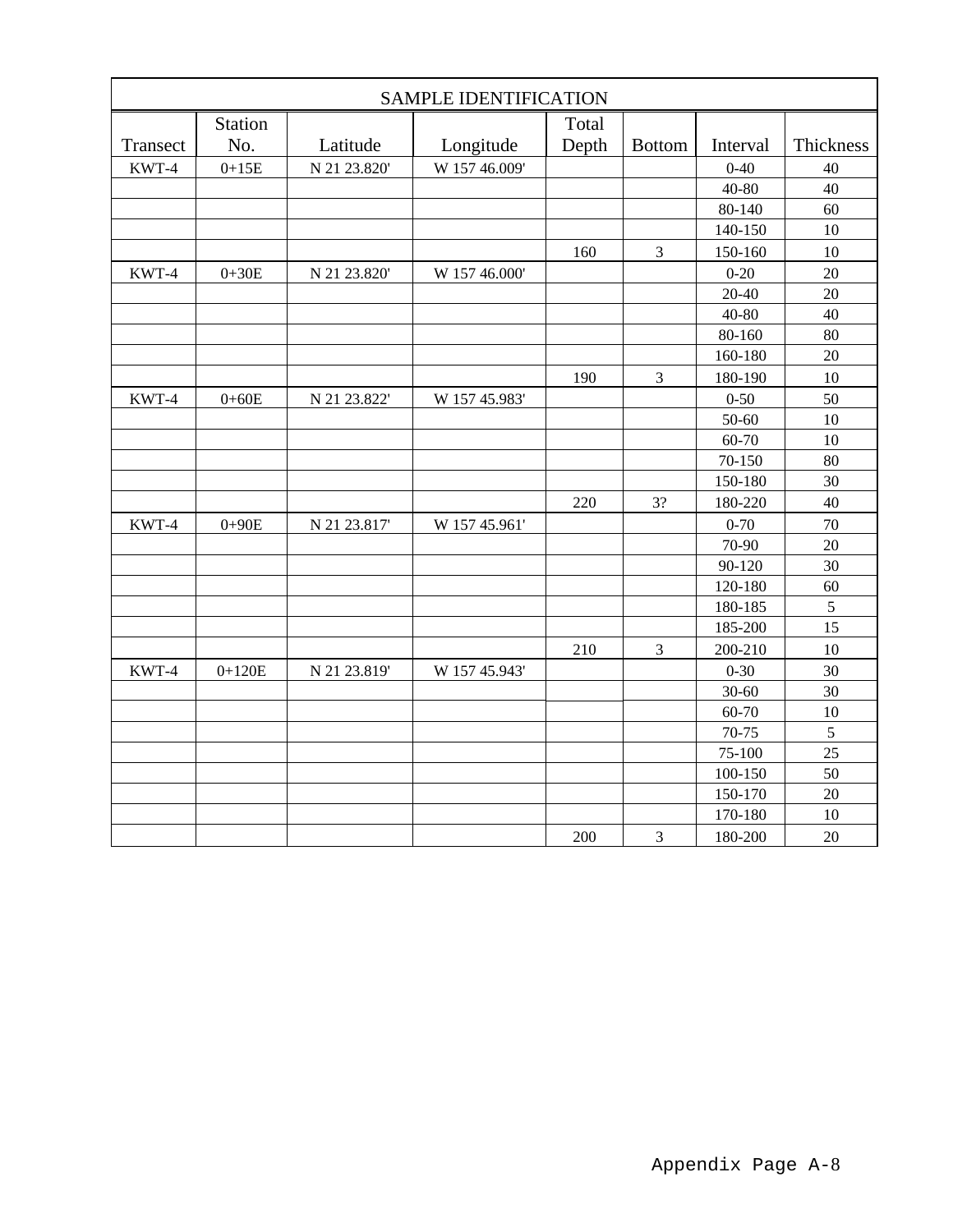|           |             |                                               |              | <b>SAMPLE CHARACTERISTICS</b> |                                  |                                  |                                      |
|-----------|-------------|-----------------------------------------------|--------------|-------------------------------|----------------------------------|----------------------------------|--------------------------------------|
|           | Station     |                                               | Grain        |                               |                                  |                                  |                                      |
| Transect  | No.         | Color                                         | size         | Texture                       | Moisture                         |                                  | Contacts   Inclusions                |
| KWT-1     | $0 + 0N$    | $1 + 3.3$                                     | N.A.         | 2.1                           | 2                                | 3                                | $\boldsymbol{0}$                     |
|           |             | $2.1 + 4.1, 5.2$                              | 1            | $1.2 + 2.4$                   | $\overline{2}$                   | 3                                | 1                                    |
|           |             | $2.1 + 4.1$                                   | $\mathbf{1}$ | $1.2 + 2.4$                   | 3                                | 3                                | $\mathbf{1}$                         |
| $KWT - 1$ | $0 + 5N(a)$ | N.A.                                          | N.A.         | 3.3                           | $\overline{c}$                   | 1                                | $\boldsymbol{0}$                     |
|           |             | N.A.                                          | N.A.         | N.A.                          | $\overline{4}$                   | 5                                | $\overline{0}$                       |
|           |             | $2.1 + 4.1$                                   | 1            | $1.1 + 2.4$                   | 3                                | $\overline{4}$                   | $1 + 4$                              |
|           |             | $2.1 + 4.1$                                   | 1            | $1.1 + 2.4$                   | 3                                | 6                                | $1+4$                                |
| $KWT - 1$ | $0 + 5N(b)$ | N.A.                                          | N.A.         | 3.3                           | $1 + 3$                          | $\mathbf{1}$                     | $\boldsymbol{0}$                     |
|           |             | $2.3, 2.2 + 4.2$                              | $\mathbf{1}$ | 1.2                           | 3                                | 3                                | $\overline{0}$                       |
|           |             | $2.3, 4.3+1, 3.2+8.1$                         | $1 + 4$      | $1.2 + 2.4$                   | 3                                | $\overline{4}$                   | $\mathbf{1}$                         |
|           |             | 2.3                                           | $1 + 4$      | $1.2 + 2.4$                   | $3 + 4$                          | 3                                | $1 + 4$                              |
|           |             | 2.3                                           | $1 + 5$      | $1.2 + 2.4$                   | 3                                | 6                                | $1+4+5$                              |
| $KWT - 1$ | $0 + 15N$   | N.A.                                          | N.A.         | 3.3                           | $1 + 3$                          | 1                                | $\boldsymbol{0}$                     |
|           |             | N.A.                                          | N.A.         | N.A.                          | $\overline{4}$                   | $\overline{4}$                   | $\boldsymbol{0}$                     |
|           |             | $2.3 + 3.1$                                   | $1 + 4$      | $1.2 + 2.4$                   | 3                                | 3                                | 1                                    |
|           |             | $2.3, 2.2 + 3.2$                              | $1 + 3$      | $1.2 + 2.3$                   | 3                                | 1                                | $1 + 4$                              |
|           |             | 7.2                                           | $3 + 4$      | $2.2 + 2.3$                   | 3                                | 6                                | 5                                    |
| $KWT - 1$ | $0 + 20N$   | N.A.                                          | N.A.         | 3.3                           | $1 + 3$                          | 1                                | $\boldsymbol{0}$                     |
|           |             | N.A.                                          | N.A.         | N.A.                          | 5                                | 3                                | $\mathbf 0$                          |
|           |             | $2.2 + 4.2$                                   | 1            | 1.1                           | 3                                | $\mathbf{1}$                     | $\boldsymbol{0}$                     |
|           |             | 7.2                                           | $3 + 4$      | $2.2 + 2.3$                   | 3                                | 6                                | 5                                    |
| $KWT - 1$ | $0 + 30N$   | N.A.                                          | N.A.         | 3.3                           | $1 + 3$                          | $\mathbf{1}$                     | $\boldsymbol{0}$                     |
|           |             | N.A.                                          | N.A.         | N.A.                          | 5                                | 3                                | $\boldsymbol{0}$                     |
|           |             | 2.3                                           | 1            | 1.2                           | 3                                | 5                                | $\mathbf{0}$                         |
|           |             | 2.3                                           | $\mathbf{1}$ | 1.2                           | $\overline{3}$                   | 3                                | $\mathbf{0}$                         |
|           |             | 2.3                                           | $\mathbf{1}$ | 1.1                           | $\overline{3}$                   | $\mathbf{1}$                     | $\boldsymbol{0}$                     |
|           |             | 7.2                                           | $3 + 4$      | $2.2 + 2.3$                   | 3                                | 6                                | 5                                    |
| $KWT - 1$ | $0+50N$     | N.A.                                          | N.A.         | 3.3                           | $1 + 3$                          | 1                                | $\boldsymbol{0}$                     |
|           |             | N.A.                                          | N.A.         | N.A.                          | $\overline{4}$                   | 5                                | $\boldsymbol{0}$                     |
|           |             | $2.2 + 3.2$                                   | $\mathbf{1}$ | 1.2                           | 3                                | 3                                | $\boldsymbol{0}$                     |
|           |             | $2.3, 2.2 + 3.2$                              | $\mathbf{1}$ | $1.2 + 3.1$                   | 3                                | 3                                | $\boldsymbol{0}$                     |
|           |             | 3.3                                           | 1            | 3.2                           | $\boldsymbol{2}$                 | $\overline{4}$                   | $\boldsymbol{0}$                     |
|           |             | $3.2, 3.2 + 6.2$                              | 1            | $3.2 + 2.4$                   | $\overline{2}$                   | 1                                |                                      |
|           |             | N.A.                                          | N.A.         | N.A.                          | N.A.                             | 6                                | N.A.                                 |
| $KWT - 1$ | $0 + 55N$   | N.A.                                          | N.A.         | 3.3                           | $1 + 3$                          | 1                                | $\mathbf{0}$                         |
|           |             | $2.2 + 3.2$                                   | 1            | N.A.                          | 4                                | $\overline{4}$                   | $\boldsymbol{0}$                     |
|           |             | $2.2, 2.2 + 3.2$                              | $\mathbf{1}$ | $1.2 + 3.1$                   | 3                                | $\overline{4}$                   | $\boldsymbol{0}$                     |
|           |             | $3.2, 3.2 + 2.2$                              | 1<br>1       | $1.2 + 3.2, 3.2$              | $\overline{c}$<br>$\overline{2}$ | $\overline{4}$<br>$\overline{4}$ | $\boldsymbol{0}$<br>$\boldsymbol{0}$ |
|           |             | $2.3 + 3.2$ , $3.2 + 6.2$<br>$3.2, 3.2 + 6.2$ | $\mathbf{1}$ | $1.2 + 3.2, 3.3$<br>3.3       | $\overline{2}$                   | 1                                | $\boldsymbol{0}$                     |
|           |             | 7.2                                           | $3 + 4$      | $2.2 + 2.3$                   | $\overline{3}$                   | 6                                | 5                                    |
| $KWT - 1$ | $0 + 95N$   | N.A.                                          | N.A.         | 3.3                           | $1 + 3$                          | 1                                | $\boldsymbol{0}$                     |
|           |             | N.A.                                          | N.A.         | N.A.                          | $5 + 4$                          | $\overline{4}$                   | $\boldsymbol{0}$                     |
|           |             | $2.3, 2.2 + 3.2$                              | $\mathbf{1}$ | 1.2                           | 3                                | 3                                | $\overline{4}$                       |
|           |             | $2.2 + 3.2$                                   | $\mathbf{1}$ | $1.2 + 3.2$                   | 3                                | $\overline{2}$                   | $\mathbf{1}$                         |
|           |             | $2.2 + 3.2$                                   | $\mathbf{1}$ | 3.2                           | $\overline{c}$                   | $\sqrt{2}$                       | $\overline{4}$                       |
|           |             | $2.1 + 4.1$                                   | $\mathbf{1}$ | $1.1 + 2.1$                   | $\mathbf{2}$                     | $\mathbf{1}$                     | $4 + 5$                              |
|           |             | 7.2                                           | $3+4$        | $2.2 + 2.3$                   | 3                                | $6\,$                            | 5 <sup>5</sup>                       |
|           |             |                                               |              |                               |                                  |                                  |                                      |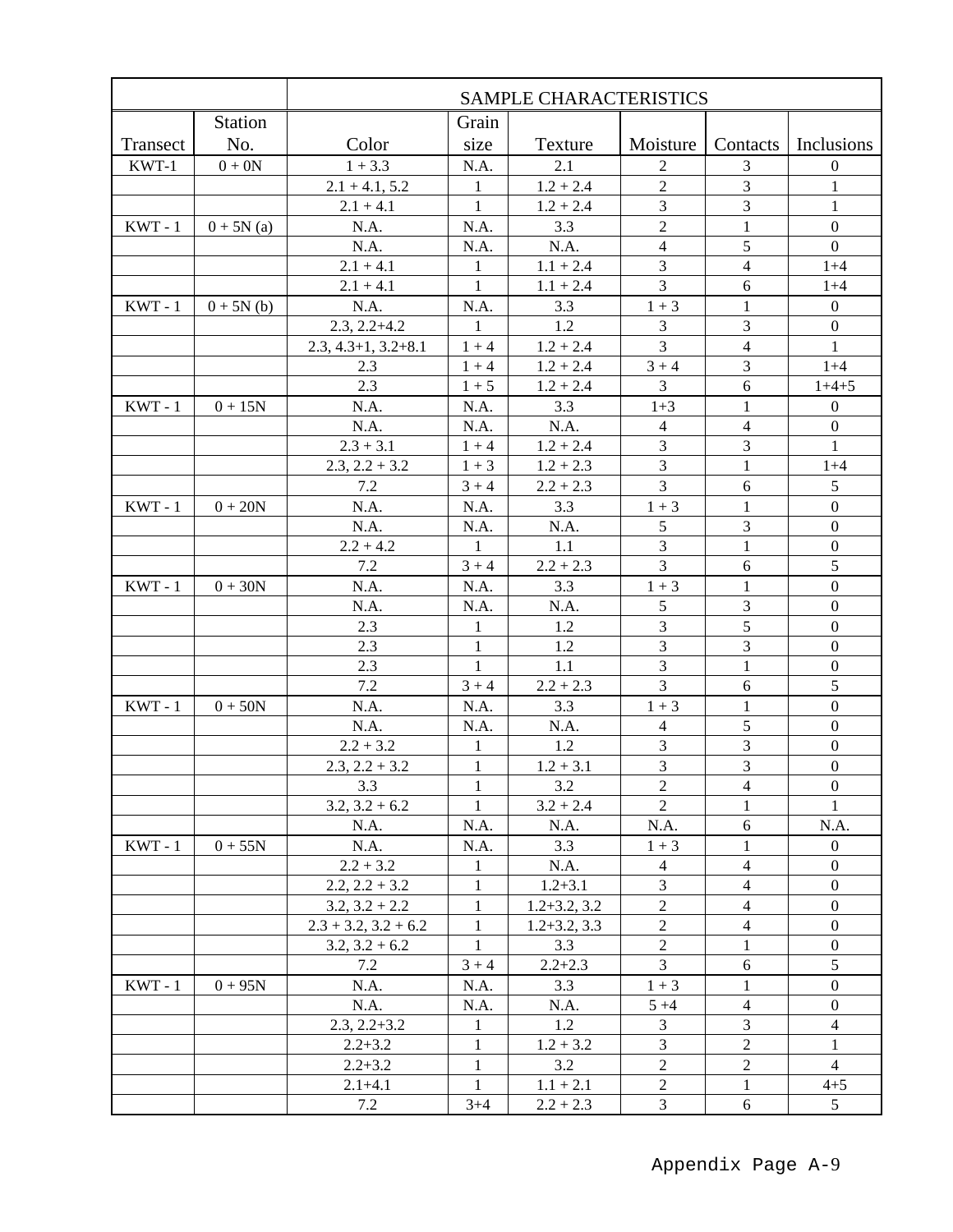|           |                | SAMPLE CHARACTERISTICS         |                       |                  |                                |                         |                                      |  |  |  |  |
|-----------|----------------|--------------------------------|-----------------------|------------------|--------------------------------|-------------------------|--------------------------------------|--|--|--|--|
|           | <b>Station</b> |                                | Grain                 |                  |                                |                         |                                      |  |  |  |  |
| Transect  | No.            | Color                          | size                  | Texture          | Moisture                       | Contacts                | Inclusions                           |  |  |  |  |
| $KWT - 1$ | $0 + 120N$     | N.A.                           | N.A.                  | 3.3              | $1 + 3$                        | 1                       | $\boldsymbol{0}$                     |  |  |  |  |
|           |                | N.A.                           | N.A.                  | N.A.             | $\overline{4}$                 | $\overline{4}$          | $\mathbf{0}$                         |  |  |  |  |
|           |                | $2.2 + 3.2$                    | $\mathbf{1}$          | $1.2 + 3.1$      | 3                              | 3                       | $\boldsymbol{0}$                     |  |  |  |  |
|           |                | $3.2 + 2.2$                    | $\mathbf{1}$          | $1.2 + 3.1$      | 3                              | $\overline{2}$          | $\overline{4}$                       |  |  |  |  |
|           |                | $3.2 + 6.2$                    | $\mathbf{1}$          | 3.3              | $\overline{2}$                 | 3                       | $\overline{4}$                       |  |  |  |  |
|           |                | 3.2, 6.3                       | $\mathbf{1}$          | 3.3              | $\overline{2}$                 | 3                       | $\overline{3}$                       |  |  |  |  |
|           |                | $4.2 + 2.2$                    | $\mathbf{1}$          | $1.1 + 2.1$      | 3                              | 6                       | $4 + 5$                              |  |  |  |  |
| $KWT - 1$ | $0 + 150N$     | N.A.                           | N.A.                  | 3.3              | $1 + 3$                        | 1                       | $\boldsymbol{0}$                     |  |  |  |  |
|           |                | N.A.                           | N.A.                  | N.A.             | $\overline{4}$                 | 5                       | $\boldsymbol{0}$                     |  |  |  |  |
|           |                | 3.2                            | 1                     | $3.3 + 1.2, 3.3$ | $3 + 2$                        | 3                       | $\overline{4}$                       |  |  |  |  |
|           |                | $4.1 + 2.1$                    | $\mathbf{1}$          | $1.1 + 2.1$      | 3                              | 3                       | $4 + 5$                              |  |  |  |  |
|           |                | 7.2                            | $3 + 4$               | $2.2 + 2.3$      | 3                              | 6<br>$\overline{2}$     | $4 + 5$                              |  |  |  |  |
| $KWT - 2$ | $0+5W$         | 3.3<br>$2.2, 5.2 + 3.1$        | $1+2$<br>$\mathbf{1}$ | 1.2<br>1.1       | $\mathbf{1}$<br>$\overline{2}$ | 3                       | $\boldsymbol{0}$<br>$\overline{0}$   |  |  |  |  |
|           |                | 2.3                            | $\mathbf{1}$          | 1.1              | 3                              | 6                       | $1 + 6$                              |  |  |  |  |
| $KWT - 2$ | $0 + 10W$      | 3.3                            | $1+2$                 | 1.2              | 1                              | $\overline{2}$          |                                      |  |  |  |  |
|           |                | $2.2, 5.2 + 3.1$               | $\mathbf{1}$          | 1.1              | $\overline{2}$                 | 3                       | $\mathbf{1}$<br>$\boldsymbol{0}$     |  |  |  |  |
|           |                | 2.3                            | $\mathbf{1}$          | 1.1              | 3                              | 6                       | $\boldsymbol{0}$                     |  |  |  |  |
| $KWT - 2$ | $0 + 20W$      | 3.3                            | $1+2$                 | 1.2              | $\mathbf{1}$                   | $\overline{2}$          | $\boldsymbol{0}$                     |  |  |  |  |
|           |                | $2.2, 5.2 + 3.1$               | 1                     | 1.1              | $\overline{2}$                 | $\overline{c}$          | $\mathbf{0}$                         |  |  |  |  |
|           |                | 2.3, 3.2                       | $1 + 3$               | $1.2 + 3.1$      | $\overline{2}$                 | $\overline{2}$          | $1 + 4$                              |  |  |  |  |
|           |                | 2.3                            | $\mathbf{1}$          | 1.1              | 3                              | 3                       | $\boldsymbol{0}$                     |  |  |  |  |
|           |                | $2.3, 2.3 + 3.3$               | $\mathbf{1}$          | $1.1 + 3.1$      | $\sqrt{2}$                     | $\overline{c}$          | $\overline{4}$                       |  |  |  |  |
|           |                | 2.2                            | 1                     | $1.2 + 3.1$      | $\overline{2}$                 | $\overline{2}$          | $1 + 4$                              |  |  |  |  |
|           |                | 7.3                            | $2 + 3 + 4$           | $2.3 + 2.4$      | 3                              | 6                       | 5                                    |  |  |  |  |
| $KWT - 2$ | $0+50W$        | 3.3                            | $1+2$                 | 1.2              | 1                              | 3                       | $\mathbf{0}$                         |  |  |  |  |
|           |                | $2.2, 5.2 + 3.1$               | 1                     | 1.1              | $\sqrt{2}$                     | $\overline{c}$          | $\boldsymbol{0}$                     |  |  |  |  |
|           |                | 2.3                            | 1                     | 1.1              | 3                              | $\overline{4}$          | $\overline{0}$                       |  |  |  |  |
|           |                | $2.3, 4.2 + 3.2$               | $1 + 3$               | $1.1 + 3.1$      | $\sqrt{2}$                     | $\overline{c}$          | $1 + 4$                              |  |  |  |  |
|           |                | $2.2 + 3.2$                    | $\mathbf{1}$          | $1.1 + 3.1$      | $\sqrt{2}$                     | $\overline{2}$          | $\frac{4}{5}$                        |  |  |  |  |
|           |                | $2.2 + 4.2$                    | $1 + 3$               | $1.1 + 3.1$      | $\overline{2}$                 | $\overline{2}$          | $\overline{4}$                       |  |  |  |  |
|           |                | 7.3                            | $2+3+4$               | $2.3 + 2.4$      | 3                              | 6                       | 5                                    |  |  |  |  |
| KWT-3     | $0 + 10E$      | 3.2                            | $1+2$                 | 1.2              | $\sqrt{2}$                     | 3                       | $\boldsymbol{0}$                     |  |  |  |  |
|           |                | $3.1 + 5.1$                    | $1+2$                 | 1.2              | $\overline{2}$                 | 3                       | $\boldsymbol{0}$                     |  |  |  |  |
|           |                | 2.2                            | $\mathbf{1}$          | 1.1              | $\overline{c}$                 | $\overline{\mathbf{4}}$ | $\boldsymbol{0}$                     |  |  |  |  |
|           |                | $1.0 + 2.2$                    | $\mathbf{1}$          | 1.1              | $\mathfrak{Z}$                 | $\sqrt{2}$              | $\boldsymbol{0}$                     |  |  |  |  |
|           |                | 3.3                            | $\mathbf{1}$          | 2.2              | $\sqrt{2}$                     | $\overline{4}$          | $\overline{4}$                       |  |  |  |  |
|           |                | 3.3                            | $\mathbf{1}$          | 2.2              | $\sqrt{2}$                     | 4                       | $\overline{4}$                       |  |  |  |  |
|           |                | $2.3 + 3.3$                    | $1+2+3$               | 2.1              | $\sqrt{2}$                     | $\mathbf{1}$            | $\overline{4}$                       |  |  |  |  |
|           |                | 2.1                            | $2+3+4$               | 2.3              | 3                              | 6                       | 5                                    |  |  |  |  |
| $KWT-4$   | $0+0E$         | 3.2                            | $1+2$<br>$\mathbf{1}$ | 1.2              | $\mathfrak 3$<br>3             | $\mathbf{1}$<br>3       | $\boldsymbol{0}$<br>$\boldsymbol{0}$ |  |  |  |  |
|           |                | $1.0+(2.1+4.1)$<br>$2.2 + 3.1$ | $\mathbf{1}$          | 1.1<br>1.2       | $\overline{2}$                 | 3                       | $\boldsymbol{0}$                     |  |  |  |  |
|           |                |                                |                       |                  |                                |                         |                                      |  |  |  |  |
|           |                | 3.3                            | $\mathbf{1}$          | 2.1              | $\mathbf{2}$                   | $\sqrt{6}$              | $\mathbf{1}$                         |  |  |  |  |

| <b>CHARACTERISTICS</b><br>SAMP'<br><b>E</b> 6<br>--- |
|------------------------------------------------------|
|                                                      |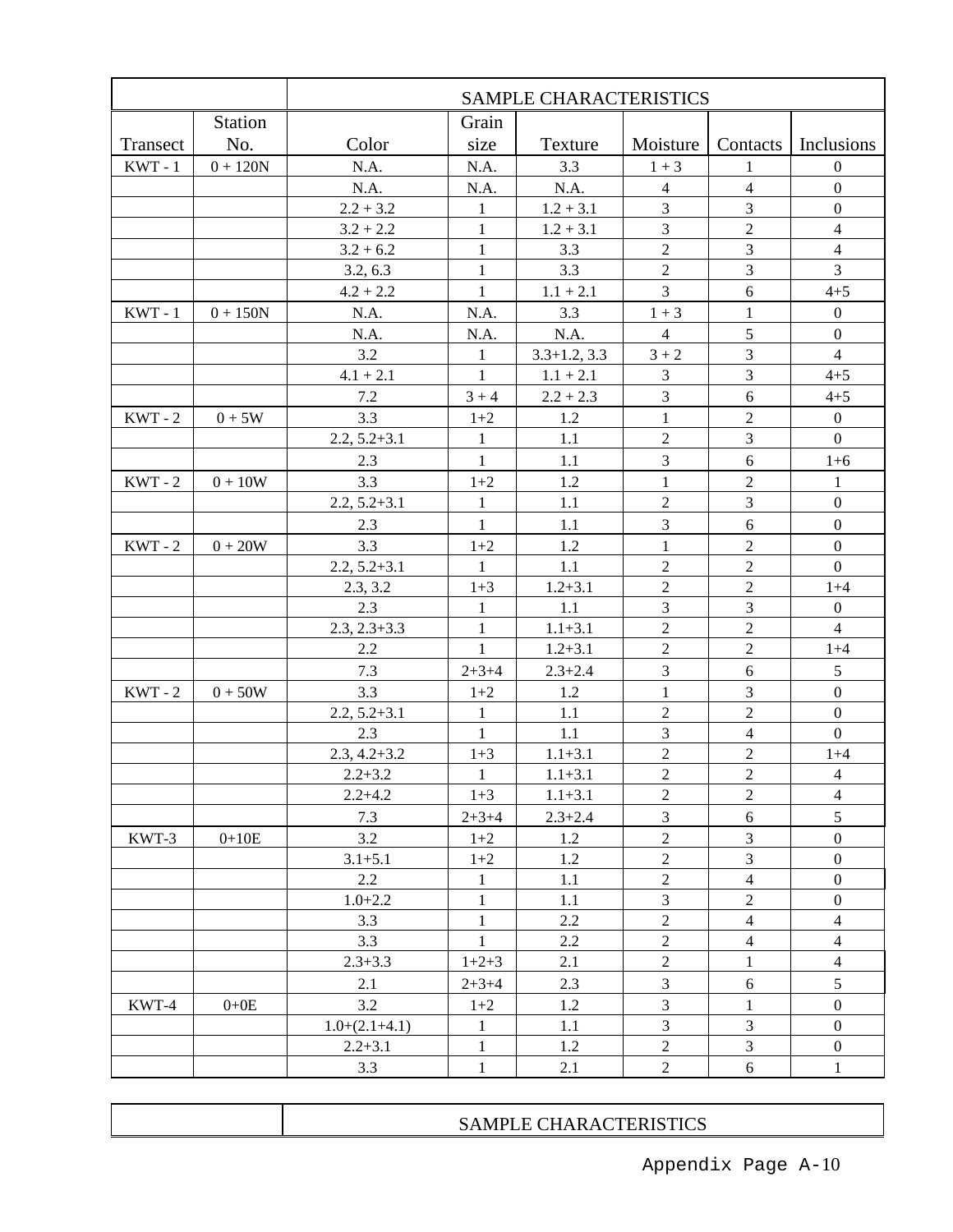|          | Station   |                         | Grain        |             |                |                |                       |
|----------|-----------|-------------------------|--------------|-------------|----------------|----------------|-----------------------|
| Transect | No.       | Color                   | size         | Texture     | Moisture       |                | Contacts   Inclusions |
| KWT-4    | $0+15E$   | $1+(3.1+2.1)$           | $\mathbf{1}$ | 3.2         | 3              | $\overline{2}$ | $\boldsymbol{0}$      |
|          |           | $1+2.2$                 | $\mathbf{1}$ | 1.2         | $3 + 2$        | $\mathbf{1}$   | $\boldsymbol{0}$      |
|          |           | 3.3                     | $\mathbf{1}$ | 1.1         | $\overline{2}$ | $\overline{3}$ | $\boldsymbol{0}$      |
|          |           | $2.3 + 3.2$             | $\mathbf{1}$ | 1.1         | $\overline{2}$ | $\overline{2}$ | $\overline{4}$        |
|          |           | 2.1                     | $2 + 3 + 4$  | 2.3         | $\overline{3}$ | 6              | 5                     |
| KWT-4    | $0+30E$   | 3.3                     | $\mathbf{1}$ | 2.3         | $\overline{c}$ | $\overline{c}$ | $\boldsymbol{0}$      |
|          |           | 3.3                     | $\mathbf{1}$ | 1.2         | $\overline{3}$ | $\overline{3}$ | $\boldsymbol{0}$      |
|          |           | $1+(2.1+4.1)$           | $\mathbf{1}$ | 2.1         | $\overline{3}$ | 3              | $\boldsymbol{0}$      |
|          |           | 3.3                     | $\mathbf{1}$ | 1.2         | $\overline{2}$ | $\overline{2}$ | $\overline{0}$        |
|          |           | 2.3                     | $\mathbf{1}$ | 1.2         | $\overline{2}$ | $\mathbf{1}$   | $4 + 5$               |
|          |           | 2.1                     | $3 + 4$      | 2.3         | $\overline{3}$ | 6              | 5                     |
| KWT-4    | $0 + 60E$ | 3.3                     | $\mathbf{1}$ | $3.2 + 1.2$ | $\overline{2}$ | $\mathbf{1}$   | $\boldsymbol{0}$      |
|          |           | $1 + 2.1$               | $\mathbf{1}$ | $1.2 + 3.2$ | $\overline{3}$ | 3              | $\boldsymbol{0}$      |
|          |           | $3.2 + 2.2$             | $\mathbf{1}$ | 1.1         | $\overline{2}$ | 5              | $\boldsymbol{0}$      |
|          |           |                         |              |             |                |                |                       |
|          |           | 3.3                     | $\mathbf{1}$ | 2.2         | $\overline{3}$ |                | $\boldsymbol{0}$      |
|          |           | 2.3                     | $\mathbf{1}$ | 1.1         | $\overline{2}$ | 6              | 4, 5                  |
| KWT-4    | $0 + 90E$ | 3.3                     | $\mathbf{1}$ | 3.3         | $\overline{2}$ | 5              | $\boldsymbol{0}$      |
|          |           | $1.0 + 3.3 + 2.3$       | $\mathbf{1}$ | $1.2 + 3.2$ | $\overline{3}$ | $\overline{2}$ | $\mathbf{0}$          |
|          |           | 3.3                     | $\mathbf{1}$ | 3.1         | $\overline{3}$ | <b>NA</b>      | $\boldsymbol{0}$      |
|          |           | 3.3                     | $\mathbf{1}$ | 3.1         | $\overline{4}$ | $\sqrt{5}$     | $\overline{4}$        |
|          |           | 3.2                     | $\mathbf{1}$ | 3.3         | $\overline{c}$ | $\overline{2}$ | $\overline{4}$        |
|          |           | 2.3                     | $\mathbf{1}$ | 1.1         | 3              | $\overline{2}$ | $4 + 5$               |
|          |           | 2.1                     | $2 + 3 + 4$  | $2.2 + 2.3$ | $\overline{3}$ | $\sqrt{6}$     | 5                     |
| KWT-4    | $0+120E$  | $2.3 + 3.2$             | $\mathbf{1}$ | 3.3         | $2 - 3$        | $\overline{4}$ | $\boldsymbol{0}$      |
|          |           | $3.1 + 3.2 + 3.3 + 8.1$ | $\mathbf{1}$ | 3.3         | $\overline{3}$ | $\mathbf{1}$   | $\overline{0}$        |
|          |           | $1.0 + 2.2$             | $\mathbf{1}$ | 3.1         | $\overline{3}$ | $\overline{3}$ | $\boldsymbol{0}$      |
|          |           | $2.2 + 3.1$             | $\mathbf{1}$ | $1.2 + 1.1$ | $\overline{2}$ | $\overline{2}$ | $\mathbf 0$           |
|          |           | $2.3 + 3.3$             | $\mathbf{1}$ | 3.2         | $\overline{2}$ | <b>NA</b>      | $\overline{4}$        |
|          |           |                         |              |             |                |                |                       |
|          |           | $3.2 + 6.3 + 2.1$       | $\mathbf{1}$ | 3.2         | $3 + 4$        | $\mathbf{1}$   | $\overline{4}$        |
|          |           | $2.2 + 4.1$             | $\mathbf{1}$ | 1.1         | $\overline{2}$ | $\sqrt{2}$     | $5 + 1$               |
|          |           | 7.2                     | $3 + 4$      | 2.3         | $\mathfrak{Z}$ | 6              | 5                     |

|  |   | <b>SAMPLE COMPOSTION</b> |                   |
|--|---|--------------------------|-------------------|
|  | - | Sample Organic Content   | Carbonate Content |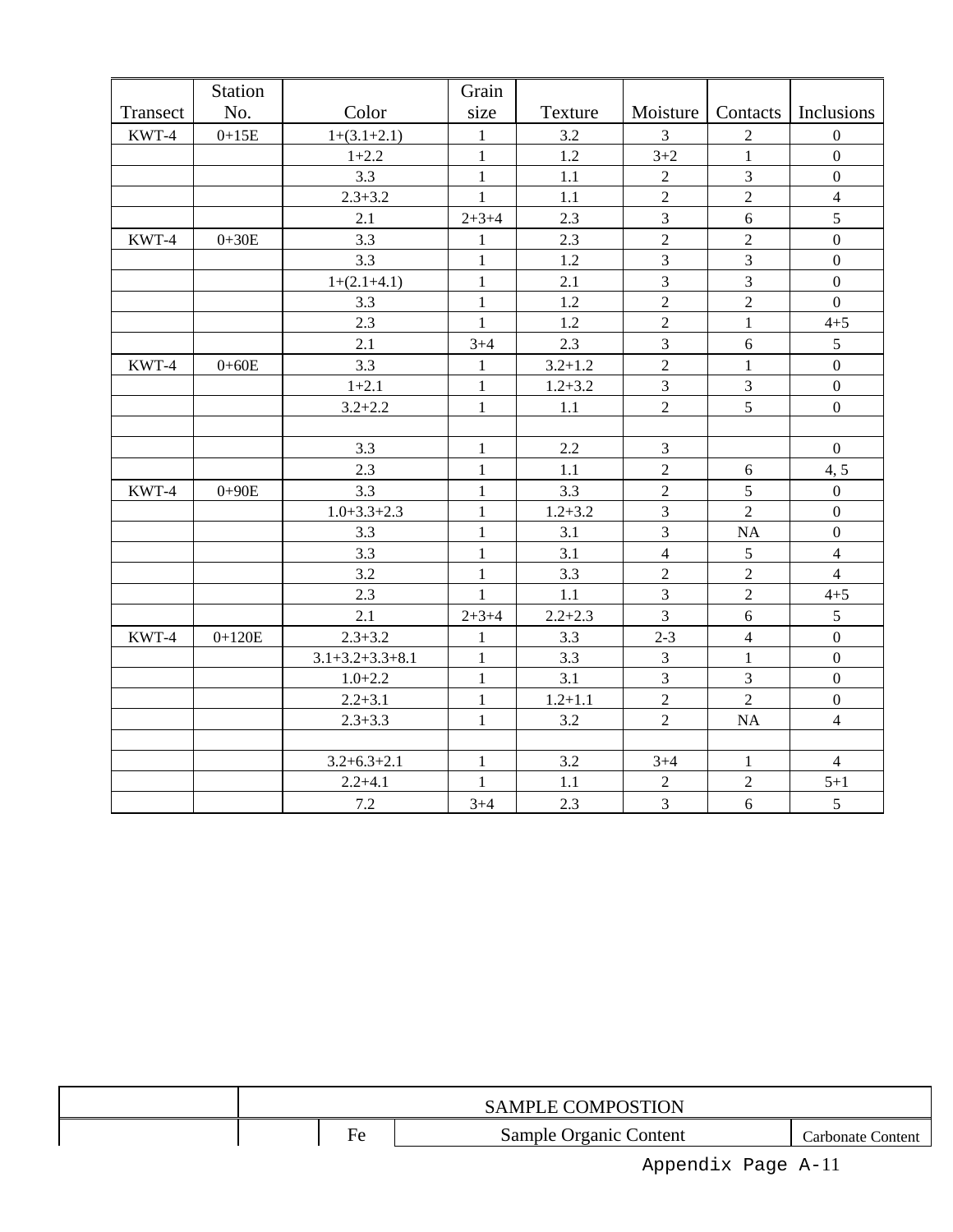|                                        | <b>Station</b>   | Clay                      | Oxide                                |                     |                          |                        |                    | Carb                                 |                   |
|----------------------------------------|------------------|---------------------------|--------------------------------------|---------------------|--------------------------|------------------------|--------------------|--------------------------------------|-------------------|
| Transect                               | No.              | Content                   | Content                              | Organics            | Type                     | Size                   | Plant I.D.         | $\%$                                 | <b>Type</b>       |
| KWT-1                                  | $0 + 0N$         | $\boldsymbol{2}$          | $\boldsymbol{0}$                     | 7                   | 2                        | $\overline{c}$         | N.A.               | $\boldsymbol{0}$                     |                   |
|                                        |                  | 6                         | $\mathbf{2}$                         | $\sqrt{2}$          | $\mathbf{1}$             | $\mathbf{1}$           | N.A.               | $\boldsymbol{0}$                     |                   |
|                                        |                  | 5                         | $\boldsymbol{0}$                     | $\sqrt{2}$          | $\mathbf{1}$             | $\mathbf{1}$           | N.A.               | $\boldsymbol{0}$                     |                   |
| $\ensuremath{\text{KWT}}\xspace$ - $1$ | $0 + 5N(a)$      | $\mathbf{1}$              | $\boldsymbol{0}$                     | $6\,$               | $4 + 5$                  | 5                      | $1.1\,$            | $\boldsymbol{0}$                     |                   |
|                                        |                  | $\mathbf{1}$              | $\boldsymbol{0}$                     | $\boldsymbol{0}$    | N.A.                     | N.A.                   | N.A.               | $\boldsymbol{0}$                     |                   |
|                                        |                  | 5                         | $\boldsymbol{0}$                     | $\boldsymbol{2}$    | 1                        | 1                      | 2.1                | $\boldsymbol{0}$                     |                   |
|                                        |                  | $\overline{4}$            | $\boldsymbol{0}$                     | $\sqrt{2}$          | $\mathbf{1}$             | $\mathbf{1}$           | 2.1                | $\boldsymbol{0}$                     |                   |
| $KWT - 1$                              | $0 + 5N(b)$      | $\mathbf{1}$              | $\boldsymbol{0}$                     | $\boldsymbol{7}$    | $5 + 4$                  | 5                      | 1.1                | $\boldsymbol{0}$                     |                   |
|                                        |                  | 6                         | $\theta$                             | 3                   | $\mathbf{1}$             | 1                      |                    | $\boldsymbol{0}$                     |                   |
|                                        |                  | 6                         | $\boldsymbol{0}$                     | $\overline{2}$      | $\mathbf{1}$             | 1                      |                    | $\boldsymbol{0}$                     |                   |
|                                        |                  | 5                         | $\boldsymbol{0}$                     | 3                   | $1 + 4$                  | $1 + 4$                | 2.1                | $\boldsymbol{0}$                     |                   |
|                                        |                  | $\overline{4}$            | $\boldsymbol{0}$                     | 3                   | $1 + 4$                  | $1 + 4$                | 2.1                | 1                                    | 6                 |
| $KWT - 1$                              | $0+15\mathrm{N}$ | $\mathbf{1}$              | $\boldsymbol{0}$                     | $\boldsymbol{7}$    | $5 + 4$                  | 5                      | 1.1                | $\boldsymbol{0}$                     |                   |
|                                        |                  | $\sqrt{2}$                | $\boldsymbol{0}$                     | $\boldsymbol{0}$    | $5 + 4$                  | 5                      |                    | $\boldsymbol{0}$                     |                   |
|                                        |                  | 5                         | $\sqrt{2}$                           | $\mathfrak{Z}$      | 1                        | $\mathbf{1}$           |                    | $\boldsymbol{0}$                     |                   |
|                                        |                  | $6\phantom{.}6$           | $\boldsymbol{0}$                     | $\boldsymbol{2}$    | $1 + 4$                  | $1 + 3$                | 2.2, 2.4           | $\boldsymbol{0}$                     |                   |
|                                        |                  | $\mathbf{1}$              | $\boldsymbol{0}$                     | $\mathbf{1}$        | $\overline{4}$           | $\sqrt{2}$             | 2.2, 2.4, 2.5      | 5                                    | $3+4+5$           |
| $KWT - 1$                              | $0 + 20N$        | $\mathbf{1}$              | $\boldsymbol{0}$                     | $\overline{7}$      | $5 + 4$                  | 5                      | $1.1 + 1.2$        | $\boldsymbol{0}$                     |                   |
|                                        |                  | $\sqrt{2}$                | $\boldsymbol{0}$                     | N.A.                | N.A.                     | N.A.                   | N.A.               | $\boldsymbol{0}$                     |                   |
|                                        |                  | $\overline{6}$            | $\boldsymbol{0}$                     | 1                   | $\mathbf{1}$             | 1                      |                    | $\boldsymbol{0}$                     |                   |
|                                        |                  | $\mathbf{1}$              | $\boldsymbol{0}$                     | $\boldsymbol{0}$    | N.A.                     | N.A.                   | N.A.               | 5                                    | $3+4+5$           |
| $KWT - 1$                              | $0 + 30N$        | $\mathbf{1}$              | $\boldsymbol{0}$                     | $\overline{7}$      | $5 + 4$                  | 5                      | 1.1                | $\boldsymbol{0}$                     |                   |
|                                        |                  | $\sqrt{2}$                | $\mathbf{0}$                         | N.A.                | N.A.                     | N.A.                   | N.A.               | $\boldsymbol{0}$                     |                   |
|                                        |                  | $\sqrt{6}$                | $\boldsymbol{0}$                     | 3                   | $\mathbf{1}$             | 1                      |                    | $\boldsymbol{0}$                     |                   |
|                                        |                  | $\overline{7}$            | $\boldsymbol{0}$                     | 3                   | $\mathbf{1}$             | $\mathbf{1}$           |                    | $\boldsymbol{0}$                     |                   |
|                                        |                  | 6                         | $\boldsymbol{0}$                     | $\mathbf{1}$        | $\overline{4}$           | $\overline{2}$         | 2.2, 2.4, 2.5      | $\boldsymbol{0}$                     |                   |
|                                        |                  | $\mathbf{1}$              | $\boldsymbol{0}$                     | $\mathbf{1}$        | $\overline{4}$           | $\sqrt{2}$             | 2.2, 2.4, 2.5      | 5                                    | $3+4+5$           |
| $KWT - 1$                              | $0+50\mathrm{N}$ | $\mathbf{1}$              | $\boldsymbol{0}$                     | $\overline{7}$      | $5 + 4$                  | 5                      | $1.1 + 1.2$        | $\boldsymbol{0}$                     |                   |
|                                        |                  | $\sqrt{2}$                | $\boldsymbol{0}$                     | N.A.                | N.A.                     | N.A.                   | N.A.               | $\boldsymbol{0}$                     |                   |
|                                        |                  | $6\phantom{.}6$           | $\boldsymbol{0}$                     | 3                   | 1                        | 1                      |                    | $\boldsymbol{0}$                     |                   |
|                                        |                  | 5                         | $\boldsymbol{0}$                     | $\overline{4}$      | $1 + 3$                  | $1 + 3$                |                    | $\boldsymbol{0}$                     |                   |
|                                        |                  | $\overline{c}$            | $\boldsymbol{0}$                     | $\sqrt{6}$          | 3                        | $3 + 4$                |                    | $\boldsymbol{0}$                     |                   |
|                                        |                  | $\overline{2}$            | $\boldsymbol{0}$                     | 6                   | $\overline{3}$           | $3 + 4$                |                    | $\boldsymbol{0}$                     |                   |
|                                        |                  | N.A.                      | N.A.                                 | N.A.                | N.A.                     | N.A.                   | N.A.               | N.A.                                 |                   |
| $KWT - 1$                              | $0+55N$          |                           | $\boldsymbol{0}$                     | 7                   | $5 + 4$                  | 5                      | $1.1 + 1.2$        | $\boldsymbol{0}$                     |                   |
|                                        |                  | $\boldsymbol{2}$<br>$6\,$ | $\boldsymbol{0}$<br>$\boldsymbol{0}$ | 1<br>$\mathfrak{Z}$ | $1 + 4 + 5$              | $1 + 2 + 3$            |                    | $\boldsymbol{0}$<br>$\boldsymbol{0}$ |                   |
|                                        |                  | $\sqrt{5}$                | $\boldsymbol{0}$                     | 5                   | $1 + 2$<br>$1 + 3$       | $1 + 2$<br>$1 + 3$     |                    | $\boldsymbol{0}$                     |                   |
|                                        |                  | $\overline{4}$            | $\boldsymbol{0}$                     | 6                   | $1 + 3$                  | $1 + 3$                |                    | $\boldsymbol{0}$                     |                   |
|                                        |                  | $\sqrt{6}$                | $\boldsymbol{0}$                     | $\boldsymbol{7}$    | $\overline{3}$           | $2 + 3 + 4$            | 2.2, 2.3, 2.5      | $\boldsymbol{0}$                     |                   |
|                                        |                  | $\mathbf{1}$              | $\boldsymbol{0}$                     | 1                   | $\overline{4}$           | $\overline{2}$         | 2.2, 2.3, 2.5      | 5                                    | $3+4+5$           |
| $KWT - 1$                              | $0 + 95N$        | $\mathbf{1}$              | $\boldsymbol{0}$                     | $\sqrt{6}$          | 5                        | 5                      | 1.2                | $\boldsymbol{0}$                     |                   |
|                                        |                  | $\boldsymbol{2}$          | 0                                    | $\boldsymbol{0}$    |                          |                        |                    | $\boldsymbol{0}$                     |                   |
|                                        |                  | $\sqrt{6}$                | $\boldsymbol{0}$                     | $\overline{4}$      |                          | 1                      |                    | $\boldsymbol{0}$                     |                   |
|                                        |                  | $\sqrt{5}$                | $\boldsymbol{0}$                     | 5                   | $\overline{c}$           | $\sqrt{2}$             |                    | $\boldsymbol{0}$                     |                   |
|                                        |                  | $\overline{4}$            | $\boldsymbol{0}$                     | 6                   | 3                        | 3                      | 2.2, 2.3, 2.4, 2.5 | $\mathbf{0}$                         |                   |
|                                        |                  | $\sqrt{6}$                | $\boldsymbol{0}$                     | 1                   |                          | $1 + 2$                | 2.2, 2.3, 2.5      | 3                                    | $1+4$             |
|                                        |                  | $\mathbf{1}$              | $\boldsymbol{0}$                     | $\mathbf{0}$        |                          |                        | 2.2, 2.3, 2.5      | 5                                    | $3 + 4 + 5$       |
|                                        |                  |                           |                                      |                     | <b>SAMPLE COMPOSTION</b> |                        |                    |                                      |                   |
|                                        |                  |                           | Fe                                   |                     |                          | Sample Organic Content |                    |                                      | Carbonate Content |
|                                        |                  |                           |                                      |                     |                          |                        |                    |                                      |                   |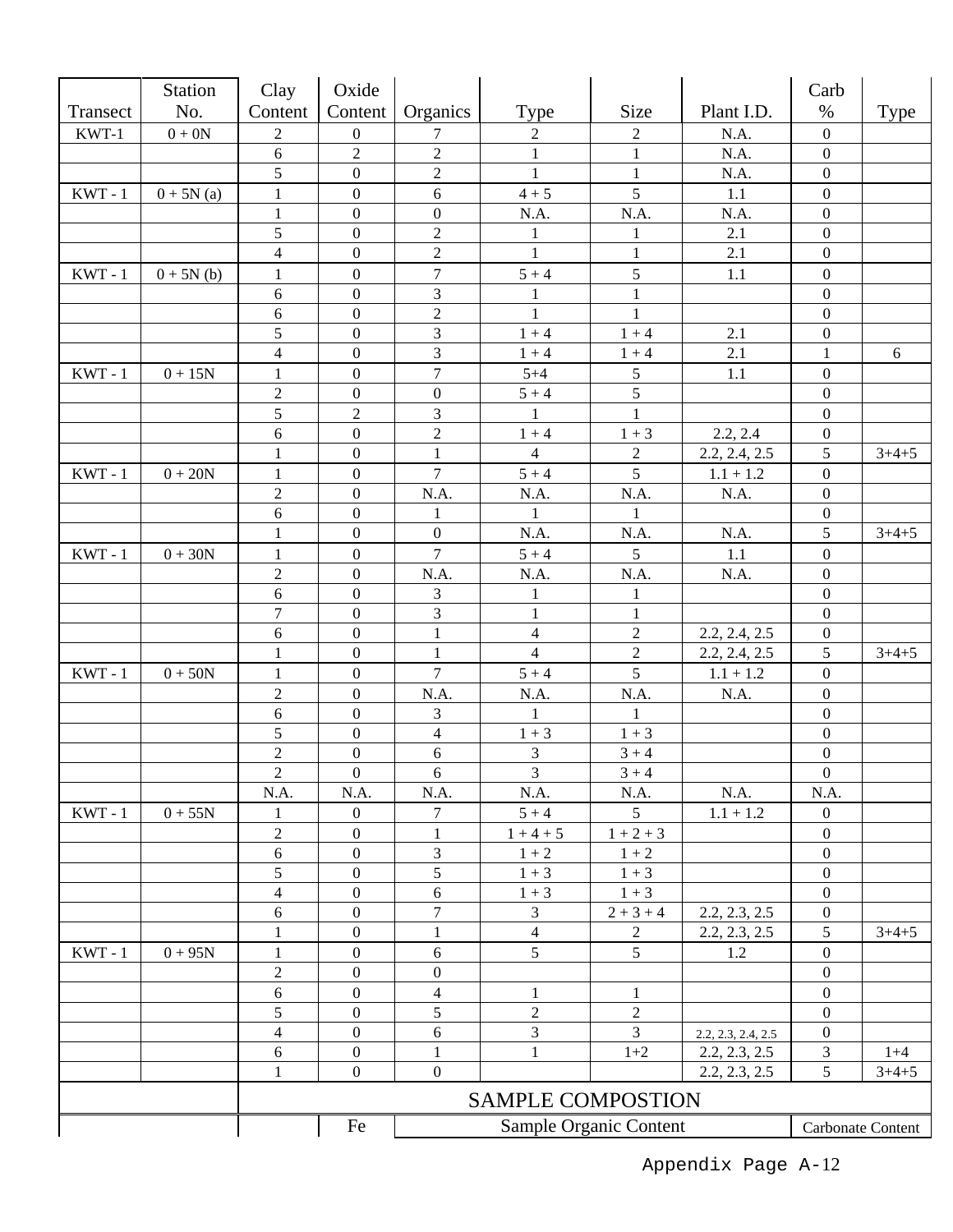| Size<br>No.<br>Content<br>Content<br>Type<br>Plant I.D.<br>Organics<br>%<br>Type<br>Transect<br>$0 + 120N$<br>$5\overline{)}$<br>5<br>$KWT - 1$<br>$\boldsymbol{0}$<br>1.3<br>$\boldsymbol{0}$<br>$\mathbf{1}$<br>6<br>$\overline{2}$<br>$\overline{0}$<br>$\boldsymbol{0}$<br>$\boldsymbol{0}$<br>3<br>6<br>$\boldsymbol{0}$<br>$1 + 3$<br>$\sqrt{2}$<br>$\boldsymbol{0}$<br>$\overline{5}$<br>3<br>$\overline{4}$<br>$\boldsymbol{0}$<br>$1 + 3$<br>$\boldsymbol{0}$<br>$\overline{2}$<br>$\boldsymbol{0}$<br>$\overline{3}$<br>6<br>$\overline{4}$<br>$\boldsymbol{0}$<br>2.2, 2.3, 2.4,<br>$\boldsymbol{7}$<br>$\mathfrak{Z}$<br>$\boldsymbol{2}$<br>$\boldsymbol{0}$<br>$\mathfrak{S}$<br>2.5<br>$\boldsymbol{0}$<br>6<br>$\mathbf{1}$<br>2.2, 2.4, 2.5<br>$1+2$<br>3<br>$1 + 3 + 4$<br>$\mathbf{0}$<br>$\mathbf{1}$<br>5<br>$\boldsymbol{0}$<br>$\boldsymbol{0}$<br>$KWT - 1$<br>$0 + 150N$<br>$\sqrt{6}$<br>$5\,$<br>1.2<br>$\mathbf{1}$<br>$\sqrt{2}$<br>$\mathbf{0}$<br>$\boldsymbol{0}$<br>$\boldsymbol{0}$<br>$\overline{2}$<br>$\mathfrak{Z}$<br>$\sqrt{6}$<br>5<br>$\mathbf{0}$<br>$\boldsymbol{0}$<br>$\overline{5}$<br>$\boldsymbol{0}$<br>$\mathbf{1}$<br>$\mathbf{1}$<br>$\mathbf{1}$<br>2.2, 2.5<br>3<br>$1+3+5$<br>5<br>$3+4+5$<br>$\boldsymbol{0}$<br>$\boldsymbol{0}$<br>2.2<br>$\mathbf{1}$<br>5<br>$\sqrt{2}$<br>$KWT - 2$<br>$0+5\mathrm{W}$<br>$\mathbf{0}$<br>$\boldsymbol{0}$<br>$1 + 5$<br>$1 + 4$<br>1.1<br>$6\,$<br>$\overline{c}$<br>$\mathfrak{Z}$<br>$\boldsymbol{0}$<br>1<br>1<br>$\overline{2}$<br>$6\,$<br>$\boldsymbol{0}$<br>$\mathbf{1}$<br>$\mathbf{1}$<br>$\boldsymbol{0}$<br>5<br>$\boldsymbol{2}$<br>$KWT - 2$<br>$0 + 10W$<br>$\boldsymbol{0}$<br>$\boldsymbol{0}$<br>$1 + 5$<br>$1 + 4$<br>1.1<br>$\sqrt{6}$<br>$\mathfrak{Z}$<br>$\sqrt{2}$<br>$\mathbf{1}$<br>$\mathbf{1}$<br>$\boldsymbol{0}$<br>$\boldsymbol{2}$<br>$6\phantom{a}$<br>$\boldsymbol{0}$<br>$\mathbf{1}$<br>$\mathbf{1}$<br>$\boldsymbol{0}$<br>5<br>$\boldsymbol{2}$<br>$KWT - 2$<br>$\boldsymbol{0}$<br>$0 + 20W$<br>1.1<br>$\boldsymbol{0}$<br>$1 + 5$<br>$1 + 4$<br>3<br>$\boldsymbol{2}$<br>$6\,$<br>$\boldsymbol{0}$<br>$\mathbf{1}$<br>$\mathbf{1}$<br>$\overline{5}$<br>$\overline{3}$<br>$\overline{c}$<br>$\boldsymbol{0}$<br>$1 + 3$<br>$1 + 4$<br>2 or 3<br>$\sqrt{2}$<br>$6\,$<br>$\boldsymbol{0}$<br>$\boldsymbol{0}$<br>1<br>-1<br>$\overline{4}$<br>$\overline{4}$<br>$\mathbf{0}$<br>$1 + 3$<br>$1 + 3$<br>$\boldsymbol{0}$<br>3<br>6<br>$\boldsymbol{0}$<br>$1 + 3$<br>$1 + 3$<br>$\overline{c}$<br>2 or 3<br>5<br>$\boldsymbol{0}$<br>$\boldsymbol{0}$<br>$\boldsymbol{0}$<br>2.2, 2.4, 2.5<br>$3+4+5$<br>3<br>$KWT - 2$<br>$\sqrt{6}$<br>$0+50\mathrm{W}$<br>$\mathbf{0}$<br>$1 + 5$<br>$1 + 4$<br>$\boldsymbol{0}$<br>1.1<br>$\boldsymbol{2}$<br>$6\phantom{.}6$<br>$\overline{c}$<br>$1 + 2$<br>$1+2$<br>$\boldsymbol{0}$<br>$\boldsymbol{7}$<br>$\sqrt{2}$<br>$\boldsymbol{0}$<br>$1 + 2$<br>$1 + 2$<br>$\boldsymbol{0}$<br>5<br>$\overline{3}$<br>$\boldsymbol{0}$<br>$1+2+3$<br>$1 + 3$<br>$\boldsymbol{0}$<br>3<br>$\sqrt{6}$<br>$\boldsymbol{0}$<br>$1 + 3$<br>$\boldsymbol{0}$<br>$1+3$<br>$\overline{3}$<br>$\sqrt{6}$<br>$\boldsymbol{0}$<br>$\overline{c}$<br>2 or 3<br>$1 + 3$<br>$1 + 3$<br>5<br>$\boldsymbol{0}$<br>$\boldsymbol{0}$<br>2.2, 2.4, 2.5<br>$3+4+5$<br>$\boldsymbol{0}$<br>KWT-3<br>$\overline{2}$<br>1, 5<br>$0+10E$<br>6<br>$\mathbf{1}$<br>$\overline{0}$<br>1.1<br>1, 4<br>3<br>6<br>$\mathbf{1}$<br>0<br>1<br>$\overline{2}$<br>$\boldsymbol{0}$<br>$\mathbf{1}$<br>$\boldsymbol{0}$<br>$\boldsymbol{0}$<br>$\mathfrak{Z}$<br>1, 3<br>1, 2<br>$\boldsymbol{0}$<br>$\mathfrak{S}$<br>$\overline{3}$<br>$\mathbf{0}$<br>3<br>$\overline{4}$<br>$\boldsymbol{0}$<br>$\overline{4}$<br>1,4<br>1, 3<br>$\mathbf{0}$<br>$\overline{4}$<br>2.2, 2.3, 2.5<br>$\boldsymbol{0}$<br>2.1, 2.2, 2.3,<br>$5\,$<br>2.4, 2.5, 2.6<br>$\boldsymbol{0}$<br>3<br>1, 2, 3, 4<br>1, 3, 5<br>1, 3, 4<br>$\mathbf{1}$<br>1, 2, 3,<br>2.2, 2.5<br>4, 5<br>$\boldsymbol{0}$<br>$\boldsymbol{0}$<br>5<br>$\mathbf{1}$<br>5<br>$\sqrt{2}$<br>KWT-4<br>$\mathbf{0}$<br>5, 4<br>3, 4<br>$0+0E$<br>$\boldsymbol{0}$<br>$\mathfrak{S}$<br>3<br>$\boldsymbol{0}$<br>$\mathbf{1}$<br>$\mathbf{1}$<br>$\boldsymbol{0}$<br>$\boldsymbol{0}$<br>$\overline{c}$<br>$6\,$<br>$\mathbf{1}$<br>$\mathbf{1}$<br>$\boldsymbol{0}$ | <b>Station</b> | Clay           | Oxide            |                |                |   | Carb             |  |
|------------------------------------------------------------------------------------------------------------------------------------------------------------------------------------------------------------------------------------------------------------------------------------------------------------------------------------------------------------------------------------------------------------------------------------------------------------------------------------------------------------------------------------------------------------------------------------------------------------------------------------------------------------------------------------------------------------------------------------------------------------------------------------------------------------------------------------------------------------------------------------------------------------------------------------------------------------------------------------------------------------------------------------------------------------------------------------------------------------------------------------------------------------------------------------------------------------------------------------------------------------------------------------------------------------------------------------------------------------------------------------------------------------------------------------------------------------------------------------------------------------------------------------------------------------------------------------------------------------------------------------------------------------------------------------------------------------------------------------------------------------------------------------------------------------------------------------------------------------------------------------------------------------------------------------------------------------------------------------------------------------------------------------------------------------------------------------------------------------------------------------------------------------------------------------------------------------------------------------------------------------------------------------------------------------------------------------------------------------------------------------------------------------------------------------------------------------------------------------------------------------------------------------------------------------------------------------------------------------------------------------------------------------------------------------------------------------------------------------------------------------------------------------------------------------------------------------------------------------------------------------------------------------------------------------------------------------------------------------------------------------------------------------------------------------------------------------------------------------------------------------------------------------------------------------------------------------------------------------------------------------------------------------------------------------------------------------------------------------------------------------------------------------------------------------------------------------------------------------------------------------------------------------------------------------------------------------------------------------------------------------------------------------------------------------------------------------------------------------------------------------------------------------------------------------------------------------------------------------------------------------------------------------------------------------------------------------------------------------------------------------------------------------------------------------------------------------------------------------------------------------------------------------------------------------------------------------------------------------------------------------------------------------------------------------------------------------------------------------|----------------|----------------|------------------|----------------|----------------|---|------------------|--|
|                                                                                                                                                                                                                                                                                                                                                                                                                                                                                                                                                                                                                                                                                                                                                                                                                                                                                                                                                                                                                                                                                                                                                                                                                                                                                                                                                                                                                                                                                                                                                                                                                                                                                                                                                                                                                                                                                                                                                                                                                                                                                                                                                                                                                                                                                                                                                                                                                                                                                                                                                                                                                                                                                                                                                                                                                                                                                                                                                                                                                                                                                                                                                                                                                                                                                                                                                                                                                                                                                                                                                                                                                                                                                                                                                                                                                                                                                                                                                                                                                                                                                                                                                                                                                                                                                                                                                            |                |                |                  |                |                |   |                  |  |
|                                                                                                                                                                                                                                                                                                                                                                                                                                                                                                                                                                                                                                                                                                                                                                                                                                                                                                                                                                                                                                                                                                                                                                                                                                                                                                                                                                                                                                                                                                                                                                                                                                                                                                                                                                                                                                                                                                                                                                                                                                                                                                                                                                                                                                                                                                                                                                                                                                                                                                                                                                                                                                                                                                                                                                                                                                                                                                                                                                                                                                                                                                                                                                                                                                                                                                                                                                                                                                                                                                                                                                                                                                                                                                                                                                                                                                                                                                                                                                                                                                                                                                                                                                                                                                                                                                                                                            |                |                |                  |                |                |   |                  |  |
|                                                                                                                                                                                                                                                                                                                                                                                                                                                                                                                                                                                                                                                                                                                                                                                                                                                                                                                                                                                                                                                                                                                                                                                                                                                                                                                                                                                                                                                                                                                                                                                                                                                                                                                                                                                                                                                                                                                                                                                                                                                                                                                                                                                                                                                                                                                                                                                                                                                                                                                                                                                                                                                                                                                                                                                                                                                                                                                                                                                                                                                                                                                                                                                                                                                                                                                                                                                                                                                                                                                                                                                                                                                                                                                                                                                                                                                                                                                                                                                                                                                                                                                                                                                                                                                                                                                                                            |                |                |                  |                |                |   |                  |  |
|                                                                                                                                                                                                                                                                                                                                                                                                                                                                                                                                                                                                                                                                                                                                                                                                                                                                                                                                                                                                                                                                                                                                                                                                                                                                                                                                                                                                                                                                                                                                                                                                                                                                                                                                                                                                                                                                                                                                                                                                                                                                                                                                                                                                                                                                                                                                                                                                                                                                                                                                                                                                                                                                                                                                                                                                                                                                                                                                                                                                                                                                                                                                                                                                                                                                                                                                                                                                                                                                                                                                                                                                                                                                                                                                                                                                                                                                                                                                                                                                                                                                                                                                                                                                                                                                                                                                                            |                |                |                  |                |                |   |                  |  |
|                                                                                                                                                                                                                                                                                                                                                                                                                                                                                                                                                                                                                                                                                                                                                                                                                                                                                                                                                                                                                                                                                                                                                                                                                                                                                                                                                                                                                                                                                                                                                                                                                                                                                                                                                                                                                                                                                                                                                                                                                                                                                                                                                                                                                                                                                                                                                                                                                                                                                                                                                                                                                                                                                                                                                                                                                                                                                                                                                                                                                                                                                                                                                                                                                                                                                                                                                                                                                                                                                                                                                                                                                                                                                                                                                                                                                                                                                                                                                                                                                                                                                                                                                                                                                                                                                                                                                            |                |                |                  |                |                |   |                  |  |
|                                                                                                                                                                                                                                                                                                                                                                                                                                                                                                                                                                                                                                                                                                                                                                                                                                                                                                                                                                                                                                                                                                                                                                                                                                                                                                                                                                                                                                                                                                                                                                                                                                                                                                                                                                                                                                                                                                                                                                                                                                                                                                                                                                                                                                                                                                                                                                                                                                                                                                                                                                                                                                                                                                                                                                                                                                                                                                                                                                                                                                                                                                                                                                                                                                                                                                                                                                                                                                                                                                                                                                                                                                                                                                                                                                                                                                                                                                                                                                                                                                                                                                                                                                                                                                                                                                                                                            |                |                |                  |                |                |   |                  |  |
|                                                                                                                                                                                                                                                                                                                                                                                                                                                                                                                                                                                                                                                                                                                                                                                                                                                                                                                                                                                                                                                                                                                                                                                                                                                                                                                                                                                                                                                                                                                                                                                                                                                                                                                                                                                                                                                                                                                                                                                                                                                                                                                                                                                                                                                                                                                                                                                                                                                                                                                                                                                                                                                                                                                                                                                                                                                                                                                                                                                                                                                                                                                                                                                                                                                                                                                                                                                                                                                                                                                                                                                                                                                                                                                                                                                                                                                                                                                                                                                                                                                                                                                                                                                                                                                                                                                                                            |                |                |                  |                |                |   |                  |  |
|                                                                                                                                                                                                                                                                                                                                                                                                                                                                                                                                                                                                                                                                                                                                                                                                                                                                                                                                                                                                                                                                                                                                                                                                                                                                                                                                                                                                                                                                                                                                                                                                                                                                                                                                                                                                                                                                                                                                                                                                                                                                                                                                                                                                                                                                                                                                                                                                                                                                                                                                                                                                                                                                                                                                                                                                                                                                                                                                                                                                                                                                                                                                                                                                                                                                                                                                                                                                                                                                                                                                                                                                                                                                                                                                                                                                                                                                                                                                                                                                                                                                                                                                                                                                                                                                                                                                                            |                |                |                  |                |                |   |                  |  |
|                                                                                                                                                                                                                                                                                                                                                                                                                                                                                                                                                                                                                                                                                                                                                                                                                                                                                                                                                                                                                                                                                                                                                                                                                                                                                                                                                                                                                                                                                                                                                                                                                                                                                                                                                                                                                                                                                                                                                                                                                                                                                                                                                                                                                                                                                                                                                                                                                                                                                                                                                                                                                                                                                                                                                                                                                                                                                                                                                                                                                                                                                                                                                                                                                                                                                                                                                                                                                                                                                                                                                                                                                                                                                                                                                                                                                                                                                                                                                                                                                                                                                                                                                                                                                                                                                                                                                            |                |                |                  |                |                |   |                  |  |
|                                                                                                                                                                                                                                                                                                                                                                                                                                                                                                                                                                                                                                                                                                                                                                                                                                                                                                                                                                                                                                                                                                                                                                                                                                                                                                                                                                                                                                                                                                                                                                                                                                                                                                                                                                                                                                                                                                                                                                                                                                                                                                                                                                                                                                                                                                                                                                                                                                                                                                                                                                                                                                                                                                                                                                                                                                                                                                                                                                                                                                                                                                                                                                                                                                                                                                                                                                                                                                                                                                                                                                                                                                                                                                                                                                                                                                                                                                                                                                                                                                                                                                                                                                                                                                                                                                                                                            |                |                |                  |                |                |   |                  |  |
|                                                                                                                                                                                                                                                                                                                                                                                                                                                                                                                                                                                                                                                                                                                                                                                                                                                                                                                                                                                                                                                                                                                                                                                                                                                                                                                                                                                                                                                                                                                                                                                                                                                                                                                                                                                                                                                                                                                                                                                                                                                                                                                                                                                                                                                                                                                                                                                                                                                                                                                                                                                                                                                                                                                                                                                                                                                                                                                                                                                                                                                                                                                                                                                                                                                                                                                                                                                                                                                                                                                                                                                                                                                                                                                                                                                                                                                                                                                                                                                                                                                                                                                                                                                                                                                                                                                                                            |                |                |                  |                |                |   |                  |  |
|                                                                                                                                                                                                                                                                                                                                                                                                                                                                                                                                                                                                                                                                                                                                                                                                                                                                                                                                                                                                                                                                                                                                                                                                                                                                                                                                                                                                                                                                                                                                                                                                                                                                                                                                                                                                                                                                                                                                                                                                                                                                                                                                                                                                                                                                                                                                                                                                                                                                                                                                                                                                                                                                                                                                                                                                                                                                                                                                                                                                                                                                                                                                                                                                                                                                                                                                                                                                                                                                                                                                                                                                                                                                                                                                                                                                                                                                                                                                                                                                                                                                                                                                                                                                                                                                                                                                                            |                |                |                  |                |                |   |                  |  |
|                                                                                                                                                                                                                                                                                                                                                                                                                                                                                                                                                                                                                                                                                                                                                                                                                                                                                                                                                                                                                                                                                                                                                                                                                                                                                                                                                                                                                                                                                                                                                                                                                                                                                                                                                                                                                                                                                                                                                                                                                                                                                                                                                                                                                                                                                                                                                                                                                                                                                                                                                                                                                                                                                                                                                                                                                                                                                                                                                                                                                                                                                                                                                                                                                                                                                                                                                                                                                                                                                                                                                                                                                                                                                                                                                                                                                                                                                                                                                                                                                                                                                                                                                                                                                                                                                                                                                            |                |                |                  |                |                |   |                  |  |
|                                                                                                                                                                                                                                                                                                                                                                                                                                                                                                                                                                                                                                                                                                                                                                                                                                                                                                                                                                                                                                                                                                                                                                                                                                                                                                                                                                                                                                                                                                                                                                                                                                                                                                                                                                                                                                                                                                                                                                                                                                                                                                                                                                                                                                                                                                                                                                                                                                                                                                                                                                                                                                                                                                                                                                                                                                                                                                                                                                                                                                                                                                                                                                                                                                                                                                                                                                                                                                                                                                                                                                                                                                                                                                                                                                                                                                                                                                                                                                                                                                                                                                                                                                                                                                                                                                                                                            |                |                |                  |                |                |   |                  |  |
|                                                                                                                                                                                                                                                                                                                                                                                                                                                                                                                                                                                                                                                                                                                                                                                                                                                                                                                                                                                                                                                                                                                                                                                                                                                                                                                                                                                                                                                                                                                                                                                                                                                                                                                                                                                                                                                                                                                                                                                                                                                                                                                                                                                                                                                                                                                                                                                                                                                                                                                                                                                                                                                                                                                                                                                                                                                                                                                                                                                                                                                                                                                                                                                                                                                                                                                                                                                                                                                                                                                                                                                                                                                                                                                                                                                                                                                                                                                                                                                                                                                                                                                                                                                                                                                                                                                                                            |                |                |                  |                |                |   |                  |  |
|                                                                                                                                                                                                                                                                                                                                                                                                                                                                                                                                                                                                                                                                                                                                                                                                                                                                                                                                                                                                                                                                                                                                                                                                                                                                                                                                                                                                                                                                                                                                                                                                                                                                                                                                                                                                                                                                                                                                                                                                                                                                                                                                                                                                                                                                                                                                                                                                                                                                                                                                                                                                                                                                                                                                                                                                                                                                                                                                                                                                                                                                                                                                                                                                                                                                                                                                                                                                                                                                                                                                                                                                                                                                                                                                                                                                                                                                                                                                                                                                                                                                                                                                                                                                                                                                                                                                                            |                |                |                  |                |                |   |                  |  |
|                                                                                                                                                                                                                                                                                                                                                                                                                                                                                                                                                                                                                                                                                                                                                                                                                                                                                                                                                                                                                                                                                                                                                                                                                                                                                                                                                                                                                                                                                                                                                                                                                                                                                                                                                                                                                                                                                                                                                                                                                                                                                                                                                                                                                                                                                                                                                                                                                                                                                                                                                                                                                                                                                                                                                                                                                                                                                                                                                                                                                                                                                                                                                                                                                                                                                                                                                                                                                                                                                                                                                                                                                                                                                                                                                                                                                                                                                                                                                                                                                                                                                                                                                                                                                                                                                                                                                            |                |                |                  |                |                |   |                  |  |
|                                                                                                                                                                                                                                                                                                                                                                                                                                                                                                                                                                                                                                                                                                                                                                                                                                                                                                                                                                                                                                                                                                                                                                                                                                                                                                                                                                                                                                                                                                                                                                                                                                                                                                                                                                                                                                                                                                                                                                                                                                                                                                                                                                                                                                                                                                                                                                                                                                                                                                                                                                                                                                                                                                                                                                                                                                                                                                                                                                                                                                                                                                                                                                                                                                                                                                                                                                                                                                                                                                                                                                                                                                                                                                                                                                                                                                                                                                                                                                                                                                                                                                                                                                                                                                                                                                                                                            |                |                |                  |                |                |   |                  |  |
|                                                                                                                                                                                                                                                                                                                                                                                                                                                                                                                                                                                                                                                                                                                                                                                                                                                                                                                                                                                                                                                                                                                                                                                                                                                                                                                                                                                                                                                                                                                                                                                                                                                                                                                                                                                                                                                                                                                                                                                                                                                                                                                                                                                                                                                                                                                                                                                                                                                                                                                                                                                                                                                                                                                                                                                                                                                                                                                                                                                                                                                                                                                                                                                                                                                                                                                                                                                                                                                                                                                                                                                                                                                                                                                                                                                                                                                                                                                                                                                                                                                                                                                                                                                                                                                                                                                                                            |                |                |                  |                |                |   |                  |  |
|                                                                                                                                                                                                                                                                                                                                                                                                                                                                                                                                                                                                                                                                                                                                                                                                                                                                                                                                                                                                                                                                                                                                                                                                                                                                                                                                                                                                                                                                                                                                                                                                                                                                                                                                                                                                                                                                                                                                                                                                                                                                                                                                                                                                                                                                                                                                                                                                                                                                                                                                                                                                                                                                                                                                                                                                                                                                                                                                                                                                                                                                                                                                                                                                                                                                                                                                                                                                                                                                                                                                                                                                                                                                                                                                                                                                                                                                                                                                                                                                                                                                                                                                                                                                                                                                                                                                                            |                |                |                  |                |                |   |                  |  |
|                                                                                                                                                                                                                                                                                                                                                                                                                                                                                                                                                                                                                                                                                                                                                                                                                                                                                                                                                                                                                                                                                                                                                                                                                                                                                                                                                                                                                                                                                                                                                                                                                                                                                                                                                                                                                                                                                                                                                                                                                                                                                                                                                                                                                                                                                                                                                                                                                                                                                                                                                                                                                                                                                                                                                                                                                                                                                                                                                                                                                                                                                                                                                                                                                                                                                                                                                                                                                                                                                                                                                                                                                                                                                                                                                                                                                                                                                                                                                                                                                                                                                                                                                                                                                                                                                                                                                            |                |                |                  |                |                |   |                  |  |
|                                                                                                                                                                                                                                                                                                                                                                                                                                                                                                                                                                                                                                                                                                                                                                                                                                                                                                                                                                                                                                                                                                                                                                                                                                                                                                                                                                                                                                                                                                                                                                                                                                                                                                                                                                                                                                                                                                                                                                                                                                                                                                                                                                                                                                                                                                                                                                                                                                                                                                                                                                                                                                                                                                                                                                                                                                                                                                                                                                                                                                                                                                                                                                                                                                                                                                                                                                                                                                                                                                                                                                                                                                                                                                                                                                                                                                                                                                                                                                                                                                                                                                                                                                                                                                                                                                                                                            |                |                |                  |                |                |   |                  |  |
|                                                                                                                                                                                                                                                                                                                                                                                                                                                                                                                                                                                                                                                                                                                                                                                                                                                                                                                                                                                                                                                                                                                                                                                                                                                                                                                                                                                                                                                                                                                                                                                                                                                                                                                                                                                                                                                                                                                                                                                                                                                                                                                                                                                                                                                                                                                                                                                                                                                                                                                                                                                                                                                                                                                                                                                                                                                                                                                                                                                                                                                                                                                                                                                                                                                                                                                                                                                                                                                                                                                                                                                                                                                                                                                                                                                                                                                                                                                                                                                                                                                                                                                                                                                                                                                                                                                                                            |                |                |                  |                |                |   |                  |  |
|                                                                                                                                                                                                                                                                                                                                                                                                                                                                                                                                                                                                                                                                                                                                                                                                                                                                                                                                                                                                                                                                                                                                                                                                                                                                                                                                                                                                                                                                                                                                                                                                                                                                                                                                                                                                                                                                                                                                                                                                                                                                                                                                                                                                                                                                                                                                                                                                                                                                                                                                                                                                                                                                                                                                                                                                                                                                                                                                                                                                                                                                                                                                                                                                                                                                                                                                                                                                                                                                                                                                                                                                                                                                                                                                                                                                                                                                                                                                                                                                                                                                                                                                                                                                                                                                                                                                                            |                |                |                  |                |                |   |                  |  |
|                                                                                                                                                                                                                                                                                                                                                                                                                                                                                                                                                                                                                                                                                                                                                                                                                                                                                                                                                                                                                                                                                                                                                                                                                                                                                                                                                                                                                                                                                                                                                                                                                                                                                                                                                                                                                                                                                                                                                                                                                                                                                                                                                                                                                                                                                                                                                                                                                                                                                                                                                                                                                                                                                                                                                                                                                                                                                                                                                                                                                                                                                                                                                                                                                                                                                                                                                                                                                                                                                                                                                                                                                                                                                                                                                                                                                                                                                                                                                                                                                                                                                                                                                                                                                                                                                                                                                            |                |                |                  |                |                |   |                  |  |
|                                                                                                                                                                                                                                                                                                                                                                                                                                                                                                                                                                                                                                                                                                                                                                                                                                                                                                                                                                                                                                                                                                                                                                                                                                                                                                                                                                                                                                                                                                                                                                                                                                                                                                                                                                                                                                                                                                                                                                                                                                                                                                                                                                                                                                                                                                                                                                                                                                                                                                                                                                                                                                                                                                                                                                                                                                                                                                                                                                                                                                                                                                                                                                                                                                                                                                                                                                                                                                                                                                                                                                                                                                                                                                                                                                                                                                                                                                                                                                                                                                                                                                                                                                                                                                                                                                                                                            |                |                |                  |                |                |   |                  |  |
|                                                                                                                                                                                                                                                                                                                                                                                                                                                                                                                                                                                                                                                                                                                                                                                                                                                                                                                                                                                                                                                                                                                                                                                                                                                                                                                                                                                                                                                                                                                                                                                                                                                                                                                                                                                                                                                                                                                                                                                                                                                                                                                                                                                                                                                                                                                                                                                                                                                                                                                                                                                                                                                                                                                                                                                                                                                                                                                                                                                                                                                                                                                                                                                                                                                                                                                                                                                                                                                                                                                                                                                                                                                                                                                                                                                                                                                                                                                                                                                                                                                                                                                                                                                                                                                                                                                                                            |                |                |                  |                |                |   |                  |  |
|                                                                                                                                                                                                                                                                                                                                                                                                                                                                                                                                                                                                                                                                                                                                                                                                                                                                                                                                                                                                                                                                                                                                                                                                                                                                                                                                                                                                                                                                                                                                                                                                                                                                                                                                                                                                                                                                                                                                                                                                                                                                                                                                                                                                                                                                                                                                                                                                                                                                                                                                                                                                                                                                                                                                                                                                                                                                                                                                                                                                                                                                                                                                                                                                                                                                                                                                                                                                                                                                                                                                                                                                                                                                                                                                                                                                                                                                                                                                                                                                                                                                                                                                                                                                                                                                                                                                                            |                |                |                  |                |                |   |                  |  |
|                                                                                                                                                                                                                                                                                                                                                                                                                                                                                                                                                                                                                                                                                                                                                                                                                                                                                                                                                                                                                                                                                                                                                                                                                                                                                                                                                                                                                                                                                                                                                                                                                                                                                                                                                                                                                                                                                                                                                                                                                                                                                                                                                                                                                                                                                                                                                                                                                                                                                                                                                                                                                                                                                                                                                                                                                                                                                                                                                                                                                                                                                                                                                                                                                                                                                                                                                                                                                                                                                                                                                                                                                                                                                                                                                                                                                                                                                                                                                                                                                                                                                                                                                                                                                                                                                                                                                            |                |                |                  |                |                |   |                  |  |
|                                                                                                                                                                                                                                                                                                                                                                                                                                                                                                                                                                                                                                                                                                                                                                                                                                                                                                                                                                                                                                                                                                                                                                                                                                                                                                                                                                                                                                                                                                                                                                                                                                                                                                                                                                                                                                                                                                                                                                                                                                                                                                                                                                                                                                                                                                                                                                                                                                                                                                                                                                                                                                                                                                                                                                                                                                                                                                                                                                                                                                                                                                                                                                                                                                                                                                                                                                                                                                                                                                                                                                                                                                                                                                                                                                                                                                                                                                                                                                                                                                                                                                                                                                                                                                                                                                                                                            |                |                |                  |                |                |   |                  |  |
|                                                                                                                                                                                                                                                                                                                                                                                                                                                                                                                                                                                                                                                                                                                                                                                                                                                                                                                                                                                                                                                                                                                                                                                                                                                                                                                                                                                                                                                                                                                                                                                                                                                                                                                                                                                                                                                                                                                                                                                                                                                                                                                                                                                                                                                                                                                                                                                                                                                                                                                                                                                                                                                                                                                                                                                                                                                                                                                                                                                                                                                                                                                                                                                                                                                                                                                                                                                                                                                                                                                                                                                                                                                                                                                                                                                                                                                                                                                                                                                                                                                                                                                                                                                                                                                                                                                                                            |                |                |                  |                |                |   |                  |  |
|                                                                                                                                                                                                                                                                                                                                                                                                                                                                                                                                                                                                                                                                                                                                                                                                                                                                                                                                                                                                                                                                                                                                                                                                                                                                                                                                                                                                                                                                                                                                                                                                                                                                                                                                                                                                                                                                                                                                                                                                                                                                                                                                                                                                                                                                                                                                                                                                                                                                                                                                                                                                                                                                                                                                                                                                                                                                                                                                                                                                                                                                                                                                                                                                                                                                                                                                                                                                                                                                                                                                                                                                                                                                                                                                                                                                                                                                                                                                                                                                                                                                                                                                                                                                                                                                                                                                                            |                |                |                  |                |                |   |                  |  |
|                                                                                                                                                                                                                                                                                                                                                                                                                                                                                                                                                                                                                                                                                                                                                                                                                                                                                                                                                                                                                                                                                                                                                                                                                                                                                                                                                                                                                                                                                                                                                                                                                                                                                                                                                                                                                                                                                                                                                                                                                                                                                                                                                                                                                                                                                                                                                                                                                                                                                                                                                                                                                                                                                                                                                                                                                                                                                                                                                                                                                                                                                                                                                                                                                                                                                                                                                                                                                                                                                                                                                                                                                                                                                                                                                                                                                                                                                                                                                                                                                                                                                                                                                                                                                                                                                                                                                            |                |                |                  |                |                |   |                  |  |
|                                                                                                                                                                                                                                                                                                                                                                                                                                                                                                                                                                                                                                                                                                                                                                                                                                                                                                                                                                                                                                                                                                                                                                                                                                                                                                                                                                                                                                                                                                                                                                                                                                                                                                                                                                                                                                                                                                                                                                                                                                                                                                                                                                                                                                                                                                                                                                                                                                                                                                                                                                                                                                                                                                                                                                                                                                                                                                                                                                                                                                                                                                                                                                                                                                                                                                                                                                                                                                                                                                                                                                                                                                                                                                                                                                                                                                                                                                                                                                                                                                                                                                                                                                                                                                                                                                                                                            |                |                |                  |                |                |   |                  |  |
|                                                                                                                                                                                                                                                                                                                                                                                                                                                                                                                                                                                                                                                                                                                                                                                                                                                                                                                                                                                                                                                                                                                                                                                                                                                                                                                                                                                                                                                                                                                                                                                                                                                                                                                                                                                                                                                                                                                                                                                                                                                                                                                                                                                                                                                                                                                                                                                                                                                                                                                                                                                                                                                                                                                                                                                                                                                                                                                                                                                                                                                                                                                                                                                                                                                                                                                                                                                                                                                                                                                                                                                                                                                                                                                                                                                                                                                                                                                                                                                                                                                                                                                                                                                                                                                                                                                                                            |                |                |                  |                |                |   |                  |  |
|                                                                                                                                                                                                                                                                                                                                                                                                                                                                                                                                                                                                                                                                                                                                                                                                                                                                                                                                                                                                                                                                                                                                                                                                                                                                                                                                                                                                                                                                                                                                                                                                                                                                                                                                                                                                                                                                                                                                                                                                                                                                                                                                                                                                                                                                                                                                                                                                                                                                                                                                                                                                                                                                                                                                                                                                                                                                                                                                                                                                                                                                                                                                                                                                                                                                                                                                                                                                                                                                                                                                                                                                                                                                                                                                                                                                                                                                                                                                                                                                                                                                                                                                                                                                                                                                                                                                                            |                |                |                  |                |                |   |                  |  |
|                                                                                                                                                                                                                                                                                                                                                                                                                                                                                                                                                                                                                                                                                                                                                                                                                                                                                                                                                                                                                                                                                                                                                                                                                                                                                                                                                                                                                                                                                                                                                                                                                                                                                                                                                                                                                                                                                                                                                                                                                                                                                                                                                                                                                                                                                                                                                                                                                                                                                                                                                                                                                                                                                                                                                                                                                                                                                                                                                                                                                                                                                                                                                                                                                                                                                                                                                                                                                                                                                                                                                                                                                                                                                                                                                                                                                                                                                                                                                                                                                                                                                                                                                                                                                                                                                                                                                            |                |                |                  |                |                |   |                  |  |
|                                                                                                                                                                                                                                                                                                                                                                                                                                                                                                                                                                                                                                                                                                                                                                                                                                                                                                                                                                                                                                                                                                                                                                                                                                                                                                                                                                                                                                                                                                                                                                                                                                                                                                                                                                                                                                                                                                                                                                                                                                                                                                                                                                                                                                                                                                                                                                                                                                                                                                                                                                                                                                                                                                                                                                                                                                                                                                                                                                                                                                                                                                                                                                                                                                                                                                                                                                                                                                                                                                                                                                                                                                                                                                                                                                                                                                                                                                                                                                                                                                                                                                                                                                                                                                                                                                                                                            |                |                |                  |                |                |   |                  |  |
|                                                                                                                                                                                                                                                                                                                                                                                                                                                                                                                                                                                                                                                                                                                                                                                                                                                                                                                                                                                                                                                                                                                                                                                                                                                                                                                                                                                                                                                                                                                                                                                                                                                                                                                                                                                                                                                                                                                                                                                                                                                                                                                                                                                                                                                                                                                                                                                                                                                                                                                                                                                                                                                                                                                                                                                                                                                                                                                                                                                                                                                                                                                                                                                                                                                                                                                                                                                                                                                                                                                                                                                                                                                                                                                                                                                                                                                                                                                                                                                                                                                                                                                                                                                                                                                                                                                                                            |                |                |                  |                |                |   |                  |  |
|                                                                                                                                                                                                                                                                                                                                                                                                                                                                                                                                                                                                                                                                                                                                                                                                                                                                                                                                                                                                                                                                                                                                                                                                                                                                                                                                                                                                                                                                                                                                                                                                                                                                                                                                                                                                                                                                                                                                                                                                                                                                                                                                                                                                                                                                                                                                                                                                                                                                                                                                                                                                                                                                                                                                                                                                                                                                                                                                                                                                                                                                                                                                                                                                                                                                                                                                                                                                                                                                                                                                                                                                                                                                                                                                                                                                                                                                                                                                                                                                                                                                                                                                                                                                                                                                                                                                                            |                |                |                  |                |                |   |                  |  |
|                                                                                                                                                                                                                                                                                                                                                                                                                                                                                                                                                                                                                                                                                                                                                                                                                                                                                                                                                                                                                                                                                                                                                                                                                                                                                                                                                                                                                                                                                                                                                                                                                                                                                                                                                                                                                                                                                                                                                                                                                                                                                                                                                                                                                                                                                                                                                                                                                                                                                                                                                                                                                                                                                                                                                                                                                                                                                                                                                                                                                                                                                                                                                                                                                                                                                                                                                                                                                                                                                                                                                                                                                                                                                                                                                                                                                                                                                                                                                                                                                                                                                                                                                                                                                                                                                                                                                            |                |                |                  |                |                |   |                  |  |
|                                                                                                                                                                                                                                                                                                                                                                                                                                                                                                                                                                                                                                                                                                                                                                                                                                                                                                                                                                                                                                                                                                                                                                                                                                                                                                                                                                                                                                                                                                                                                                                                                                                                                                                                                                                                                                                                                                                                                                                                                                                                                                                                                                                                                                                                                                                                                                                                                                                                                                                                                                                                                                                                                                                                                                                                                                                                                                                                                                                                                                                                                                                                                                                                                                                                                                                                                                                                                                                                                                                                                                                                                                                                                                                                                                                                                                                                                                                                                                                                                                                                                                                                                                                                                                                                                                                                                            |                |                |                  |                |                |   |                  |  |
|                                                                                                                                                                                                                                                                                                                                                                                                                                                                                                                                                                                                                                                                                                                                                                                                                                                                                                                                                                                                                                                                                                                                                                                                                                                                                                                                                                                                                                                                                                                                                                                                                                                                                                                                                                                                                                                                                                                                                                                                                                                                                                                                                                                                                                                                                                                                                                                                                                                                                                                                                                                                                                                                                                                                                                                                                                                                                                                                                                                                                                                                                                                                                                                                                                                                                                                                                                                                                                                                                                                                                                                                                                                                                                                                                                                                                                                                                                                                                                                                                                                                                                                                                                                                                                                                                                                                                            |                |                |                  |                |                |   |                  |  |
|                                                                                                                                                                                                                                                                                                                                                                                                                                                                                                                                                                                                                                                                                                                                                                                                                                                                                                                                                                                                                                                                                                                                                                                                                                                                                                                                                                                                                                                                                                                                                                                                                                                                                                                                                                                                                                                                                                                                                                                                                                                                                                                                                                                                                                                                                                                                                                                                                                                                                                                                                                                                                                                                                                                                                                                                                                                                                                                                                                                                                                                                                                                                                                                                                                                                                                                                                                                                                                                                                                                                                                                                                                                                                                                                                                                                                                                                                                                                                                                                                                                                                                                                                                                                                                                                                                                                                            |                |                |                  |                |                |   |                  |  |
|                                                                                                                                                                                                                                                                                                                                                                                                                                                                                                                                                                                                                                                                                                                                                                                                                                                                                                                                                                                                                                                                                                                                                                                                                                                                                                                                                                                                                                                                                                                                                                                                                                                                                                                                                                                                                                                                                                                                                                                                                                                                                                                                                                                                                                                                                                                                                                                                                                                                                                                                                                                                                                                                                                                                                                                                                                                                                                                                                                                                                                                                                                                                                                                                                                                                                                                                                                                                                                                                                                                                                                                                                                                                                                                                                                                                                                                                                                                                                                                                                                                                                                                                                                                                                                                                                                                                                            |                |                |                  |                |                |   |                  |  |
|                                                                                                                                                                                                                                                                                                                                                                                                                                                                                                                                                                                                                                                                                                                                                                                                                                                                                                                                                                                                                                                                                                                                                                                                                                                                                                                                                                                                                                                                                                                                                                                                                                                                                                                                                                                                                                                                                                                                                                                                                                                                                                                                                                                                                                                                                                                                                                                                                                                                                                                                                                                                                                                                                                                                                                                                                                                                                                                                                                                                                                                                                                                                                                                                                                                                                                                                                                                                                                                                                                                                                                                                                                                                                                                                                                                                                                                                                                                                                                                                                                                                                                                                                                                                                                                                                                                                                            |                | $\overline{4}$ | $\boldsymbol{0}$ | $\overline{4}$ | $\overline{3}$ | 3 | $\boldsymbol{0}$ |  |

| <b>SAMPLE COMPOSTION</b> |                    |                        |                   |  |  |  |  |  |
|--------------------------|--------------------|------------------------|-------------------|--|--|--|--|--|
|                          | $H \triangle$<br>ີ | Sample Organic Content | Carbonate Content |  |  |  |  |  |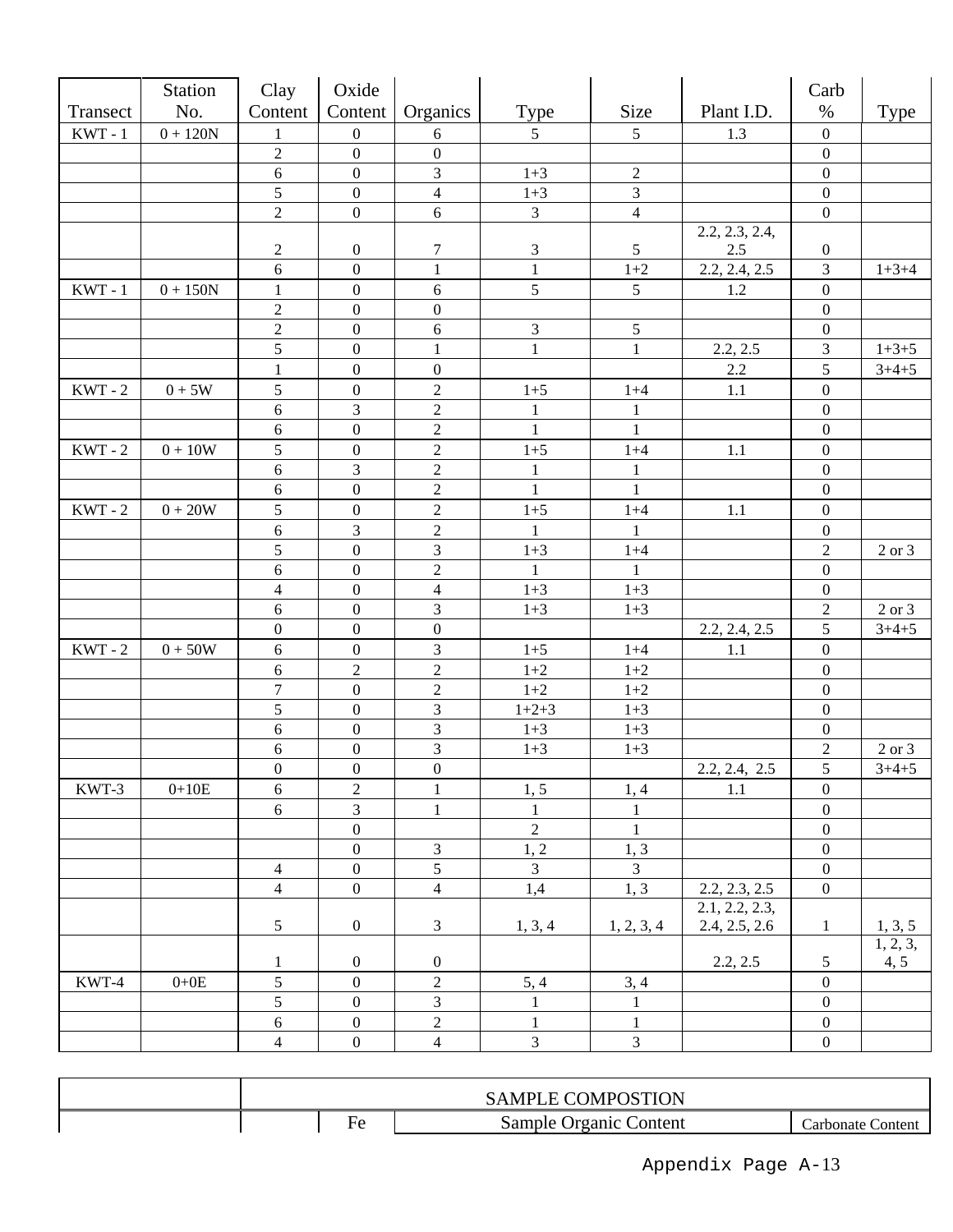|          | Station   | Clay                               | Oxide            |                  |                |                |                                 | Carb             |             |
|----------|-----------|------------------------------------|------------------|------------------|----------------|----------------|---------------------------------|------------------|-------------|
| Transect | No.       | Content                            | Content          | Organics         | Type           | Size           | Plant I.D.                      | $\%$             | <b>Type</b> |
| KWT-4    | $0+15E$   | $\overline{4}$                     | $\boldsymbol{0}$ | 5                | 1, 4, 5        | 1, 4           |                                 | $\mathbf{0}$     |             |
|          |           | $\overline{4}$                     | $\boldsymbol{0}$ | $\overline{4}$   | 1, 2           | 1, 2, 3        |                                 | $\boldsymbol{0}$ |             |
|          |           | 6                                  | $\boldsymbol{0}$ | $\overline{2}$   | $\mathbf{1}$   | $\mathbf{1}$   |                                 | $\boldsymbol{0}$ |             |
|          |           | $\boldsymbol{6}$                   | $\boldsymbol{0}$ | $\overline{c}$   | $\mathbf{1}$   | $\mathbf{1}$   |                                 | $\sqrt{2}$       | 3, 5        |
|          |           | $\mathbf 1$                        | $\boldsymbol{0}$ | $\boldsymbol{0}$ |                |                | 2.2, 2.4, 2.5                   | $\mathfrak s$    | 3, 4, 5     |
| KWT-4    | $0+30E$   | $\mathbf{1}$                       | $\boldsymbol{0}$ | $\boldsymbol{7}$ | 2, 4, 5        | 2,4            |                                 | $\mathbf{0}$     |             |
|          |           | $\overline{4}$                     | $\boldsymbol{0}$ | $\sqrt{5}$       | 1, 4, 5        | 1, 4           |                                 | $\boldsymbol{0}$ |             |
|          |           | $\overline{4}$                     | $\mathbf{0}$     | $\sqrt{5}$       | 1, 2           | 1, 4           |                                 | $\boldsymbol{0}$ |             |
|          |           | 3                                  | $\overline{0}$   | $\overline{5}$   | $\overline{3}$ | $\sqrt{2}$     |                                 | $\boldsymbol{0}$ |             |
|          |           | 5                                  | $\boldsymbol{0}$ | $\overline{2}$   | 1, 4           | $\mathbf{1}$   | 2.2, 2.3, 2.5                   | $\sqrt{2}$       | 1, 3, 5     |
|          |           | $\mathbf{1}$                       | $\boldsymbol{0}$ | $\boldsymbol{0}$ |                |                | 2.2, 2.5                        | 5                | 3, 4, 5     |
| KWT-4    | $0 + 60E$ | $\overline{4}$                     | $\overline{0}$   | $\overline{4}$   | $1 + 5$        | $1 + 4$        |                                 | $\mathbf{0}$     |             |
|          |           | $\overline{4}$                     | $\boldsymbol{0}$ | $\overline{3}$   | $1 + 2$        | $1+4$          |                                 | $\boldsymbol{0}$ |             |
|          |           | 5                                  | $\boldsymbol{0}$ | $\overline{c}$   | $1 + 2$        | $1 + 3$        |                                 | $\mathbf{0}$     |             |
|          |           |                                    |                  |                  |                |                |                                 |                  |             |
|          |           | $\overline{3}$                     | $\boldsymbol{0}$ | 5                | $\overline{3}$ | $\overline{3}$ |                                 | $\boldsymbol{0}$ |             |
|          |           |                                    |                  |                  |                |                | 2.2, 2.4, 2.5,                  |                  |             |
|          |           | 6                                  | $\boldsymbol{0}$ | $\sqrt{2}$       | $\mathbf{1}$   | $\mathbf{1}$   | 2.6                             | $\boldsymbol{0}$ |             |
| KWT-4    | $0 + 90E$ | $\overline{3}$                     | $\overline{0}$   | 5                | $1+4+5$        | $1 + 4$        |                                 | $\mathbf{0}$     |             |
|          |           | $4 - 5$                            | $\boldsymbol{0}$ | $\overline{3}$   | $1+2+4$        | $1 + 3 + 4$    |                                 | $\boldsymbol{0}$ |             |
|          |           | $\overline{2}$                     | $\boldsymbol{0}$ | $\sqrt{6}$       | $1 + 3$        | $2 + 3$        |                                 | $\boldsymbol{0}$ |             |
|          |           | $\overline{2}$                     | $\overline{0}$   | 3                | $\overline{3}$ | $\overline{3}$ |                                 | $\overline{0}$   |             |
|          |           |                                    |                  |                  |                |                | $2.2, 2.\overline{3, 2.4}$      |                  |             |
|          |           | $\boldsymbol{2}$<br>$\overline{5}$ | $\boldsymbol{0}$ | $\sqrt{6}$       | 3              | $3 + 4$        | 2.5                             | $\boldsymbol{0}$ | $3 + 4$     |
|          |           |                                    | $\boldsymbol{0}$ | $\overline{c}$   | $1 + 3$        | $1 + 3$        | 2.2, 2.3, 2.5<br>2.2, 2.3, 2.4, | $\overline{2}$   | $3+4+5$     |
|          |           | $\mathbf{1}$                       | $\boldsymbol{0}$ | $\boldsymbol{0}$ |                |                | 2.5                             | $\mathfrak{S}$   |             |
| KWT-4    | $0+120E$  | $\overline{4}$                     | $\boldsymbol{0}$ | $\overline{4}$   | $1 + 5$        | $1 + 5$        |                                 | $\mathbf{0}$     |             |
|          |           | $\overline{2}$                     | $\overline{0}$   | 6                | $3 + 4$        | $\overline{5}$ |                                 | $\overline{0}$   |             |
|          |           | $\overline{4}$                     | $\overline{0}$   | $\overline{4}$   | $1 + 3$        | $1 + 3$        |                                 | $\boldsymbol{0}$ |             |
|          |           | 6                                  | $\overline{0}$   | $\overline{3}$   | $\mathbf{1}$   | $1 + 2$        |                                 | $\boldsymbol{0}$ |             |
|          |           | $\overline{3}$                     | $\boldsymbol{0}$ | $\overline{4}$   | $1 + 3$        | $1 + 3$        |                                 | $\boldsymbol{0}$ |             |
|          |           |                                    |                  |                  |                |                |                                 |                  |             |
|          |           | $\overline{2}$                     | $\boldsymbol{0}$ | $\sqrt{5}$       | $\mathfrak{Z}$ | $\overline{3}$ |                                 | $\boldsymbol{0}$ |             |
|          |           | 6                                  | $\boldsymbol{0}$ | 3                | $\mathbf{1}$   | $\mathbf{1}$   | 2.2, 2.3, 2.5                   | $\mathbf{1}$     | $3 + 4$     |
|          |           | $\mathbf{1}$                       | $\boldsymbol{0}$ | $\boldsymbol{0}$ |                |                | 2.2, 2.5                        | 5                | $3 + 4 + 5$ |

|                                |  |                             | <b>SAMPLE COMPOSITION</b> |  |            |        | <b>CLASSIFICATION</b> | <b>NOTES</b> |
|--------------------------------|--|-----------------------------|---------------------------|--|------------|--------|-----------------------|--------------|
|                                |  | <b>Clast Identification</b> |                           |  | Sample     | Sample |                       |              |
| <b>Transect</b><br>Station No. |  | %                           | Size<br>Type              |  | Angularity | Facies | <b>Subfacies</b>      |              |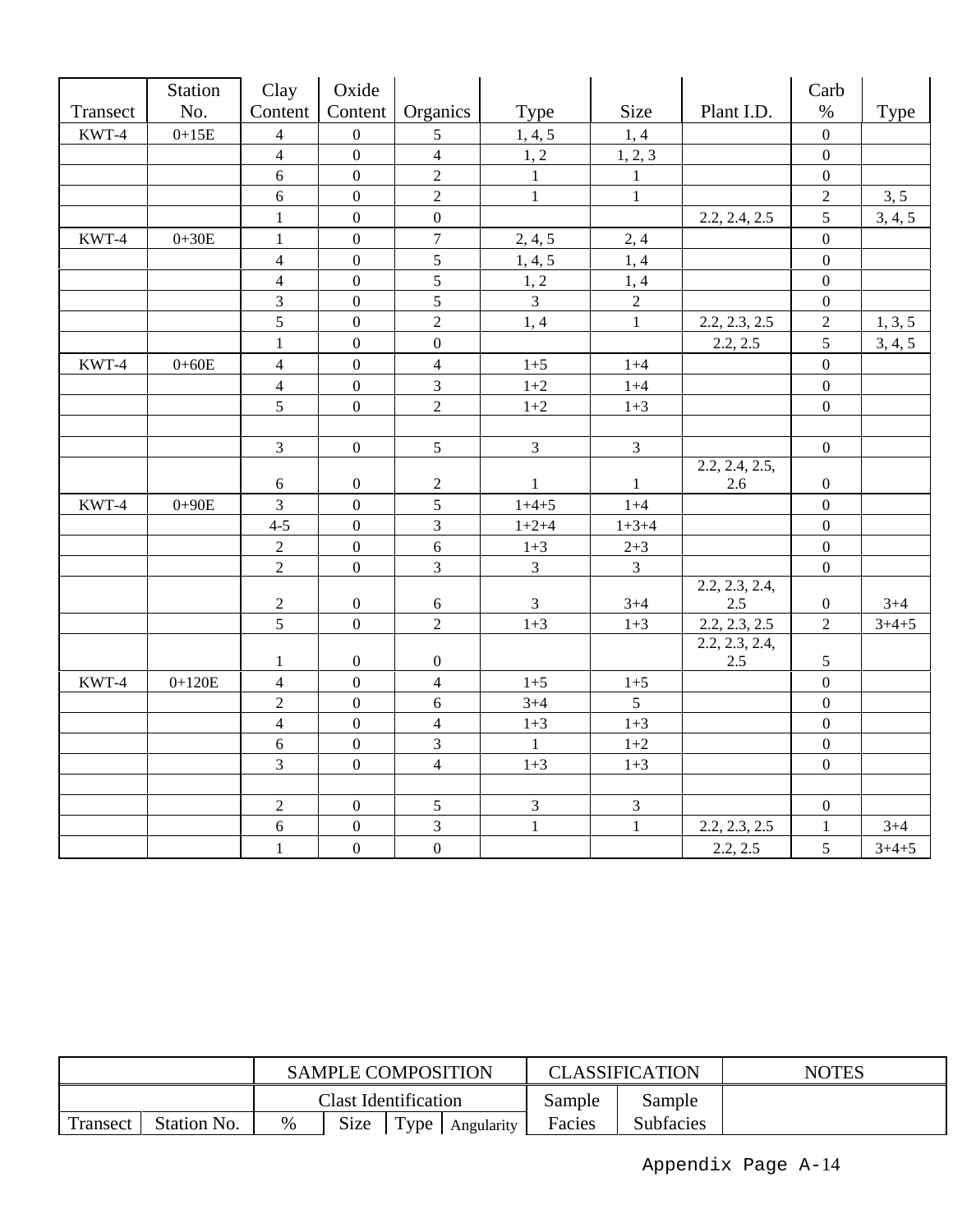| $KWT-1$   | $0 + 0N$    | $\boldsymbol{0}$ |                |     |                | 1                | 1.0         | humus with trace soil minerals    |
|-----------|-------------|------------------|----------------|-----|----------------|------------------|-------------|-----------------------------------|
|           |             | $\overline{2}$   | $\overline{2}$ | 1.3 | $\mathbf{2}$   | $1 + 2$          | $1.1 + 1.2$ | streaky Feox around roots         |
|           |             | 4                | $2 + 3$        | 1.3 | $\overline{2}$ | $\overline{2}$   | 2.2         | bottom in bedrock?                |
| $KWT - 1$ | $0 + 5N(a)$ | $\boldsymbol{0}$ |                |     |                | $\overline{2}$   | 2.0         | spoil and CA grass + cattails mat |
|           |             | $\boldsymbol{0}$ |                |     |                | $\overline{c}$   | 2.1         |                                   |
|           |             | 1                | $\sqrt{2}$     | 1.3 | $\overline{c}$ | $\sqrt{2}$       | 2.2         | fragment kukui nut near base      |
|           |             | 3                | $\overline{3}$ | 1.3 | $\sqrt{2}$     | $\sqrt{2}$       | 2.2         | 4 kukui nuts, bottom in bedrock?  |
| $KWT - 1$ | $0 + 5N(b)$ | $\boldsymbol{0}$ |                |     |                | $\overline{2}$   | $2.0\,$     | spoil and CA grass + cattails mat |
|           |             | $\boldsymbol{0}$ |                |     |                | $\sqrt{2}$       | 2.2         |                                   |
|           |             | 1                | $\overline{2}$ | 1.3 | $2 + 3$        | $\overline{2}$   | 2.2         | streaky brown-yellow Feox         |
|           |             | 3                | $\overline{2}$ | 1.3 | $1 + 2$        | $\boldsymbol{2}$ | $2.1 + 2.2$ | compacted to 20 cm, kukui nuts    |
|           |             | 4                | 3              | 1.3 | $1+2$          | $\overline{c}$   | 2.2         | 5 cm clast with marine organisms  |
| $KWT - 1$ | $0 + 15N$   | $\boldsymbol{0}$ |                |     |                | $\sqrt{2}$       | 2.0         | CA grass + cattails vegetation    |
|           |             | $\boldsymbol{0}$ |                |     |                | $\sqrt{2}$       | 2.1         | no recovery, water + clay slurry  |
|           |             | 1                | $\overline{2}$ | 1.3 | $2 + 3$        | $\mathfrak{2}$   | 2.2         | mottled tan Feox? shell frag?     |
|           |             | 1                | 1              | 1.3 | $2 + 3$        | $\overline{2}$   | 2.2         | 7x4x1 wood fragment               |
|           |             | 4                | 3              | 1.2 | $1+2+3$        | $\overline{4}$   | 4.0         |                                   |
| $KWT - 1$ | $0 + 20N$   | $\boldsymbol{0}$ |                |     |                | $\mathfrak{2}$   | 2.0         | $CA$ grass + cattails vegetation  |
|           |             | $\boldsymbol{0}$ |                |     |                | $\overline{2}$   | 2.1         |                                   |
|           |             | $\boldsymbol{0}$ |                |     |                | $\sqrt{2}$       | 2.2         |                                   |
|           |             | $\boldsymbol{0}$ |                |     |                | $\overline{4}$   | 4.0         | abrupt contact                    |
| $KWT - 1$ | $0 + 30N$   | $\boldsymbol{0}$ |                |     |                | $\sqrt{2}$       | 2.0         | largely CA grass vegetation mat   |
|           |             | $\boldsymbol{0}$ |                |     |                | $\sqrt{2}$       | 2.1         |                                   |
|           |             | $\boldsymbol{0}$ |                |     |                | $\sqrt{2}$       | 2.2         | organic-rich, reduced             |
|           |             | $\mathbf{0}$     |                |     |                | $\overline{2}$   | 2.2         | organic-rich, reduced             |
|           |             | $\boldsymbol{0}$ |                |     |                | $\overline{c}$   | 2.2         |                                   |
|           |             | $\boldsymbol{0}$ |                |     |                | $\overline{4}$   | 4.0         |                                   |
| $KWT - 1$ | $0+50N$     | $\boldsymbol{0}$ |                |     |                | $\mathbf{2}$     | 2.0         | CA grass + cattail vegetation mat |
|           |             | $\boldsymbol{0}$ |                |     |                | $\mathfrak{2}$   | 2.1         |                                   |
|           |             | $\boldsymbol{0}$ |                |     |                | $\overline{2}$   | 2.2         | organic-rich, reduced             |
|           |             | $\boldsymbol{0}$ |                |     |                | $\overline{2}$   | 2.3         | oxidizes black in 2-3 minutes     |
|           |             | $\boldsymbol{0}$ |                |     |                | $\sqrt{2}$       | 2.5         | tough, compact, oxidizes black    |
|           |             |                  | 3              | 1.3 | 1              | $\overline{2}$   | 2.5         | compact, dry peat, oxidizes black |
|           |             | N.A.             |                |     |                | N.A.             | N.A.        | grinding at bottom, no recovery   |
| $KWT - 1$ | $0 + 55N$   | $\boldsymbol{0}$ |                |     |                | $\mathbf{2}$     | 2.0         | CA grass + cattail vegetation mat |
|           |             | $\boldsymbol{0}$ |                |     |                | $\boldsymbol{2}$ | $2.1 + 2.2$ | poor recovery                     |
|           |             | $\boldsymbol{0}$ |                |     |                | $\overline{c}$   | $2.2 + 2.3$ | oxidizes black in 2-3 minutes     |
|           |             | $\boldsymbol{0}$ |                |     |                | $\sqrt{2}$       | $2.4 + 2.5$ | oxidizes black in 2-3 minutes     |
|           |             | $\boldsymbol{0}$ |                |     |                | $\overline{2}$   | $2.4 + 2.5$ | red-brown, compact, dry peat      |
|           |             | $\boldsymbol{0}$ |                |     |                | $\sqrt{2}$       | 2.5         | red-brown, compact, dry peat      |
|           |             | $\boldsymbol{0}$ |                |     |                | $\overline{4}$   | 4.0         | abrupt contact                    |
| $KWT - 1$ | $0 + 95N$   | $\boldsymbol{0}$ |                |     |                | $\sqrt{2}$       | 2.0         | dominantly cattail vegetation mat |
|           |             | $\boldsymbol{0}$ |                |     |                | $\sqrt{2}$       | 2.1         | abundant methane bubbling up      |
|           |             | $\boldsymbol{0}$ |                |     |                | $\overline{c}$   | 2.2         | abundant methane bubbling up      |
|           |             | 1                | $\overline{2}$ | 1.2 | 4              | $\sqrt{2}$       | 2.3         | 50% peaty debris                  |
|           |             | $\boldsymbol{0}$ |                |     |                | $\sqrt{2}$       | 2.4         | 70% peaty debris                  |
|           |             | $\boldsymbol{0}$ |                |     |                | 3                | 3.2         | 10% small shells or fragments     |
|           |             | $\boldsymbol{0}$ |                |     |                | $\overline{4}$   | 4.0         |                                   |

|                          |  |                             | <b>SAMPLE COMPOSITION</b> |                     |            |        | <b>CLASSIFICATION</b> | <b>NOTES</b> |
|--------------------------|--|-----------------------------|---------------------------|---------------------|------------|--------|-----------------------|--------------|
|                          |  | <b>Clast Identification</b> |                           |                     |            | Sample | Sample                |              |
| Station No.<br>Transect, |  | %                           | <b>Size</b>               | $\tau_{\text{ype}}$ | Angularity | Facies | <b>Subfacies</b>      |              |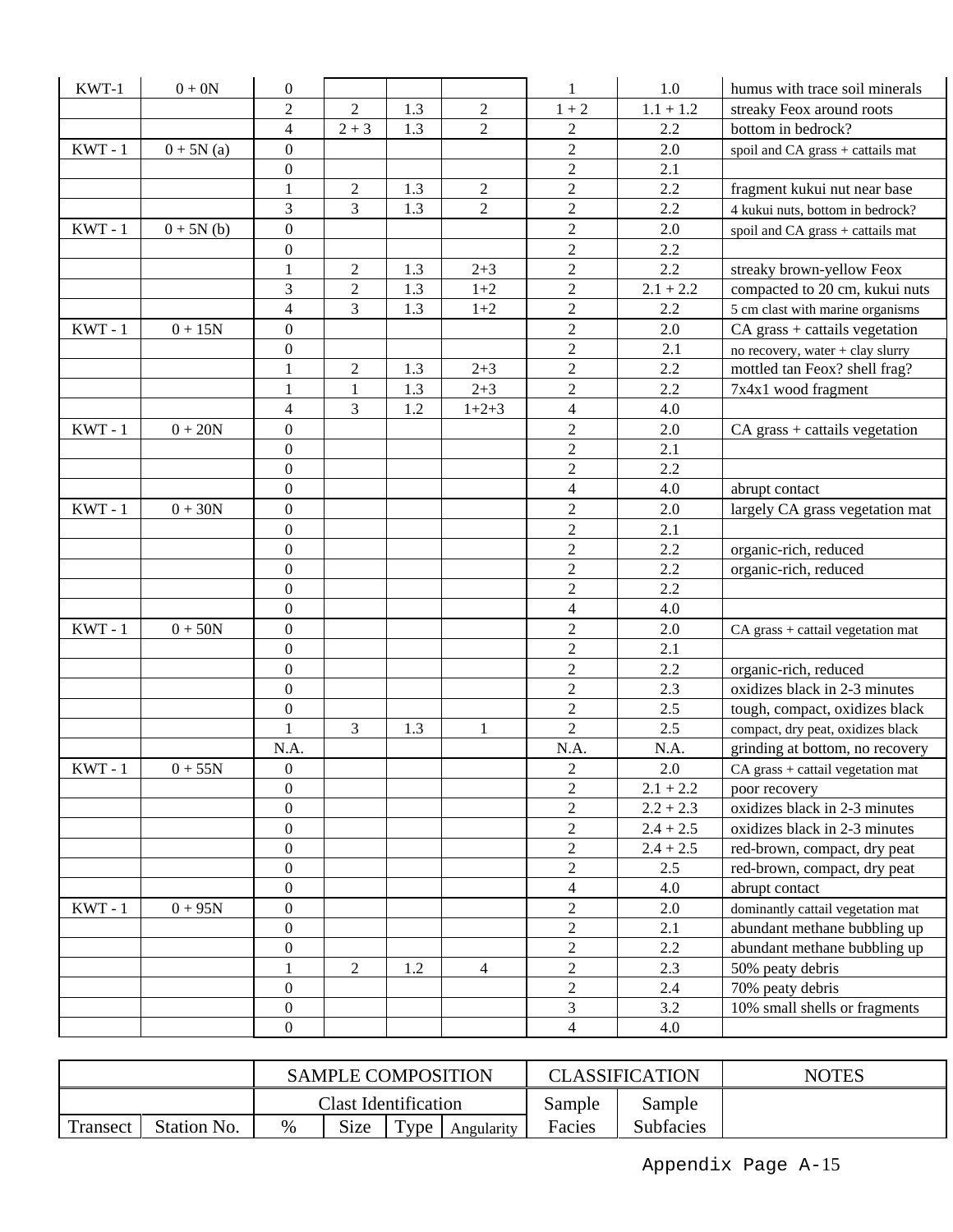| $KWT - 1$ | $0 + 120N$ | $\boldsymbol{0}$ |                |     |              | $\overline{c}$           | 2.0         | neke fern vegetation mat                         |
|-----------|------------|------------------|----------------|-----|--------------|--------------------------|-------------|--------------------------------------------------|
|           |            | $\boldsymbol{0}$ |                |     |              | $\overline{2}$           | 2.1         | no recovery                                      |
|           |            | $\overline{0}$   |                |     |              | $\overline{2}$           | 2.2         | abundant methane bubbling up                     |
|           |            | $\boldsymbol{0}$ |                |     |              | $\overline{c}$           | $2.2 + 2.3$ | abundant methane                                 |
|           |            | $\boldsymbol{0}$ |                |     |              | $\overline{2}$           | 2.5         | elongate leaves and stems                        |
|           |            | $\boldsymbol{0}$ |                |     |              | $\overline{2}$           | 2.5         | brown to purplish-red peat                       |
|           |            | $\boldsymbol{0}$ |                |     |              | 3                        | 3.2         | 10% small shells, grinding at end                |
| $KWT - 1$ | $0 + 150N$ | $\boldsymbol{0}$ |                |     |              | $\overline{2}$           | 2.0         | cattail surface vegetation mat                   |
|           |            | $\boldsymbol{0}$ |                |     |              | $\overline{c}$           | 2.1         | no recovery, abundant methane                    |
|           |            | $\boldsymbol{0}$ |                |     |              | $\overline{c}$           | $2.4 + 2.5$ | oxidizes to black in 2-3 minutes                 |
|           |            | $\boldsymbol{0}$ |                |     |              | 3                        | 3.2         | 10% small shells or fragments                    |
|           |            | $\boldsymbol{0}$ |                |     |              | $\overline{\mathbf{4}}$  | 4.0         |                                                  |
| $KWT - 2$ | $0+5W$     | $\boldsymbol{0}$ |                |     |              | $\mathbf{1}$             | 1.1         | pasture, numerous roots+rootlets                 |
|           |            | $\boldsymbol{0}$ |                |     |              | $1 + 2$                  | $1.2 + 2.2$ | mottled areas of FeOx                            |
|           |            | $\mathbf{1}$     | $1+2$          | 1.3 | 3            | $\overline{2}$           | 2.2         | traces of charcoal, EOH on rock                  |
| $KWT - 2$ | $0 + 10W$  | $\overline{2}$   | $\overline{2}$ | 1.2 | 3            | $\mathbf{1}$             | 1.1         | compacted pasture, many roots                    |
|           |            | $\boldsymbol{0}$ |                |     |              | $1 + 2$                  | $1.2 + 2.2$ | mottled areas of FeOx                            |
|           |            | $\boldsymbol{0}$ |                |     |              | $\overline{c}$           | 2.2         | EOH on rock                                      |
| $KWT - 2$ | $0 + 20W$  | $\boldsymbol{0}$ |                |     |              | $\mathbf{1}$             | 1.1         | distrubed, compacted pasture                     |
|           |            | $\boldsymbol{0}$ |                |     |              | $1 + 2$                  | $1.2 + 2.2$ | mottled areas of FeOx                            |
|           |            | 0                |                |     |              | $\overline{c}$           | $2.2 + 2.3$ | <1mm calc nodules or sand grains                 |
|           |            | $\boldsymbol{0}$ |                |     |              | $\overline{c}$           | 2.2         | dark gray tacky clay                             |
|           |            | $\overline{0}$   |                |     |              | $\overline{2}$           | 2.4         | 50% peaty debris                                 |
|           |            | $\boldsymbol{0}$ |                |     |              | $2 + 3$                  | $2.3 + 3.1$ | <1mm nodules or sand grains                      |
|           |            | $\boldsymbol{0}$ |                |     |              | $\overline{\mathcal{L}}$ | 4.0         | coarse open marine seds                          |
| $KWT - 2$ | $0+50W$    | $\boldsymbol{0}$ |                |     |              | $\mathbf{1}$             | 1.1         | distrubed, compacted pasture                     |
|           |            | $\boldsymbol{0}$ |                |     |              | $1+2$                    | $1.2 + 2.2$ | orange-brown FeOx assc. w/roots                  |
|           |            | $\boldsymbol{0}$ |                |     |              | $\overline{2}$           | 2.2         | <5% carbonized plant debris                      |
|           |            |                  |                |     |              |                          |             | fine brick red basalt clasts increasing          |
|           |            | 2                | 1              | 1.3 | 3            | 2                        | 2.3         | w/depth                                          |
|           |            | $\overline{0}$   |                |     |              | $\overline{2}$           | 2.2         | 10% peaty plant debris                           |
|           |            | 0                |                |     |              | 3                        | 3.1         | 10-20% calcareous sand and<br>minor peaty debris |
|           |            | $\theta$         |                |     |              | $\overline{4}$           | 4.0         |                                                  |
| KWT-3     | $0+10E$    | $\boldsymbol{0}$ |                |     |              | $\mathbf{1}$             | 1.1         | Brown to 10 cm, turns ocher-orange               |
|           |            | $\boldsymbol{0}$ |                |     |              | $\mathbf{1}$             | 1.2         | uniform, gray streaks by 50 cm                   |
|           |            | $\overline{0}$   |                |     |              | $\mathbf{1}$             | 2.2         | locally tan, some peaty veg. at 140 cm           |
|           |            | $\overline{0}$   |                |     |              | $\mathbf{1}$             | 2.2         | very organic-rich, plastic                       |
|           |            | $\boldsymbol{0}$ |                |     |              | 1                        | 2.4         | turns black on exposure to air                   |
|           |            | $\boldsymbol{0}$ |                |     |              | 1                        | 2.4         | numerous seeds                                   |
|           |            | $\boldsymbol{0}$ |                |     |              | 3                        | 3.1         | kukui nut 1-2 cm above base section              |
|           |            | $\boldsymbol{0}$ |                |     |              | $\overline{\mathbf{4}}$  | 4.0         |                                                  |
| KWT-4     | $0+0E$     | $\boldsymbol{0}$ |                |     |              | $\mathbf{1}$             | 1.1         | water table at 20 cm                             |
|           |            | 0                |                |     |              | $\mathbf{2}$             | 2.2         | black, abund. part decomposed plant              |
|           |            | $\boldsymbol{0}$ |                |     |              | $\overline{c}$           | 2.2         |                                                  |
|           |            | $\mathbf{1}$     | $\overline{2}$ | 1.2 | $\mathbf{1}$ | $\overline{c}$           | 2.4         |                                                  |
|           |            |                  |                |     |              |                          |             |                                                  |

|                         |         |                             | <b>SAMPLE COMPOSITION</b> |                |            |        | <b>CLASSIFICATION</b> | <b>NOTES</b>        |
|-------------------------|---------|-----------------------------|---------------------------|----------------|------------|--------|-----------------------|---------------------|
|                         |         | <b>Clast Identification</b> |                           |                | Sample     | Sample |                       |                     |
| Station No.<br>Transect |         | %                           | <b>Size</b>               | T <sub>Y</sub> | Angularity | Facies | <b>Subfacies</b>      |                     |
| KWT-4                   | $0+15E$ |                             |                           |                |            |        | 2.0                   | water table at 5 cm |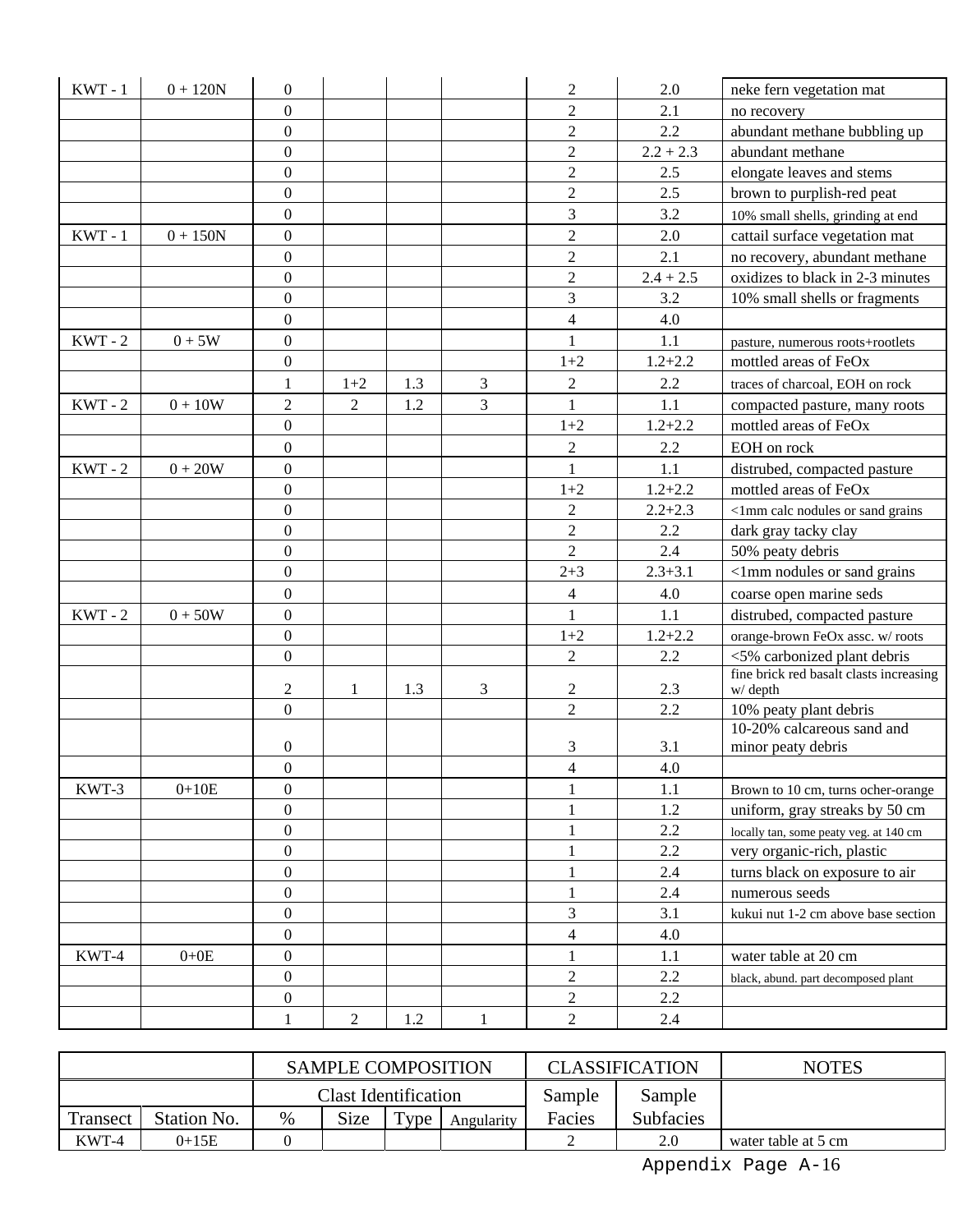|       |           | $\boldsymbol{0}$ |   |     |              | $\overline{c}$   | 2.2              | abund. black plant debris to 1 cm      |
|-------|-----------|------------------|---|-----|--------------|------------------|------------------|----------------------------------------|
|       |           | $\theta$         |   |     |              | $\overline{2}$   | 2.3              | increasingly peaty with depth          |
|       |           |                  |   |     |              |                  |                  | abundant seeds, wood frags. at         |
|       |           | $\boldsymbol{0}$ |   |     |              | 3                | 3.1              | base                                   |
|       |           | $\overline{0}$   |   |     |              | $\overline{4}$   | 4.0              |                                        |
| KWT-4 | $0 + 30E$ | $\Omega$         |   |     |              | $\overline{2}$   | 2.0              | water table at 20 cm                   |
|       |           | $\mathbf{0}$     |   |     |              | $\overline{2}$   | 2.0              |                                        |
|       |           | $\mathbf{0}$     |   |     |              | $\overline{2}$   | 2.2              |                                        |
|       |           | $\boldsymbol{0}$ |   |     |              | $\overline{c}$   | 2.4              | woody fragments, seeds at base         |
|       |           | $\mathbf{0}$     |   |     |              | 3                | 3.1              | woody fragments and seeds              |
|       |           | $\boldsymbol{0}$ |   |     |              | $\overline{4}$   | 4.0              |                                        |
| KWT-4 | $0 + 60E$ | $\boldsymbol{0}$ |   |     |              | $\overline{2}$   | 2.0              |                                        |
|       |           | $\overline{0}$   |   |     |              | $\overline{2}$   | 2.2              | abund. coarse black plant remains      |
|       |           | $\mathbf{0}$     |   |     |              | $\overline{2}$   | 2.2              | 5-10% coase plant remains              |
|       |           |                  |   |     |              |                  |                  | unconsolidated slurry, no sample       |
|       |           |                  |   |     |              |                  |                  | grinding at 180 cm, difficult          |
|       |           | $\boldsymbol{0}$ |   |     |              | $\overline{c}$   | 2.4              | recovery, mixing                       |
|       |           | $\overline{0}$   |   |     |              | $\overline{3}$   | $\overline{3.1}$ | poor recovery, mixing of intervals     |
| KWT-4 | $0 + 90E$ | $\mathbf{0}$     |   |     |              | $\overline{2}$   | 2.0              | Difficult recovery of mat              |
|       |           |                  |   |     |              |                  |                  | broad transition, abund. roots         |
|       |           | $\boldsymbol{0}$ |   |     |              | $\overline{2}$   | $2.0 + 2.2$      | decrease with depth                    |
|       |           |                  |   |     |              |                  |                  | abrupt contact, increasingly           |
|       |           | $\boldsymbol{0}$ |   |     |              | $\overline{2}$   | $2.4\,$          | peaty with depth                       |
|       |           |                  |   |     |              |                  |                  | auger grinding at 120 cm, poor         |
|       |           | $\boldsymbol{0}$ |   |     |              | $\overline{2}$   | $2.1 + 2.2$      | recovery of interval                   |
|       |           | $\mathbf{0}$     |   |     |              | $\overline{2}$   | 2.5              |                                        |
|       |           |                  |   |     |              |                  |                  | auger mixing of peat and               |
|       |           | $\boldsymbol{0}$ |   |     |              | 3                | 3.1              | lagoonal, seeds lagoonal               |
|       |           | $\mathbf{0}$     |   |     |              | $\overline{4}$   | 4.0              | abundant trochus intextus              |
|       |           |                  |   |     |              |                  |                  | fewer roots with depth, abund. gas     |
| KWT-4 | $0+120E$  | $\boldsymbol{0}$ |   |     |              | $\boldsymbol{2}$ | 2.0              | bubbling up                            |
|       |           | $\mathbf{0}$     |   |     |              | $\boldsymbol{2}$ | 2.0              | 2nd plant mat, >75% roots and<br>stems |
|       |           |                  |   |     |              |                  |                  | black, abund. decomp. plant            |
|       |           | $\boldsymbol{0}$ |   |     |              | $\boldsymbol{2}$ | 2.2              | remains, gas                           |
|       |           |                  |   |     |              |                  |                  | rapid transition to compact clay-rich  |
|       |           | $\boldsymbol{0}$ |   |     |              | $\overline{2}$   | 2.2              | interval                               |
|       |           | $\mathbf{0}$     |   |     |              | $\overline{c}$   | 2.4              | darker peat interval                   |
|       |           |                  |   |     |              | $\overline{2}$   | 2.1              | No recovery, slurry                    |
|       |           | $\Omega$         |   |     |              | $\overline{2}$   | 2.5              |                                        |
|       |           |                  |   |     |              |                  |                  | grinding at 180 cm, large odd          |
|       |           | $\boldsymbol{2}$ | 3 | 1.3 | $\mathbf{2}$ | 3                | 3.2              | clast, 1 mm black seeds                |
|       |           | $\overline{0}$   |   |     |              | $\overline{4}$   | 4.0              |                                        |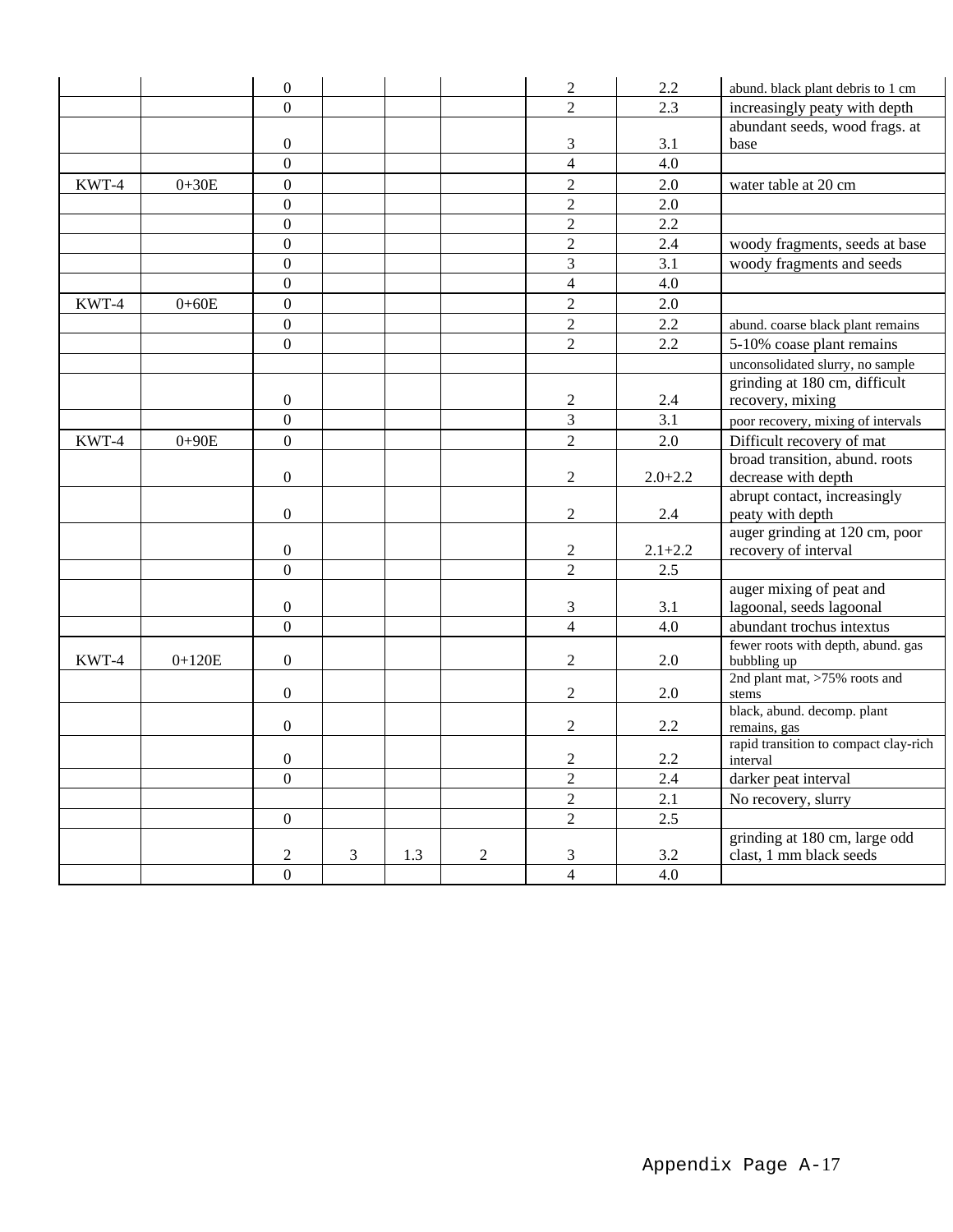### **Table "3" - Organisms Identified from Open Marine Facies sediments in the Kawai Nui Basin, Oahu**

| <b>Phylum MOLLUSCA</b>                                        |             |    |
|---------------------------------------------------------------|-------------|----|
| <b>Class GASTROPODA</b>                                       |             |    |
| Order Archaeogastropoda (Diocardia)                           | <b>CODE</b> |    |
| Fissurelloidea                                                |             |    |
| Fissurellidae                                                 |             |    |
| Diodorinae                                                    |             |    |
| Diodora granifera (Pease, 1861)                               |             | 1  |
| Trochoidea                                                    |             |    |
| Trochinae                                                     |             |    |
| Trochus intextus Kiener, 1850                                 |             | 2  |
| Superorder Caenogastropoda                                    |             |    |
| Order Neotaenioglossa                                         |             |    |
| Cerithoidea                                                   |             |    |
| Cerithiidae                                                   |             |    |
| Cerithium Boeticum Pease, 1860                                |             | 3  |
| Dialidae                                                      |             |    |
| Diala semistriata (Phillippi, 1849): Ponder & de-Keyzer, 1992 |             | 4  |
| Stromboidea                                                   |             |    |
| Stromidae                                                     |             |    |
| Strombus maculatus Sowerby, 1842                              |             | 5  |
| Vanikorioidea                                                 |             |    |
| Hiponnicidaea                                                 |             |    |
| Hipponix (Antisabia) foliaceus (Quoy and Gaimard, 1835)       |             | 6  |
| Hipponix (Cochlear) imbricatus Gould, 1846                    |             | 7  |
| Hipponix australis Lamarck, 1819: Knudsen, 1991               |             | 8  |
| Cypraeoidea                                                   |             |    |
| Cypraeidae                                                    |             |    |
| Cypraea sp.<br>Naticoidea                                     |             | 9  |
| Naticidae                                                     |             |    |
| Naticinae                                                     |             |    |
| Natica gualteriana Récluz, 1844                               |             | 10 |
| Suborder Ptenoglossa                                          |             |    |
| Triphoroidea                                                  |             |    |
| Triphoridae                                                   |             |    |
| Mastoniinae                                                   |             |    |
| Viriola sp.                                                   |             | 11 |
| Triphorinae                                                   |             |    |
| Triphora sp.                                                  |             | 12 |
| Janthinoidea                                                  |             |    |
| Epitoniidae                                                   |             |    |
| Epitonium sp.                                                 |             | 13 |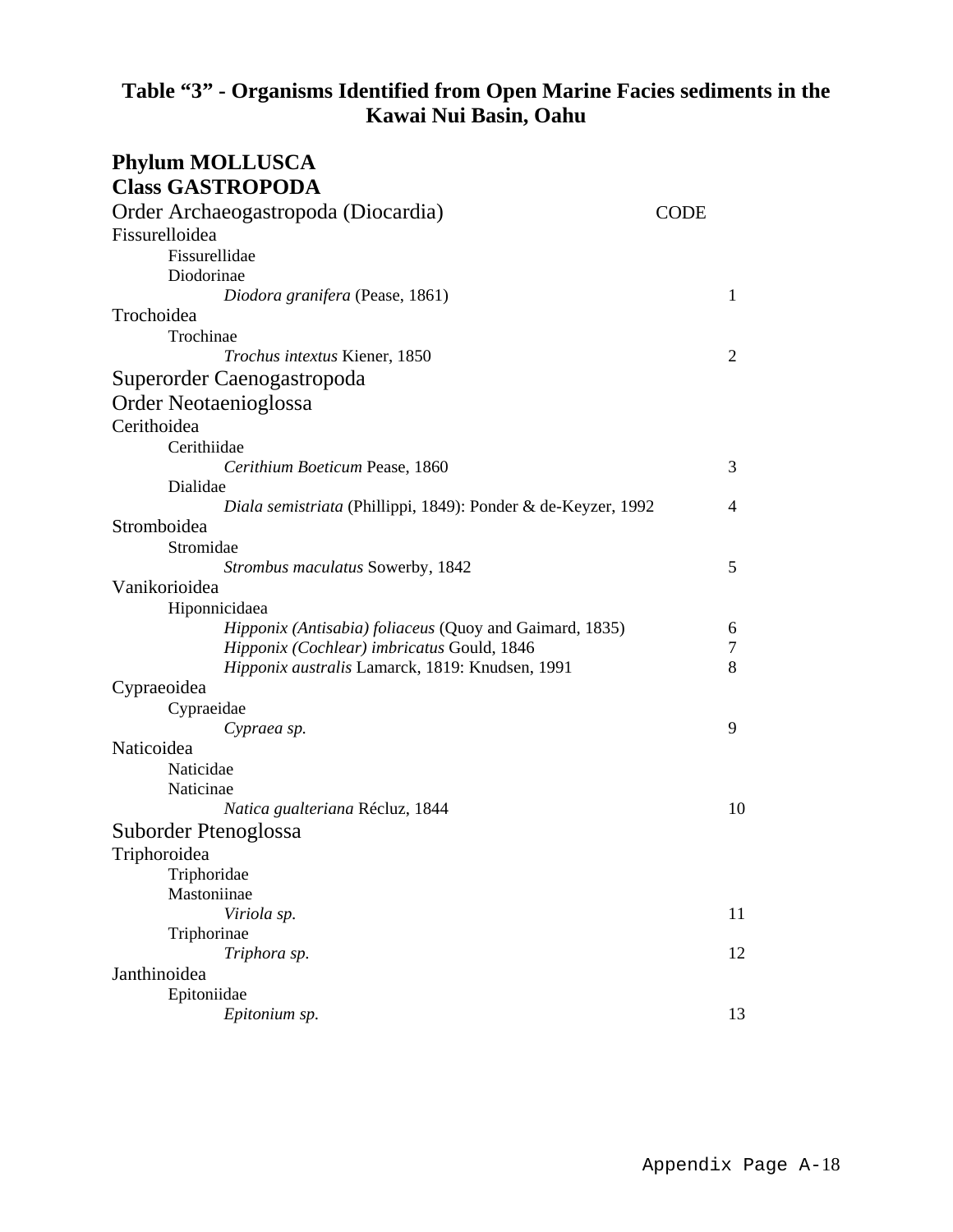| Order Neogastropoda                                       | <b>CODE</b> |    |
|-----------------------------------------------------------|-------------|----|
| Muricoidea                                                |             |    |
| Muricidae                                                 |             |    |
| Muricodrupa funiculusa (Wood, 1828)                       |             | 14 |
| Columellidae                                              |             |    |
| Euplica varians (Sowerby, 1832)                           |             | 15 |
| Mitrella sp.cf. loyaltensis (Hervier, 1900): Sleurs, 1987 | 16          |    |
| Nassariidae                                               |             |    |
| Nassarius hirtus (Kiener, 1834)                           |             | 17 |
| Fasciolariidae                                            |             |    |
| Peristernia chlorostoma (Sowerby, 1825)                   |             | 18 |
| Conoidea (=Toxoglossa)                                    |             |    |
| Suborder Ptenoglossa                                      |             |    |
| Turridae                                                  |             |    |
| Mitrolumininae                                            |             |    |
| Mitrolumna sp.cf. metula (Hinds, 1843)                    | 19          |    |
| <b>Bulloidea</b>                                          |             |    |
| Atyidae                                                   |             |    |
| Atys debilis Pease, 1860                                  | 20          |    |
| Atys semistriata Pease, 1860                              |             | 21 |
| <b>Class BIVALVIA</b>                                     |             |    |
| Arcoidea                                                  |             |    |
| Arcidae                                                   |             |    |
| Barbatia sp.?                                             |             | 22 |
| Mytiloidea                                                |             |    |
| Mytilidae                                                 |             |    |
| Brachidontes crebristriatus (Conrad, 1837)                |             | 23 |
| Pterioidea                                                |             |    |
| Pteriidae                                                 |             |    |
| Pinctada sp.                                              |             | 24 |
| Isognomidae                                               |             |    |
| Isognomon californicum (Conrad, 1837)                     | 25          |    |
| Chamoidea                                                 |             |    |
| Chamidae                                                  |             |    |
| Chama fibula Reeve, 1846                                  |             | 26 |
| Lucinoidea<br>Lucinidae                                   |             |    |
| Codakia sp.?                                              |             | 27 |
| Cardioidea                                                |             |    |
| Cardiidae                                                 |             |    |
| Trachycardium orbita (Sowerby, 1833)                      |             | 28 |
| Tellinacae                                                |             |    |
| Tellinidae                                                |             |    |
| Tellina sp.                                               |             | 29 |
| Tellina (Quidnipagus) palatam Iredale, 1929               |             | 30 |
| Semelidae                                                 |             |    |
| Semelangulus sp.                                          |             | 31 |
| Semelangulus crebrimaculatus Sowerby, 1867                |             | 32 |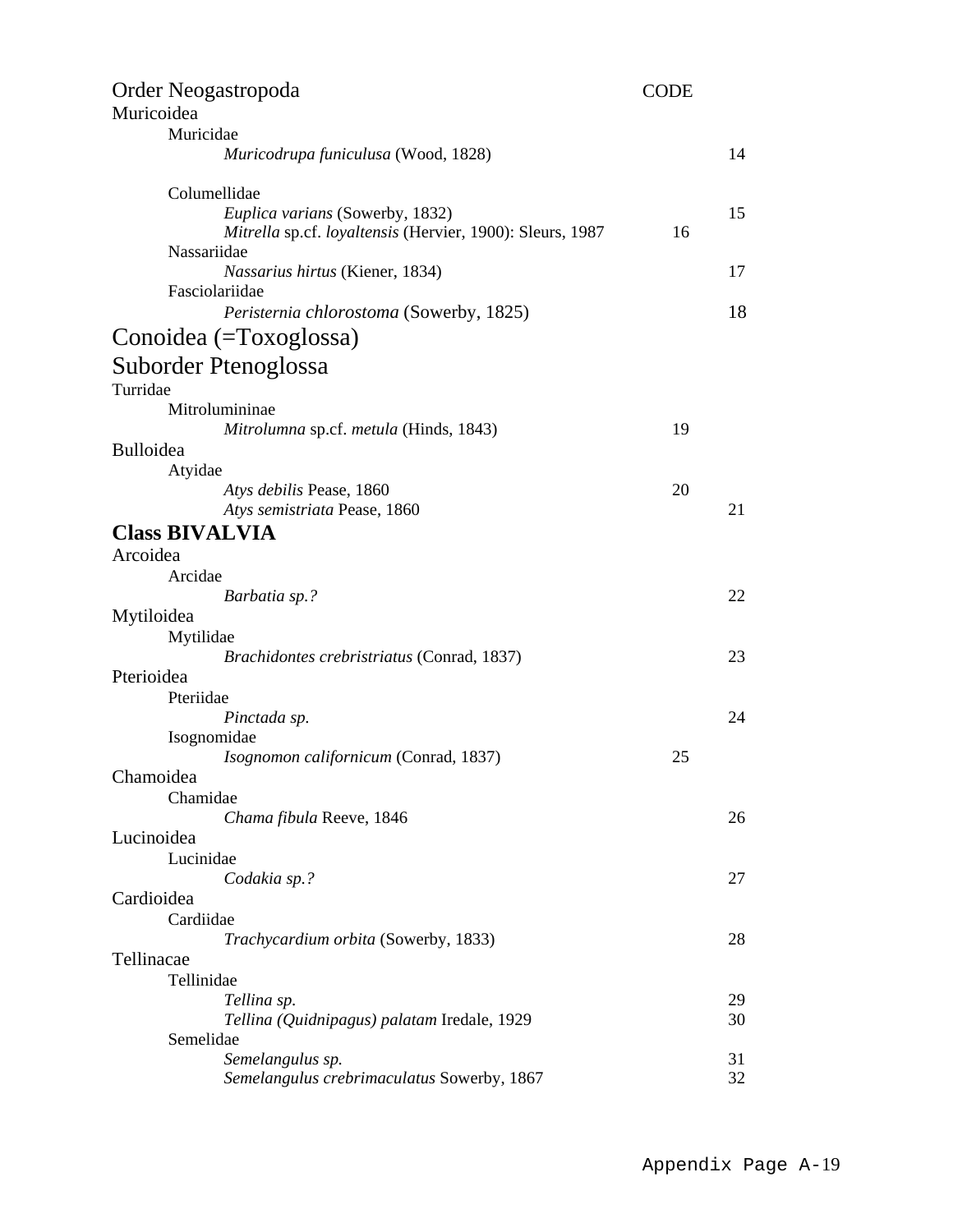|                                                       |                            |             |                |                  |             | Phylum    |                  | Phylum Mollusca |              |
|-------------------------------------------------------|----------------------------|-------------|----------------|------------------|-------------|-----------|------------------|-----------------|--------------|
| Distribution of Fossil Marine Biota in Transects KWT- |                            |             |                |                  |             | Cnidaria  |                  |                 |              |
|                                                       | 1, KWT-2, KWT-3, and KWT-4 |             |                |                  |             | Family    | Class Gastropoda |                 |              |
|                                                       | Sample Location            |             |                | Classification   |             | Poritidae |                  |                 |              |
|                                                       |                            |             |                | Sample           | Sample      | Porites   | Diodora          | Trochus         | Cerithium    |
| Transect No.                                          | Station No.                | Interval    | Thickness      | Facies           | Subfacies   | compressa | granifera        | intextus        | boeticum     |
| KWT-1                                                 | $0 + 0N$                   | $0 - 12$    | 12             | $\mathbf{1}$     | $1.0\,$     |           |                  |                 |              |
|                                                       |                            | $12 - 35$   | 23             | $1 + 2$          | $1.1 + 1.2$ |           |                  |                 |              |
|                                                       |                            | $35 - 42$   | 7              | $\boldsymbol{2}$ | 2.2         |           |                  |                 |              |
| $KWT - 1$                                             | $0 + 5N(a)$                | $0 - 50$    | 50             | $\mathbf{2}$     | 2.0         |           |                  |                 |              |
|                                                       |                            | $50 - 70$   | 20             | $\mathfrak{2}$   | 2.1         |           |                  |                 |              |
|                                                       |                            | $70 - 130$  | 60             | $\mathfrak{2}$   | 2.2         |           |                  |                 |              |
|                                                       |                            | $130 - 140$ | 10             | $\mathfrak{2}$   | 2.2         |           |                  |                 |              |
| $KWT - 1$                                             | $0 + 5N(b)$                | $0 - 40$    | 40             | $\mathbf{2}$     | 2.0         |           |                  |                 |              |
|                                                       |                            | $40 - 70$   | 30             | $\mathbf{2}$     | 2.2         |           |                  |                 |              |
|                                                       |                            | $70 - 90$   | 20             | $\mathfrak{2}$   | 2.2         |           |                  |                 |              |
|                                                       |                            | $90 - 130$  | 40             | $\mathfrak{2}$   | $2.1 + 2.2$ |           |                  |                 |              |
|                                                       |                            | $130 - 135$ | 5              | $\mathfrak{2}$   | 2.2         |           |                  |                 |              |
| $KWT - 1$                                             | $0 + 15N$                  | $0 - 70$    | 70             | $\mathfrak{2}$   | $2.0 + 2.1$ |           |                  |                 |              |
|                                                       |                            | $70 - 100$  | 30             | $\mathfrak{2}$   | 2.2         |           |                  |                 |              |
|                                                       |                            | $100 - 130$ | 30             | $\overline{c}$   | 2.2         |           |                  |                 |              |
|                                                       |                            | $130 - 140$ | 10             | $\overline{4}$   | 4.0         | A         |                  | N               | N            |
| $KWT - 1$                                             | $0 + 20N$                  | $0 - 40$    | 40             | $\boldsymbol{2}$ | 2.0         |           |                  |                 |              |
|                                                       |                            | $40 - 90$   | 50             | $\sqrt{2}$       | 2.1         |           |                  |                 |              |
|                                                       |                            | $90 - 140$  | 50             | $\mathfrak{2}$   | 2.2         |           |                  |                 |              |
|                                                       |                            | $140 - 160$ | 20             | $\overline{4}$   | 4.0         | A         |                  | $\mathsf{C}$    | $\, {\bf P}$ |
| $KWT - 1$                                             | $0 + 30N$                  | $0 - 40$    | 40             | $\sqrt{2}$       | 2.0         |           |                  |                 |              |
|                                                       |                            | $40 - 50$   | 10             | $\overline{c}$   | 2.1         |           |                  |                 |              |
|                                                       |                            | $50 - 90$   | 40             | $\overline{c}$   | 2.2         |           |                  |                 |              |
|                                                       |                            | $90 - 125$  | 35             | $\mathfrak{2}$   | $2.2\,$     |           |                  |                 |              |
|                                                       |                            | $125 - 145$ | 20             |                  |             |           |                  |                 |              |
|                                                       |                            | $145 - 170$ | 25             | $\overline{4}$   | 4.0         | A         |                  | N               | N            |
| $KWT - 1$                                             | $0+50N$                    | $0 - 30$    | 30             | $\overline{c}$   | 2.0         |           |                  |                 |              |
|                                                       |                            | $30 - 70$   | 40             | $\sqrt{2}$       | 2.1         |           |                  |                 |              |
|                                                       |                            | $70 - 100$  | 30             | $\sqrt{2}$       | $2.2\,$     |           |                  |                 |              |
|                                                       |                            | $100 - 120$ | 20             | $\overline{c}$   | 2.3         |           |                  |                 |              |
|                                                       |                            | $120 - 140$ | 20             | $\overline{c}$   | 2.5         |           |                  |                 |              |
|                                                       |                            | $140 - 170$ | 30             | $\sqrt{2}$       | $2.5\,$     |           |                  |                 |              |
|                                                       |                            | $170 - 175$ | $\mathfrak{S}$ | N.A.             | N.A.        |           |                  |                 |              |
| $KWT - 1$                                             | $0+55N$                    | $0 - 30$    | 30             | $\overline{2}$   | $2.0\,$     |           |                  |                 |              |
|                                                       |                            | $30 - 80$   | 50             | $\overline{c}$   | $2.1 + 2.2$ |           |                  |                 |              |
|                                                       |                            | $80 - 110$  | 30             | $\overline{c}$   | $2.2 + 2.3$ |           |                  |                 |              |
|                                                       |                            | $110 - 130$ | 20             | $\overline{2}$   | $2.4 + 2.5$ |           |                  |                 |              |
|                                                       |                            | $130 - 160$ | 30             | $\overline{2}$   | $2.4 + 2.5$ |           |                  |                 |              |
|                                                       |                            | $160 - 175$ | 15             | $\overline{c}$   | 2.5         |           |                  |                 |              |
|                                                       |                            | 175 - 190   | 15             | $\overline{4}$   | 4.0         | A         |                  | $\, {\bf P}$    |              |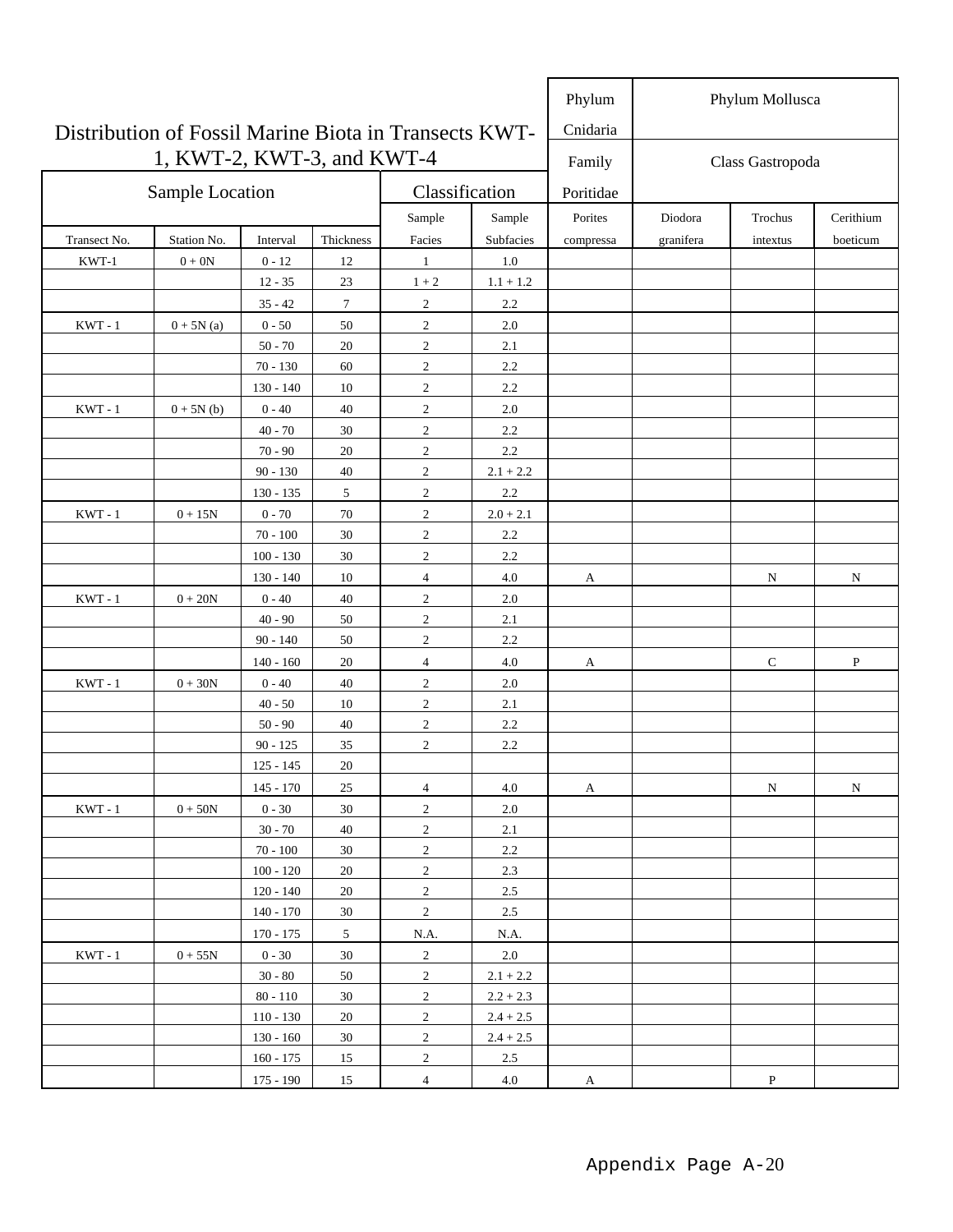|                                                       |                            |                            |                |                              |                    | Phylum       |           | Phylum Mollusca  |              |
|-------------------------------------------------------|----------------------------|----------------------------|----------------|------------------------------|--------------------|--------------|-----------|------------------|--------------|
| Distribution of Fossil Marine Biota in Transects KWT- |                            |                            |                |                              |                    | Cnidaria     |           |                  |              |
|                                                       | 1, KWT-2, KWT-3, and KWT-4 |                            |                |                              |                    | Family       |           | Class Gastropoda |              |
|                                                       | Sample Location            |                            |                | Classification               |                    | Poritidae    |           |                  |              |
|                                                       |                            |                            |                | Sample                       | Sample             | Porites      | Diodora   | Trochus          | Cerithium    |
| Transect No.                                          | Station No.                | Interval                   | Thickness      | Facies                       | Subfacies          | compressa    | granifera | intextus         | boeticum     |
| $KWT-1$                                               | $0 + 95N$                  | $0 - 30$                   | 30             | $\sqrt{2}$                   | $2.0\,$            |              |           |                  |              |
|                                                       |                            | $30 - 80$                  | 50             | $\sqrt{2}$                   | 2.1                |              |           |                  |              |
|                                                       |                            | $80 - 130$                 | 50             | $\overline{2}$               | 2.2                |              |           |                  |              |
|                                                       |                            | $130 - 170$                | 40             | $\overline{c}$               | 2.3                |              |           |                  |              |
|                                                       |                            | $170 - 180$                | 10             | $\overline{2}$               | 2.4                |              |           |                  |              |
|                                                       |                            | 180 - 190                  | 10             | $\mathfrak{Z}$               | 3.2                | $\, {\bf P}$ |           | ${\bf P}$        | $\, {\bf P}$ |
|                                                       |                            | $190 - 200$                | 10             | 4                            | 4.0                | A            |           | N                |              |
| $KWT - 1$                                             | $0 + 120N$                 | $0 - 35$                   | 35             | $\boldsymbol{2}$             | 2.0                |              |           |                  |              |
|                                                       |                            | $35 - 100$                 | 65             | $\mathfrak{2}$               | 2.1                |              |           |                  |              |
|                                                       |                            | $100 - 120$                | 20             | $\mathbf{2}$                 | 2.2                |              |           |                  |              |
|                                                       |                            | $120 - 150$                | 30             | $\mathbf{2}$                 | $2.2 + 2.3$        |              |           |                  |              |
|                                                       |                            | $150 - 180$                | 30             | $\mathbf{2}$                 | 2.5                |              |           |                  |              |
|                                                       |                            | $180 - 190$                | 10             | $\sqrt{2}$                   | 2.5                | $\mathsf{C}$ |           | $\, {\bf P}$     | $\mathbf C$  |
|                                                       |                            | $190 - 210$                | 20             | 3                            | 3.2                | A            |           | ${\bf N}$        | $\mathsf{C}$ |
| $KWT - 1$                                             | $0 + 150N$                 | $0 - 40$                   | 40             | $\overline{2}$               | 2.0                |              |           |                  |              |
|                                                       |                            | $40 - 245$                 | 205            | $\mathbf{2}$                 | 2.1                |              |           |                  |              |
|                                                       |                            | $245 - 265$<br>$265 - 280$ | 20<br>15       | $\sqrt{2}$<br>$\mathfrak{Z}$ | $2.4 + 2.5$<br>3.2 | P            |           | ${\bf P}$        | P            |
|                                                       |                            | $280 - 300$                | 20             | $\overline{4}$               | 4.0                |              |           |                  | P            |
| $KWT - 2$                                             | $0+5W$                     | $0 - 50$                   | 50             | $\mathbf{1}$                 | 1.1                | A            |           | N                |              |
|                                                       |                            | $50 - 90$                  | 40             | $1+2$                        | $1.2 + 2.2$        |              |           |                  |              |
|                                                       |                            | $90 - 130$                 | 40             | $\overline{c}$               | 2.2                |              |           |                  |              |
| $KWT - 2$                                             | $0 + 10W$                  | $0 - 40$                   | 40             | $\mathbf{1}$                 | 1.1                |              |           |                  |              |
|                                                       |                            | $40 - 100$                 | 60             | $1+2$                        | $1.2 + 2.2$        |              |           |                  |              |
|                                                       |                            | $100 - 160$                | 60             | $\overline{2}$               | 2.2                |              |           |                  |              |
| $KWT - 2$                                             | $0+20\mathrm{W}$           | $0$ - $10\,$               | 10             | $\mathbf{1}$                 | 1.1                |              |           |                  |              |
|                                                       |                            | $10 - 50$                  | 40             | $1 + 2$                      | $1.2 + 2.2$        |              |           |                  |              |
|                                                       |                            | $50 - 60$                  | 10             | $\overline{2}$               | $2.2 + 2.3$        |              |           |                  |              |
|                                                       |                            | $60 - 120$                 | 60             | $\overline{2}$               | 2.2                |              |           |                  |              |
|                                                       |                            | $120 - 150$                | 30             | $\sqrt{2}$                   | 2.3                |              |           |                  |              |
|                                                       |                            | $150\,\mbox{-}\,160$       | 10             | $\overline{3}$               | $3.1 + 2.3$        |              |           |                  |              |
|                                                       |                            | $160 - 170$                | 10             | $\overline{4}$               | 4.0                | A            |           | $\mathbf{P}$     | $\mathbf C$  |
| $KWT - 2$                                             | $0+50\mathrm{W}$           | $0 - 20$                   | 20             | $\mathbf{1}$                 | 1.1                |              |           |                  |              |
|                                                       |                            | $20 - 60$                  | 40             | $1+2$                        | $1.2 + 2.2$        |              |           |                  |              |
|                                                       |                            | $60$ - $100\,$             | 40             | $\sqrt{2}$                   | $2.2\,$            |              |           |                  |              |
|                                                       |                            | $100 - 140$                | 40             | $\sqrt{2}$                   | 2.3                |              |           |                  |              |
|                                                       |                            | $140 - 180$                | 40             | $\sqrt{2}$                   | $2.2\,$            |              |           |                  |              |
|                                                       |                            | $180 - 182$                | $\overline{2}$ | $\mathfrak{Z}$               | 3.1                |              |           |                  |              |
|                                                       |                            | $182 - 200$                | 18             | $\overline{4}$               | 4.0                | A            |           | $\, {\bf P}$     | N            |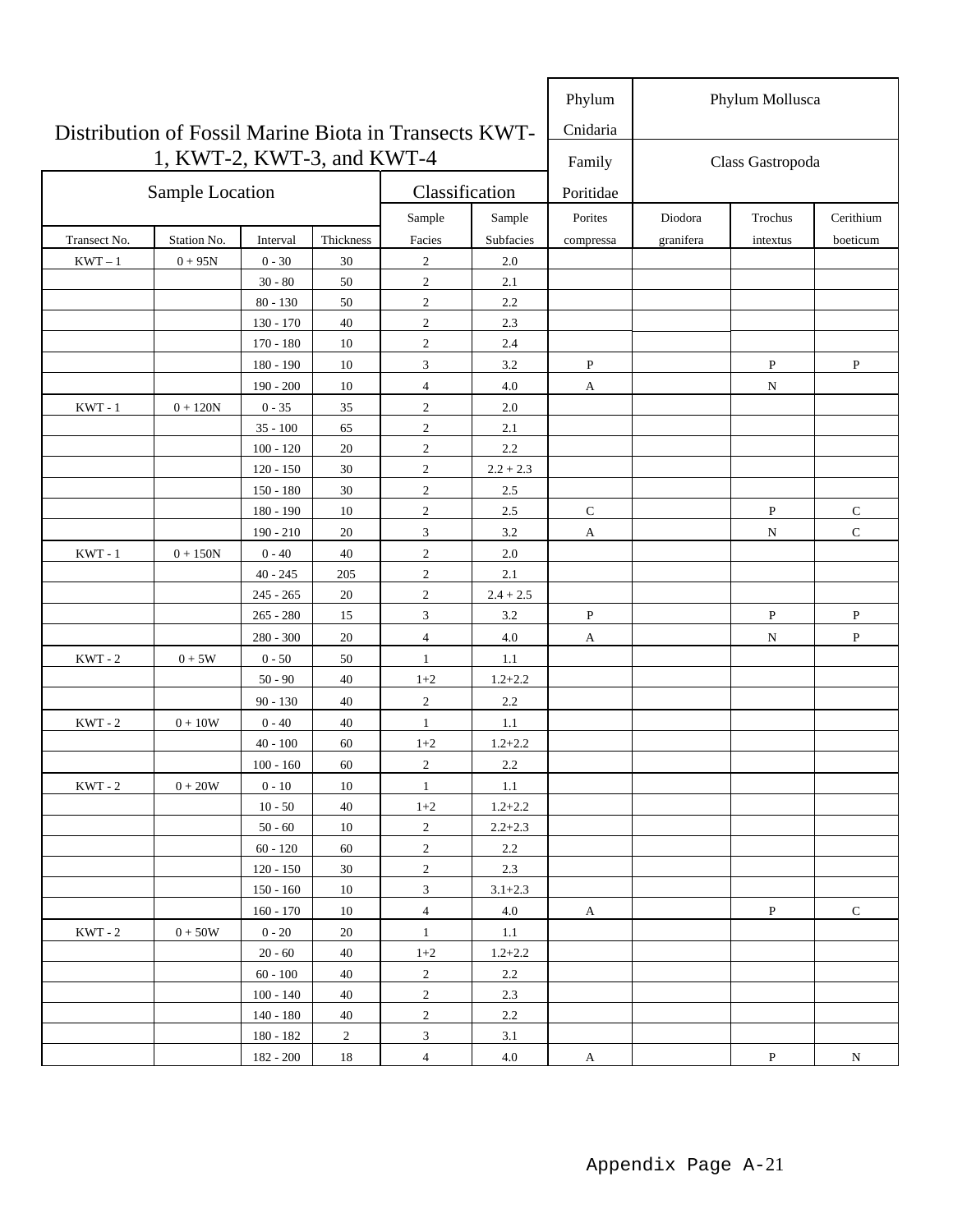| Distribution of Fossil Marine Biota in Transects KWT- |                            |            |                |                |             | Phylum<br>Cnidaria | Phylum Mollusca |                  |              |  |  |
|-------------------------------------------------------|----------------------------|------------|----------------|----------------|-------------|--------------------|-----------------|------------------|--------------|--|--|
|                                                       | 1, KWT-2, KWT-3, and KWT-4 |            |                |                |             | Family             |                 | Class Gastropoda |              |  |  |
|                                                       | Sample Location            |            |                | Classification |             | Poritidae          |                 |                  |              |  |  |
|                                                       |                            |            |                | Sample         | Sample      | Porites            | Diodora         | Trochus          | Cerithium    |  |  |
| Transect No.                                          | Station No.                | Interval   | Thickness      | Facies         | Subfacies   | compressa          | granifera       | intextus         | boeticum     |  |  |
| KWT-3                                                 | $0+10E$                    | $0 - 20$   | 20             | $\mathbf{1}$   | 1.1         |                    |                 |                  |              |  |  |
|                                                       |                            | $20 - 65$  | 45             | $\mathbf{1}$   | 1.2         |                    |                 |                  |              |  |  |
|                                                       |                            | 65-200     | 135            | $\mathbf{1}$   | 2.2         |                    |                 |                  |              |  |  |
|                                                       |                            | 200-240    | 40             | $\mathbf{1}$   | 2.2         |                    |                 |                  |              |  |  |
|                                                       |                            | 240-270    | 30             | $\mathbf{1}$   | 2.4         |                    |                 |                  |              |  |  |
|                                                       |                            | 270-280    | 10             | $\mathbf{1}$   | 2.4         |                    |                 |                  |              |  |  |
|                                                       |                            | 280-300    | 20             | 3              | 3.1         | A                  |                 | ${\bf C}$        | ${\bf N}$    |  |  |
|                                                       |                            | 300-350    | 50             | $\overline{4}$ | 4.0         | A                  |                 | $\mathbf C$      | N            |  |  |
| KWT-4                                                 | $0+0E$                     | $0 - 30$   | 30             | $\mathbf{1}$   | 1.1         |                    |                 |                  |              |  |  |
|                                                       |                            | $30 - 60$  | 30             | $\overline{c}$ | 2.2         |                    |                 |                  |              |  |  |
|                                                       |                            | 60-70      | 10             | $\overline{2}$ | 2.2         |                    |                 |                  |              |  |  |
|                                                       |                            | 70-130     | 60             | $\sqrt{2}$     | 2.4         |                    |                 |                  |              |  |  |
| KWT-4                                                 | $0+15E$                    | $0 - 40$   | 40             | $\sqrt{2}$     | $2.0\,$     |                    |                 |                  |              |  |  |
|                                                       |                            | 40-80      | 40             | $\sqrt{2}$     | 2.2         |                    |                 |                  |              |  |  |
|                                                       |                            | 80-140     | 60             | $\mathfrak{2}$ | 2.3         |                    |                 |                  |              |  |  |
|                                                       |                            | 140-150    | 10             | 3              | 3.1         |                    |                 |                  |              |  |  |
|                                                       |                            | 150-160    | 10             | $\overline{4}$ | 4.0         | A                  |                 | ${\rm N}$        | ${\bf N}$    |  |  |
| KWT-4                                                 | $0 + 30E$                  | $0 - 20$   | 20             | $\sqrt{2}$     | 2.0         |                    |                 |                  |              |  |  |
|                                                       |                            | 20-40      | 20             | $\sqrt{2}$     | 2.0         |                    |                 |                  |              |  |  |
|                                                       |                            | 40-80      | 40             | $\sqrt{2}$     | 2.2         |                    |                 |                  |              |  |  |
|                                                       |                            | 80-160     | 80             | $\sqrt{2}$     | 2.4         |                    |                 |                  |              |  |  |
|                                                       |                            | 160-180    | 20             | $\mathfrak{Z}$ | 3.1         |                    |                 |                  |              |  |  |
|                                                       |                            | 180-190    | 10             | $\overline{4}$ | 4.0         | A                  |                 | $\mathsf{C}$     | N            |  |  |
| KWT-4                                                 | $0 + 60E$                  | $0 - 50$   | 50             | $\sqrt{2}$     | 2.0         |                    |                 |                  |              |  |  |
|                                                       |                            | 50-60      | 10             | $\sqrt{2}$     | 2.2         |                    |                 |                  |              |  |  |
|                                                       |                            | 60-70      | 10             | $\overline{2}$ | 2.2         |                    |                 |                  |              |  |  |
|                                                       |                            | $70 - 150$ | 80             |                |             |                    |                 |                  |              |  |  |
|                                                       |                            | 150-180    | $30\,$         | $\sqrt{2}$     | 2.4         |                    |                 |                  |              |  |  |
|                                                       |                            | 180-220    | 40             | 3              | 3.1         | A                  |                 | $\mathbf N$      | $\mathbf N$  |  |  |
| KWT-4                                                 | $0 + 90E$                  | $0 - 70$   | 70             | $\sqrt{2}$     | $2.0\,$     |                    |                 |                  |              |  |  |
|                                                       |                            | 70-90      | 20             | $\sqrt{2}$     | $2.0 + 2.2$ |                    |                 |                  |              |  |  |
|                                                       |                            | 90-120     | 30             | $\sqrt{2}$     | 2.4         |                    |                 |                  |              |  |  |
|                                                       |                            | 120-180    | 60             | $\sqrt{2}$     | $2.1 + 2.2$ |                    |                 |                  |              |  |  |
|                                                       |                            | 180-185    | $\mathfrak{S}$ | $\sqrt{2}$     | $2.5\,$     |                    |                 |                  |              |  |  |
|                                                       |                            | 185-200    | $15\,$         | $\mathfrak{Z}$ | 3.1         |                    |                 |                  |              |  |  |
|                                                       |                            | 200-210    | $10\,$         | $\overline{4}$ | $4.0\,$     | A                  | $\, {\bf P}$    | A                | $\mathbf{A}$ |  |  |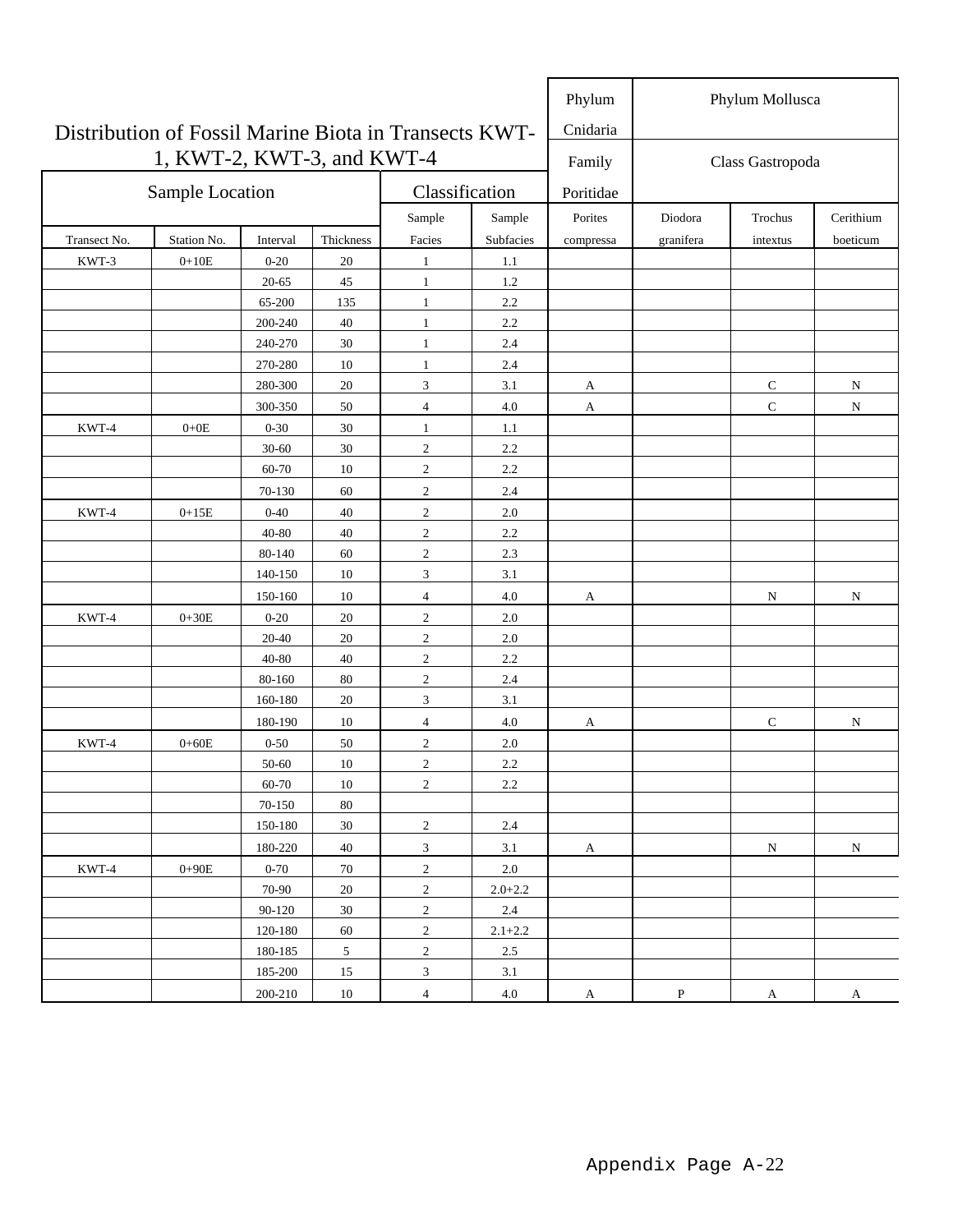|                                                       |                                      |           | Phylum |                  | Phylum Mollusca |           |           |          |           |
|-------------------------------------------------------|--------------------------------------|-----------|--------|------------------|-----------------|-----------|-----------|----------|-----------|
| Distribution of Fossil Marine Biota in Transects KWT- |                                      |           |        |                  |                 | Cnidaria  |           |          |           |
|                                                       | 1, KWT-2, KWT-3, and KWT-4           |           | Family | Class Gastropoda |                 |           |           |          |           |
|                                                       | Sample Location                      |           |        | Classification   |                 | Poritidae |           |          |           |
|                                                       |                                      |           |        | Sample           | Sample          | Porites   | Diodora   | Trochus  | Cerithium |
| Transect No.                                          | Thickness<br>Station No.<br>Interval |           |        | Facies           | Subfacies       | compressa | granifera | intextus | boeticum  |
| KWT-4                                                 | $0+120E$                             | $0 - 30$  | 30     | 2                | 2.0             |           |           |          |           |
|                                                       |                                      | $30-60$   | 30     | 2                | 2.0             |           |           |          |           |
|                                                       |                                      | $60 - 70$ | 10     | $\overline{c}$   | 2.2             |           |           |          |           |
|                                                       |                                      | $70-75$   | 5      | $\overline{c}$   | 2.2             |           |           |          |           |
|                                                       |                                      | 75-100    | 25     | 2                | 2.4             |           |           |          |           |
|                                                       |                                      | 100-150   | 50     | 2                | 2.1             |           |           |          |           |
|                                                       |                                      | 150-170   | 20     | 2                | 2.5             |           |           |          |           |
|                                                       |                                      | 170-180   | 10     | 3                | 3.2             |           |           |          |           |
|                                                       |                                      | 180-200   | 20     | 4                | 4.0             | A         |           | N        | N         |

A - abundant (>50% by volume)

N - numerous (8-12 specimens)

C - common (4-7 specimens)

P - present (1-3 specimens)

On the above three pages, all transects, stations, and intervals are provided. For the remainder of this table (following two pages), only intervals with fossil material are listed.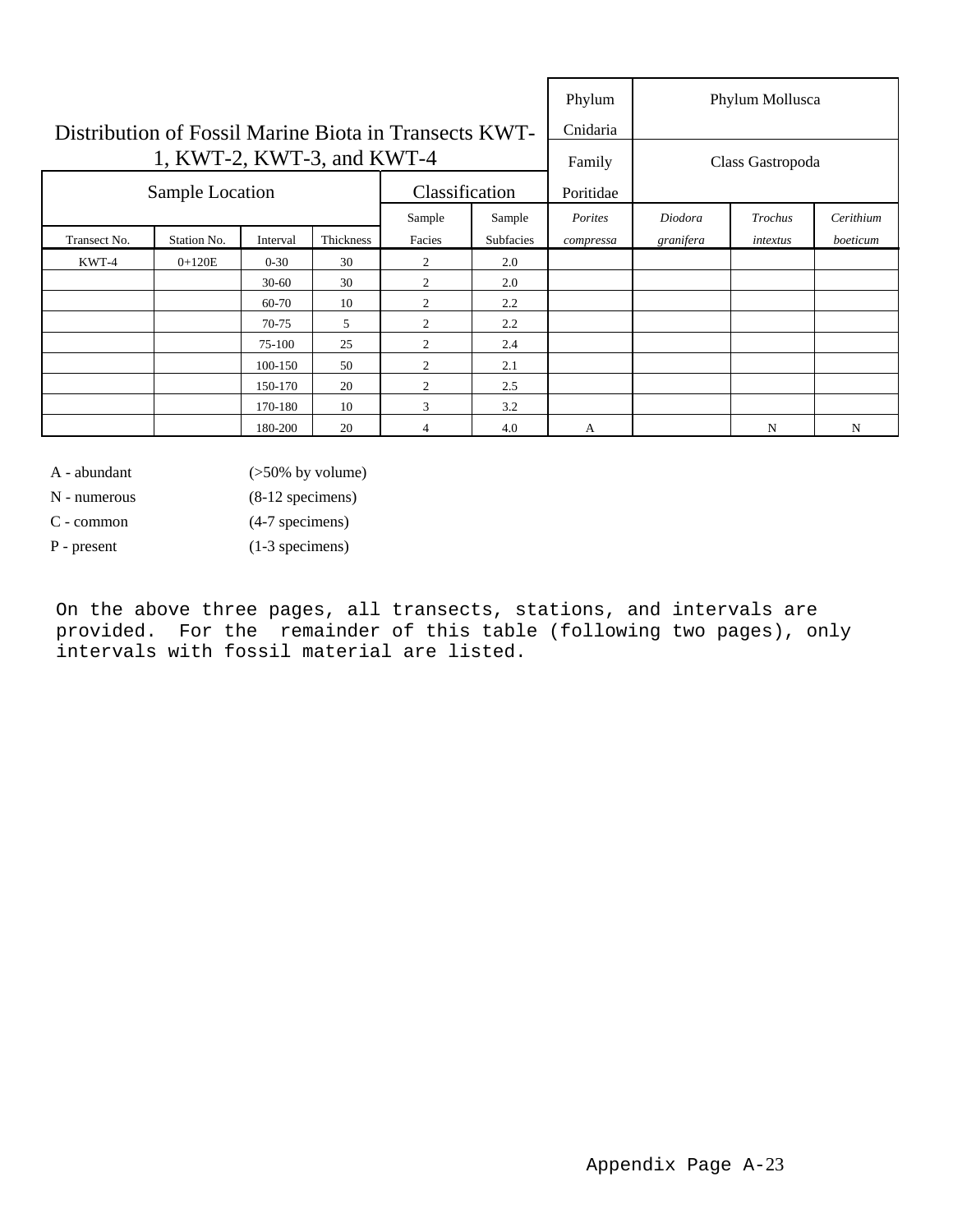| <b>Distribution of Fossil</b>          |                   |                            | Phylum Mollusca  |                 |               |              |              |              |              |  |  |  |  |
|----------------------------------------|-------------------|----------------------------|------------------|-----------------|---------------|--------------|--------------|--------------|--------------|--|--|--|--|
| Marine Biota                           |                   |                            | Class Gastropoda |                 |               |              |              |              |              |  |  |  |  |
|                                        | Sample Location   |                            | Diala            | <b>Strombus</b> | Hipponix      | Hipponix     | Hipponix     | Cypraea      | Natica       |  |  |  |  |
| Transect No.                           | Station No.       | Interval                   | semistriata      | maculatus       | foliaceus     | imbricatus   | australis    | species      | gualteriana  |  |  |  |  |
| $KWT - 1$                              | $0+15N$           | $130 - 140$                | $\, {\bf P}$     |                 | $\, {\bf P}$  |              |              |              |              |  |  |  |  |
| $KWT - 1$                              | $0+20\mathrm{N}$  | $140 - 160$                |                  |                 | $\, {\bf P}$  |              |              |              |              |  |  |  |  |
| $\ensuremath{\text{KWT}}\xspace$ - $1$ | $0+30\mathrm{N}$  | $145 - 170$                | N                |                 | $\mathbf P$   | $\, {\bf P}$ |              | P            | $\, {\bf P}$ |  |  |  |  |
| $KWT - 1$                              | $0+55\mathrm{N}$  | $175 - 190$                | ${\bf C}$        |                 | $\, {\bf P}$  |              | $\, {\bf P}$ |              |              |  |  |  |  |
| $\ensuremath{\text{KWT}}-1$            | $0 + 95N$         | $180 - 190$                |                  |                 |               |              |              |              |              |  |  |  |  |
|                                        |                   | $190 - 200$                | $\mathbf C$      | P               | P             | $\, {\bf P}$ |              |              |              |  |  |  |  |
| $\ensuremath{\text{KWT}}\xspace$ - $1$ | $0 + 120N$        | $180 - 190$                |                  |                 |               |              |              |              |              |  |  |  |  |
|                                        |                   | $190 - 210$                | A                |                 | ${\bf P}$     | ${\bf P}$    |              |              |              |  |  |  |  |
| $\ensuremath{\text{KWT}}\xspace$ - $1$ | $0+150\mathrm{N}$ | $265 - 280$                | $\, {\bf P}$     |                 |               |              |              |              |              |  |  |  |  |
| $KWT - 2$                              | $0 + 20W$         | $280 - 300$                | ${\bf C}$        |                 | $\mathbf P$   | ${\bf P}$    |              |              |              |  |  |  |  |
| $\ensuremath{\text{KWT}}$ - $2$        | $0+50W$           | $160 - 170$<br>$182 - 200$ |                  |                 | $\mathbf C$   | $\mathbf C$  |              |              |              |  |  |  |  |
| $KWT - 3$                              | $0+10E$           | 280-300                    |                  |                 |               | $\mathbf{P}$ |              |              |              |  |  |  |  |
|                                        |                   | 300-350                    | $\mathbf N$      |                 | ${\bf P}$     |              |              |              |              |  |  |  |  |
| $KWT - 4$                              | $0+15E$           | 150-160                    |                  |                 |               |              |              |              | $\mathbf N$  |  |  |  |  |
| $KWT - 4$                              | $0+30E$           | 180-190                    |                  |                 | ${\bf N}$     |              |              |              |              |  |  |  |  |
| $KWT - 4$                              | $0 + 60E$         | 180-220                    |                  |                 |               |              |              |              |              |  |  |  |  |
| $KWT - 4$                              | $0 + 90E$         | 200-210                    | A                |                 | $\mathcal{C}$ |              |              |              | $\, {\bf P}$ |  |  |  |  |
| $\ensuremath{\text{KWT}}\xspace$ - $4$ | $0 + 120E$        | 150-170                    |                  |                 | ${\bf P}$     | $\, {\bf P}$ | $\mathbf P$  |              |              |  |  |  |  |
|                                        |                   |                            | Viriola          | Triphora        | Epitonium     | Muricodrupa  | Euplica      | Mitrella     | Nassarius    |  |  |  |  |
| Transect No.                           | Station No.       | Interval                   | species          | species         | species       | funiculusa   | varians      | loyaltensis  | hirtus       |  |  |  |  |
| $KWT - 1$                              | $0 + 15N$         | $130 - 140$                |                  |                 |               |              |              | $\mathbf{P}$ |              |  |  |  |  |
| $KWT - 1$                              | $0+20\mathrm{N}$  | $140 - 160$                |                  |                 |               |              | $\mathsf C$  |              |              |  |  |  |  |
| $KWT - 1$                              | $0+30\mathrm{N}$  | $145 - 170$                |                  |                 |               |              |              | ${\bf P}$    | ${\bf P}$    |  |  |  |  |
| $KWT - 1$                              | $0+55N$           | $160 - 175$                |                  | $\, {\bf P}$    |               |              |              |              |              |  |  |  |  |
|                                        |                   | $175 - 190$                |                  |                 |               |              |              |              |              |  |  |  |  |
| $KWT-1$                                | $0 + 95N$         | $180 - 190$                |                  |                 |               |              |              |              |              |  |  |  |  |
|                                        |                   | $190 - 200$                |                  |                 |               |              |              |              |              |  |  |  |  |
| $KWT - 1$                              | $0 + 120N$        | $180 - 190$                |                  |                 |               |              |              | $\, {\bf P}$ |              |  |  |  |  |
|                                        |                   | $190 - 210$                |                  |                 |               |              |              |              |              |  |  |  |  |
| $KWT - 1$                              | $0 + 150N$        | $265 - 280$                |                  |                 |               |              |              |              |              |  |  |  |  |
|                                        |                   | $280 - 300$                |                  |                 |               | $\, {\bf P}$ |              | $\, {\bf P}$ |              |  |  |  |  |
| $KWT - 2$                              | $0 + 20W$         | $160 - 170$                |                  |                 |               |              |              |              |              |  |  |  |  |
| $KWT - 2$                              | $0+50W$           | 182 - 200                  |                  |                 |               |              |              |              |              |  |  |  |  |
| $KWT - 3$                              | $0+10E$           | 280-300                    |                  |                 |               |              |              |              |              |  |  |  |  |
|                                        |                   | 300-350                    |                  |                 |               |              | $\mathbf{P}$ |              |              |  |  |  |  |
| $KWT - 4$                              | $0 + 15E$         | 150-160                    |                  |                 |               |              |              |              |              |  |  |  |  |
| $KWT - 4$                              | $0+30E$           | 180-190                    |                  |                 | ${\bf P}$     |              | $\, {\bf P}$ |              |              |  |  |  |  |
| $KWT - 4$                              | $0 + 60E$         | 180-220                    |                  |                 |               |              |              |              |              |  |  |  |  |
| $KWT - 4$                              | $0 + 90E$         | 200-210                    |                  | $\mathbf{P}$    |               |              |              |              |              |  |  |  |  |
| $KWT - 4$                              | $0+120E$          | 150-170                    |                  |                 |               |              |              |              |              |  |  |  |  |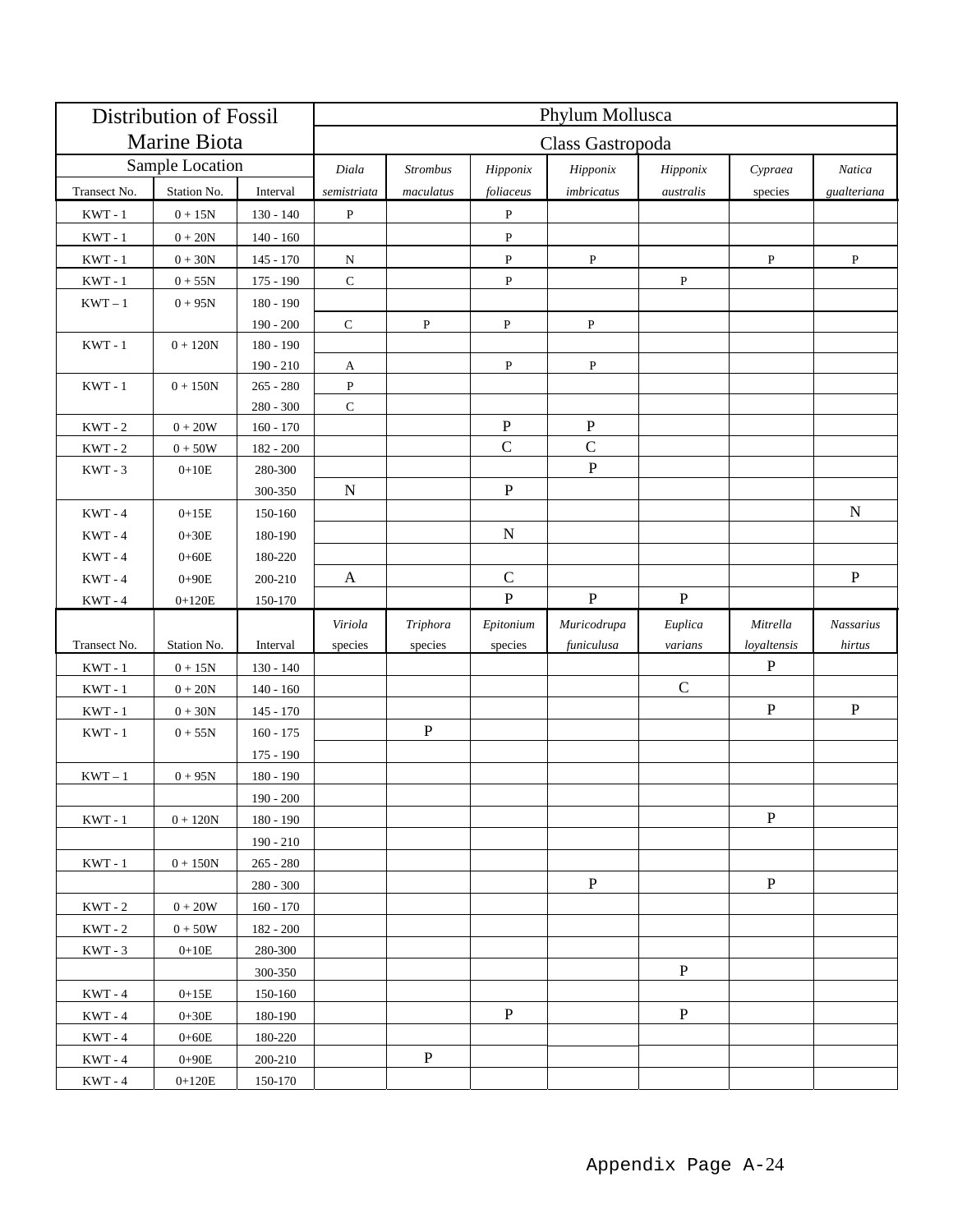| <b>Distribution of Fossil</b> |                        |                    | Phylum Mollusca |                  |                |                |              |                     |                                 |  |  |  |  |
|-------------------------------|------------------------|--------------------|-----------------|------------------|----------------|----------------|--------------|---------------------|---------------------------------|--|--|--|--|
| Marine Biota                  |                        |                    |                 | Class Gastropoda | Class Bivalvia |                |              |                     |                                 |  |  |  |  |
|                               | Sample Location        |                    | Peristernia     | Mitrolumna       | Atys           | Atys           | Barbatia     | <b>Brachidontes</b> | Pinctada                        |  |  |  |  |
| Transect No.                  | Station No.            | Interval           | chlorostoma     | metula           | debilis        | semistriata    | species.     | crebristriatus      | species                         |  |  |  |  |
| $KWT - 1$                     | $0 + 15N$              | $130 - 140$        |                 |                  |                |                |              | P                   |                                 |  |  |  |  |
| $KWT - 1$                     | $0 + 20N$              | $140 - 160$        |                 |                  |                |                | ${\bf P}$    | $\mathbf C$         |                                 |  |  |  |  |
| $KWT - 1$                     | $0 + 30N$              | $145 - 170$        |                 |                  |                |                |              | $\mathsf C$         |                                 |  |  |  |  |
| $KWT - 1$                     | $0+55N$                | $175 - 190$        | $\, {\bf P}$    |                  |                |                |              | A                   |                                 |  |  |  |  |
| $\text{KWT}-1$                | $0 + 95N$              | $180 - 190$        |                 |                  |                |                |              | P                   |                                 |  |  |  |  |
|                               |                        | $190 - 200$        |                 | $\mathbf{P}$     |                |                |              | $\, {\bf P}$        |                                 |  |  |  |  |
| $KWT - 1$                     | $0 + 120N$             | 180 - 190          |                 |                  |                |                |              | ${\bf P}$           |                                 |  |  |  |  |
|                               |                        | $190 - 210$        |                 |                  |                |                |              | $\mathbf C$         |                                 |  |  |  |  |
| $KWT - 1$                     | $0 + 150N$             | $265 - 280$        |                 |                  |                |                |              | ${\bf P}$           |                                 |  |  |  |  |
|                               |                        | $280 - 300$        |                 |                  |                |                |              | $\mathbf{P}$        |                                 |  |  |  |  |
| $KWT - 2$                     | $0+20\mathrm{W}$       | $160 - 170$        |                 |                  |                |                |              |                     |                                 |  |  |  |  |
| $KWT - 2$                     | $0+50W$                | $182 - 200$        |                 |                  |                |                |              | $\mathcal{C}$       |                                 |  |  |  |  |
| $KWT - 3$                     | $0 + 10E$              | 280-300            |                 |                  |                |                |              | ${\bf P}$           |                                 |  |  |  |  |
|                               |                        | 300-350            |                 |                  |                |                |              |                     |                                 |  |  |  |  |
| $KWT - 4$                     | $0+15E$                | 150-160            |                 |                  |                |                |              |                     |                                 |  |  |  |  |
| $KWT - 4$                     | $0 + 30E$              | 180-190            |                 |                  |                | $\mathbf{P}$   |              |                     |                                 |  |  |  |  |
| $KWT - 4$                     | $0 + 60E$              | 180-220            |                 |                  |                |                |              | $\mathsf C$         |                                 |  |  |  |  |
| $KWT - 4$                     | $0+90E$                | 200-210            |                 |                  |                |                |              | $\mathsf{C}$        |                                 |  |  |  |  |
| $KWT - 4$                     | $0+120E$               | 150-170            |                 |                  |                |                |              | $\mathbf C$         |                                 |  |  |  |  |
|                               |                        |                    |                 |                  |                |                |              |                     |                                 |  |  |  |  |
|                               |                        |                    |                 |                  |                | Class Bivalvia |              |                     |                                 |  |  |  |  |
|                               |                        |                    | Isognomon       | Chama            | Codakia        | Trachycardium  | Tellina      | Semelangulus        | Semelangulus<br>crebrimaculatus |  |  |  |  |
| Transect No.                  | Station No.            | Interval           | californicum    | fibula           | species        | orbita         | palatam      | species             |                                 |  |  |  |  |
| $KWT - 1$                     | $0 + 15N$              | $130 - 140$        |                 |                  |                |                | P            |                     |                                 |  |  |  |  |
| $KWT - 1$                     | $0 + 20N$              | $140 - 160$        |                 |                  | $\mathcal{C}$  |                | ${\bf P}$    | $\mathbf P$         |                                 |  |  |  |  |
| $KWT - 1$                     | $0 + 30N$              | $145 - 170$        |                 |                  | $\mathbf P$    |                | $\, {\bf P}$ |                     |                                 |  |  |  |  |
| $KWT - 1$                     | $0 + 55N$              | $160 - 175$        |                 |                  |                |                |              |                     |                                 |  |  |  |  |
|                               |                        | $175 - 190$        |                 | P                | ${\bf P}$      | ${\bf P}$      |              |                     |                                 |  |  |  |  |
| $KWT-1$                       | $0 + 95N$              | $180 - 190$        |                 |                  |                |                |              |                     |                                 |  |  |  |  |
|                               |                        | $190 - 200$        |                 |                  |                |                |              |                     |                                 |  |  |  |  |
| $KWT - 1$                     | $0 + 120N$             | $180 - 190$        |                 |                  |                |                |              |                     |                                 |  |  |  |  |
|                               |                        | $190 - 210$        |                 | $\mathbf C$      |                |                |              |                     |                                 |  |  |  |  |
| $KWT - 1$                     | $0 + 150N$             | $265 - 280$        |                 | ${\bf P}$        |                |                |              |                     |                                 |  |  |  |  |
|                               |                        | $280 - 300$        |                 | $\, {\bf P}$     | ${\bf P}$      |                |              |                     |                                 |  |  |  |  |
| $KWT - 2$                     | $0+20\mathrm{W}$       | $160 - 170$        |                 | $\mathbf C$      |                |                | $\mathbf{P}$ |                     |                                 |  |  |  |  |
| $KWT - 2$                     | $0+50W$                | 182 - 200          |                 | $\mathbf C$      | $\mathbf P$    |                |              |                     |                                 |  |  |  |  |
| $KWT - 3$                     | $0 + 10E$              | 280-300            |                 |                  |                |                |              |                     |                                 |  |  |  |  |
|                               |                        | 300-350            |                 |                  |                |                |              |                     |                                 |  |  |  |  |
| $KWT - 4$                     | $0+15E$                | 150-160            |                 |                  |                |                | $\, {\bf P}$ |                     |                                 |  |  |  |  |
| $KWT - 4$                     | $0 + 30E$              | 180-190            |                 |                  |                |                |              |                     |                                 |  |  |  |  |
| $KWT - 4$<br>$KWT - 4$        | $0 + 60E$<br>$0 + 90E$ | 180-220<br>200-210 |                 |                  | C              |                |              |                     |                                 |  |  |  |  |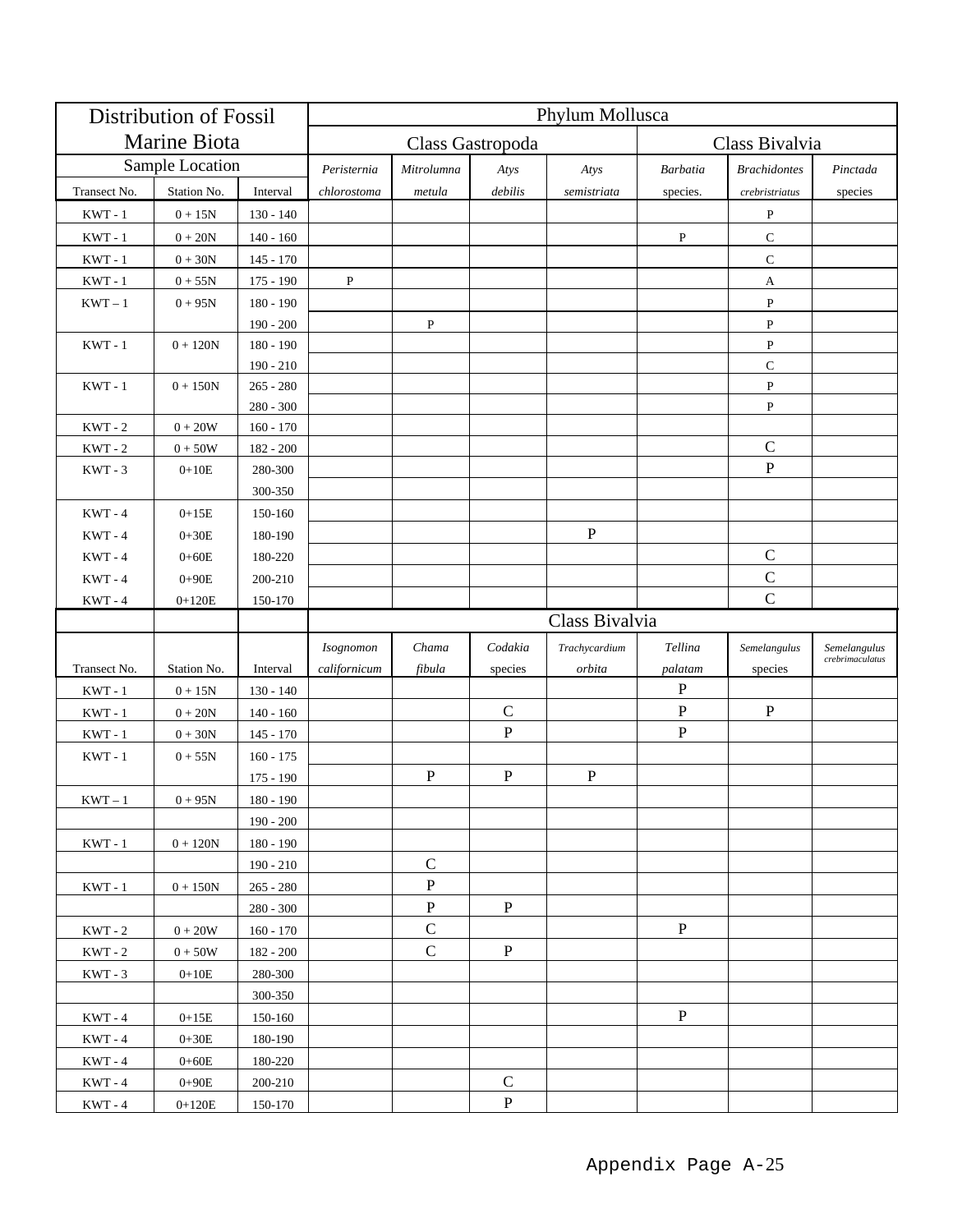|              |             | Classification         | <b>Fossil Seed Identification</b>                                         |                         |             |          |          |           |         |            |         |
|--------------|-------------|------------------------|---------------------------------------------------------------------------|-------------------------|-------------|----------|----------|-----------|---------|------------|---------|
|              | Sample      | Sample                 | PotamogetonSchoenoplectus Unknown<br>Ruppia<br>Aleurites<br>Cucurbitaceae |                         |             |          |          |           |         |            |         |
| Transect No. | Station No. | Interval               | Thickness                                                                 | Facies                  | Subfacies   | maritima | foliosus | lacustris | species | molucccana | species |
| KWT-1        | $0+0N$      | $0 - 12$               | 12                                                                        | 1                       | 1.0         |          |          |           |         |            |         |
|              |             | $12 - 35$              | $\overline{23}$                                                           | $1 + 2$                 | $1.1 + 1.2$ |          |          |           |         |            |         |
|              |             | $35 - 42$              | 7                                                                         | 2                       | 22          |          |          |           |         |            |         |
|              | $0 + 5N(a)$ | $0 - 50$               | 50                                                                        |                         | 2.0         |          |          |           |         |            |         |
| $KWT-1$      |             |                        |                                                                           | 2                       |             |          |          |           |         |            |         |
|              |             | $50 - 70$              | 20                                                                        | 2                       | 2.1         |          |          |           |         |            |         |
|              |             | $70 - 130$             | 60                                                                        | 2                       | $^{22}$     |          |          |           |         | Р          |         |
|              |             | $130 - 140$            | 10                                                                        | 2                       | $^{22}$     |          |          |           |         | C          |         |
| $KWT-1$      | $0 + 5N(b)$ | $0 - 40$               | 40                                                                        | 2                       | 2.0         |          |          |           |         |            |         |
|              |             | $40 - 70$              | 30                                                                        | 2                       | $^{22}$     |          |          |           |         |            |         |
|              |             | $70 - 90$              | 20                                                                        | 2                       | 22          |          |          |           |         |            |         |
|              |             | 90 - 130               | 40                                                                        | 2                       | $21 + 22$   |          |          |           |         | с          |         |
|              |             | 130 - 135              | 5                                                                         | 2                       | 22          |          |          |           |         | р          |         |
| $KWT-1$      | $0 + 15N$   | $0 - 70$               | 70                                                                        | 2                       | $2.0 + 2.1$ |          |          |           |         |            |         |
|              |             | $70 - 100$             | 30                                                                        | 2                       | 22          |          |          |           |         |            |         |
|              |             |                        |                                                                           |                         |             |          |          |           |         |            |         |
|              |             | $100 - 130$            | 30                                                                        | 2                       | $^{22}$     | с        |          | А         |         |            |         |
|              |             | $130 - 140$            | 10                                                                        | 4                       | 4.0         | А        |          | C         | Р       |            |         |
| $KWT-1$      | $0 + 20N$   | $0 - 40$               | 40                                                                        | 2                       | 2.0         |          |          |           |         |            |         |
|              |             | $40 - 90$              | 50                                                                        | 2                       | 2.1         |          |          |           |         |            |         |
|              |             | $90 - 140$             | 50                                                                        | 2                       | 22          |          |          |           |         |            |         |
|              |             | 140 - 160              | 20                                                                        | 4                       | 4.0         |          |          |           |         |            |         |
| $KWT-1$      | $0 + 30N$   | $0 - 40$               | 40                                                                        | 2                       | 2.0         |          |          |           |         |            |         |
|              |             | $40 - 50$              | 10                                                                        | 2                       | $^{2.1}$    |          |          |           |         |            |         |
|              |             | $50 - 90$              | 40                                                                        | 2                       | 22          |          |          |           |         |            |         |
|              |             | $90 - 125$             | 35                                                                        | $\overline{\mathbf{r}}$ | $^{22}$     |          |          |           |         |            |         |
|              |             |                        |                                                                           |                         |             |          |          |           |         |            |         |
|              |             | 125 - 145              | 20                                                                        | 7                       | 7           | A        |          | С         | Р       |            |         |
|              |             | 145 - 170              | 25                                                                        | 4                       | 4.0         | C        |          | р         | р       |            |         |
| $KWT-1$      | $0 + 50N$   | $0 - 30$               | 30                                                                        | 2                       | 2.0         |          |          |           |         |            |         |
|              |             | $30 - 70$              | 40                                                                        | $\overline{2}$          | 2.1         |          |          |           |         |            |         |
|              |             | $70 - 100$             | 30                                                                        | 2                       | 22          |          |          |           |         |            |         |
|              |             | 100 - 120              | 20                                                                        | 2                       | 23          |          |          |           |         |            |         |
|              |             | 120 - 140              | 20                                                                        | $\overline{2}$          | 25          |          |          |           |         |            |         |
|              |             | $140 - 170$            | 30                                                                        | 2                       | 25          |          |          |           |         |            |         |
|              |             | $170 - 175$            | 5                                                                         | N.A.                    | NA.         |          |          |           |         |            |         |
| $KWT-1$      | $0 + 55N$   | $0 - 30$               | 30                                                                        | 2                       | 2.0         |          |          |           |         |            |         |
|              |             |                        |                                                                           |                         |             |          |          |           |         |            |         |
|              |             | $30 - 80$              | 50                                                                        | 2                       | $21 + 22$   |          |          |           |         |            |         |
|              |             | $$0 - 110$             | 30                                                                        | 2                       | $22 + 23$   |          |          |           |         |            |         |
|              |             | 110 - 130              | 20                                                                        | 2                       | $24 + 25$   |          |          |           |         |            |         |
|              |             | 130 - 160              | 30                                                                        | 2                       | $24 + 25$   |          |          |           |         |            |         |
|              |             | $160 - 175$            | 15                                                                        | 2                       | 25          | с        | P        | P         | Þ       |            |         |
|              |             | $175 - 190$            | 15                                                                        | 4                       | 4.0         | Þ        | Þ        | Þ?        | Þ       |            |         |
| $KWT-1$      | $0 + 95N$   | $0 - 30$               | 30                                                                        | $\overline{2}$          | 2.0         |          |          |           |         |            |         |
|              |             | $30 - 80$              | 50                                                                        | 2                       | 21          |          |          |           |         |            |         |
|              |             | $80 - 130$             | 50                                                                        | 2                       | $_{22}$     |          |          |           |         |            |         |
|              |             | 130 - 170              | 40                                                                        | 2                       | 23          |          |          |           |         |            |         |
|              |             | 170 - 180              | 10                                                                        | 2                       | 24          | P        | P        | Þ         | P       |            |         |
|              |             | 180 - 190              | 10                                                                        | 3                       | 32          | A        | С        |           | с       |            |         |
|              |             | 190 - 200              | 10                                                                        | 4                       | 4.0         | А        | P        |           | с       |            |         |
| KWT-1        | $0 + 120N$  | $0 - 35$<br>$35 - 100$ | 35<br>65                                                                  | 2<br>2                  | 2.0<br>2.1  |          |          |           |         |            |         |
|              |             | 100 - 120              | 20                                                                        | 2                       | 22          |          |          |           |         |            |         |
|              |             | 120 - 150              | 30                                                                        | 2                       | $2.2 + 2.3$ |          |          |           |         |            |         |
|              |             | 150 - 180              | 30                                                                        | 2                       | 25          |          |          |           |         |            |         |
|              |             | 180 - 190              | 10                                                                        | 2                       | 25          | A        | А        | С         | А       |            |         |
|              |             | 190 - 210              | 20                                                                        | 3                       | 3.2         | А        |          | Р         | P       |            |         |
| $KWT-1$      | $0 + 150N$  | $0 - 40$               | 40                                                                        | 2                       | 2.0         |          |          |           |         |            |         |
|              |             | $40 - 245$             | 205                                                                       | 2                       | 2.1         |          |          |           |         |            |         |
|              |             | 245 - 265              | 20                                                                        | 2                       | $2.4 + 2.5$ |          |          |           |         |            |         |
|              |             | $265 - 280$            | 15                                                                        | 3.                      | 3.2         | А        |          |           | с       |            |         |
|              |             | 280 - 300              | 20                                                                        | 4                       | 40          | P        |          |           |         |            |         |

### Kawai Nui Marsh Data Sheet 7: Distribution of Fossil Seeds by Sample Interval for Transect KWT-1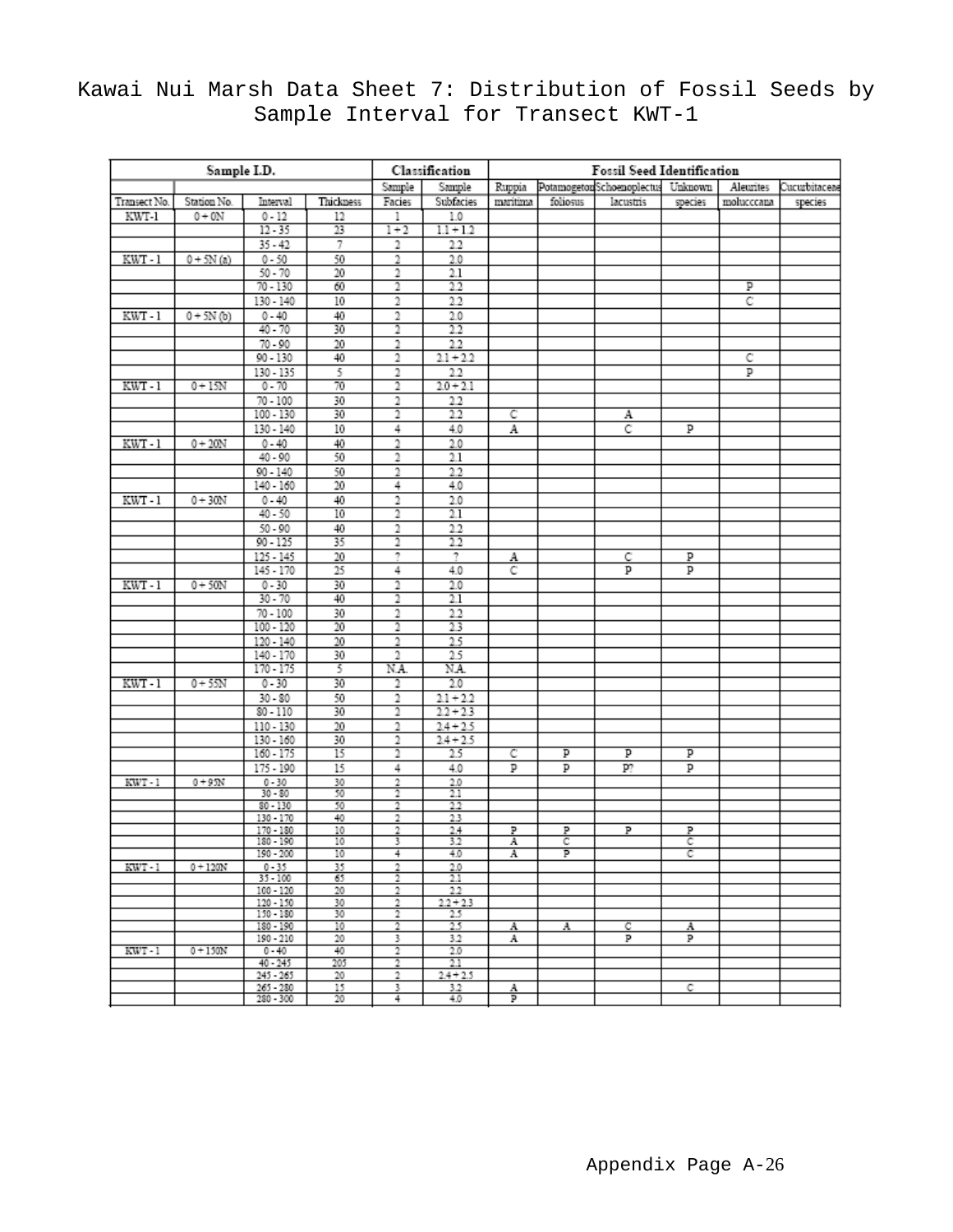|  | Kawai Nui Marsh Data Sheet 8: Distribution of Fossil Seeds by |  |  |  |  |  |  |
|--|---------------------------------------------------------------|--|--|--|--|--|--|
|  | Sample Interval for Transects KWT-2, KWT-3, and KWT-4         |  |  |  |  |  |  |

| Sample Identification |             |                         | Facies                  |                              |                         |              |                                                                        |           |           |               |   |
|-----------------------|-------------|-------------------------|-------------------------|------------------------------|-------------------------|--------------|------------------------------------------------------------------------|-----------|-----------|---------------|---|
|                       |             |                         | Sample                  | Sample                       | Ruppia                  |              | <b>Fossil Seed Identification</b><br>Potamogeton Schoenoplectu Unknown |           | Aleurites | Cucurbitaceae |   |
| Transact No.          | Station No. | Interval                | Thickness               | Facios                       | Subfacies               | maritima     | foliosus                                                               | lacustris |           | molucocana    |   |
| $KWT-2$               | $0+5W$      | $0 - 50$                | 50                      | 1                            | 1.1                     |              |                                                                        |           |           |               |   |
|                       |             | $50 - 90$               | 40                      | $1 + 2$                      | $1.2 + 2.2$             |              |                                                                        |           |           |               |   |
|                       |             | $90 - 130$              | 40                      | 2                            | $^{2.2}$                |              |                                                                        |           |           |               |   |
| $KWT-2$               | $0 + 10W$   | $0 - 40$<br>$40 - 100$  | 40<br>60                | $\mathbf{1}$<br>$1 + 2$      | 1.1<br>$1.2 + 2.2$      |              |                                                                        |           |           |               |   |
|                       |             | $100 - 160$             | 60                      | 2                            | 2.2                     |              |                                                                        |           |           |               |   |
| $KWT-2$               | $0 + 20W$   | $0 - 10$                | 10                      | $\overline{1}$               | 1.1                     |              |                                                                        |           |           |               |   |
|                       |             | $10 - 50$               | 40                      | $1 + 2$                      | $1.2 + 2.2$             |              |                                                                        |           |           |               |   |
|                       |             | $50 - 60$<br>$60 - 120$ | 10<br>60                | 2<br>$\overline{\mathbf{2}}$ | $2.2 + 2.3$<br>$^{2.2}$ |              |                                                                        |           |           |               |   |
|                       |             | 120 - 150               | 30                      | 2                            | 2.4                     |              |                                                                        |           |           |               |   |
|                       |             | 150 - 160               | 10                      | $2 + 3$                      | $2.3 + 3.1$             |              |                                                                        |           |           |               |   |
|                       |             | $160 - 170$             | 10                      | 4                            | 4.0                     | А            |                                                                        | P         | с         |               |   |
| KWT-2                 | $0 + 50W$   | $0 - 20$                | 20                      | $\bf{l}$                     | 1.1                     |              |                                                                        |           |           |               |   |
|                       |             | $20 - 60$<br>$60 - 100$ | 40<br>40                | $1 + 2$<br>2                 | $1.2 + 2.2$<br>$^{2.2}$ |              |                                                                        |           |           |               |   |
|                       |             | $100 - 140$             | 40                      | $\overline{\mathbf{r}}$      | 2.3                     |              |                                                                        |           |           |               |   |
|                       |             | $140 - 180$             | 40                      | $\overline{\mathbf{2}}$      | $^{2.2}$                |              |                                                                        |           |           |               |   |
|                       |             | 180 - 182               | $\overline{\mathbf{r}}$ | з                            | 3.1                     |              |                                                                        |           |           |               |   |
|                       |             | 182 - 200               | 18                      | 4                            | 4.0                     | C            |                                                                        | C         | С         |               |   |
| KWT-3                 | $0 + 10E$   | $0 - 20$                | 20                      | 1                            | 1.1                     |              |                                                                        |           |           |               |   |
|                       |             | 20-65                   | 45                      | 1                            | 1.2                     |              |                                                                        |           |           |               |   |
|                       |             | 65-200                  | 135                     | 1                            | 2.2                     |              |                                                                        |           |           |               |   |
|                       |             | 200-240                 | 40                      | 1                            | 2.2                     |              |                                                                        |           |           |               |   |
|                       |             | 240 270                 | 30<br>10                | 1                            | 2.4                     |              |                                                                        |           |           |               |   |
|                       |             | 270-280<br>280-300      | 20                      | 1<br>3                       | 2.4<br>3.1              | А<br>A       | А<br>A                                                                 | P         | А<br>A    | P             | P |
|                       |             | 300-350                 | 50                      | 4                            | 4.0                     | P            |                                                                        |           | P         |               |   |
| KWT-4                 | $0 + 0E$    | $0 - 30$                | 30                      | 1                            | 1.1                     |              |                                                                        |           |           |               |   |
|                       |             | 30-60                   | 30                      | 2                            | 2.2                     |              |                                                                        |           |           |               |   |
|                       |             | 60-70                   | 10                      | 2                            | 2.2                     |              |                                                                        |           |           |               |   |
|                       |             | 70-130                  | 60                      | 2                            | 2.4                     |              |                                                                        |           |           |               |   |
| KWT-4                 | $0 + 15E$   | $0 - 40$                | 40                      | 2                            | 2.0                     |              |                                                                        |           |           |               |   |
|                       |             | 40-80                   | 40                      | 2                            | 2.2                     |              |                                                                        |           |           |               |   |
|                       |             | 80-140                  | 60                      | 2                            | 2.3                     |              |                                                                        |           |           |               |   |
|                       |             | 140-150                 | 10                      | 3                            | 3.1                     |              |                                                                        |           |           |               |   |
|                       |             | 150-160                 | 10                      | 4                            | 4.0                     | А            |                                                                        | P         | с         |               |   |
| KWT-4                 | $0 + 30E$   | $0 - 20$                | 20                      | 2                            | 2.0                     |              |                                                                        |           |           |               |   |
|                       |             | $20 - 40$               | 20                      | $\overline{2}$               | 2.0                     |              |                                                                        |           |           |               |   |
|                       |             | 40-80                   | 40                      | $\overline{2}$               | 2.2                     |              |                                                                        |           |           |               |   |
|                       |             | 80-160                  | 80                      | 2                            | 2.4                     | A            |                                                                        | С         | A         |               |   |
|                       |             | 160-180                 | 20                      | 3                            | 3.1                     | A            | с                                                                      |           | A         |               |   |
|                       |             | 180-190                 | 10                      | 4                            | 4.0                     | с            |                                                                        |           | с         |               |   |
| KWT-4                 | $0 + 60E$   | $0 - 50$                | 50                      | $\overline{2}$               | 2.0                     |              |                                                                        |           |           |               |   |
|                       |             | 50-60                   | 10                      | 2                            | 2.2                     |              |                                                                        |           |           |               |   |
|                       |             | 60-70                   | 10                      | 2                            | 2.2                     |              |                                                                        |           |           |               |   |
|                       |             | 70-150                  | 80                      |                              |                         |              |                                                                        |           |           |               |   |
|                       |             | 150-180                 | 30                      | 2                            | 2.4                     |              |                                                                        |           |           |               |   |
|                       |             | 180-220                 | 40                      | 3                            | 3.1                     | A            |                                                                        | P         | А         |               | Þ |
| KWT-4                 | $0 + 90E$   | $0 - 70$                | 70                      | $\overline{2}$               | 2.0                     |              |                                                                        |           |           |               |   |
|                       |             | 70-90                   | 20                      | 2                            | $2.0 + 2.2$             |              |                                                                        |           |           |               |   |
|                       |             | 90-120                  | 30                      | 2                            | 2.4                     |              |                                                                        |           |           |               |   |
|                       |             | 120-180                 | 60                      | 2                            | 2.1+2.2                 |              |                                                                        |           |           |               |   |
|                       |             | 180-185                 | 5                       | 2                            | 2.5                     | A            | А                                                                      | с         | A         |               |   |
|                       |             | 185-200                 | 15                      | 3                            | 3.1                     | A            | А                                                                      |           | с         |               |   |
|                       |             | 200-210                 | 10                      | 4                            | 4.0                     | A            | с                                                                      | с         | A         |               |   |
| KWT-4                 | $0 + 120E$  | $0 - 30$                | 30                      | 2                            | 2.0                     |              |                                                                        |           |           |               |   |
|                       |             | 30-60                   | 30                      | 2                            | 2.0                     |              |                                                                        |           |           |               |   |
|                       |             | 60-70                   | 10<br>5                 | 2                            | 2.2                     |              |                                                                        |           |           |               |   |
|                       |             | $70 - 75$<br>75-100     | 25                      | 2                            | 2.2                     |              |                                                                        |           |           |               |   |
|                       |             | 100-150                 | 50                      | 2<br>2                       | 2.4<br>2.1              |              |                                                                        |           |           |               |   |
|                       |             | 150-170                 | 20                      | 2                            | 2.5                     |              |                                                                        |           |           |               |   |
|                       |             | 170-180                 | 10                      | 3                            | 3.2                     | А            | А                                                                      |           | А         |               |   |
|                       |             | 180-200                 | 20.                     | 4                            | 40                      | $\mathbf{A}$ |                                                                        |           | Þ         |               |   |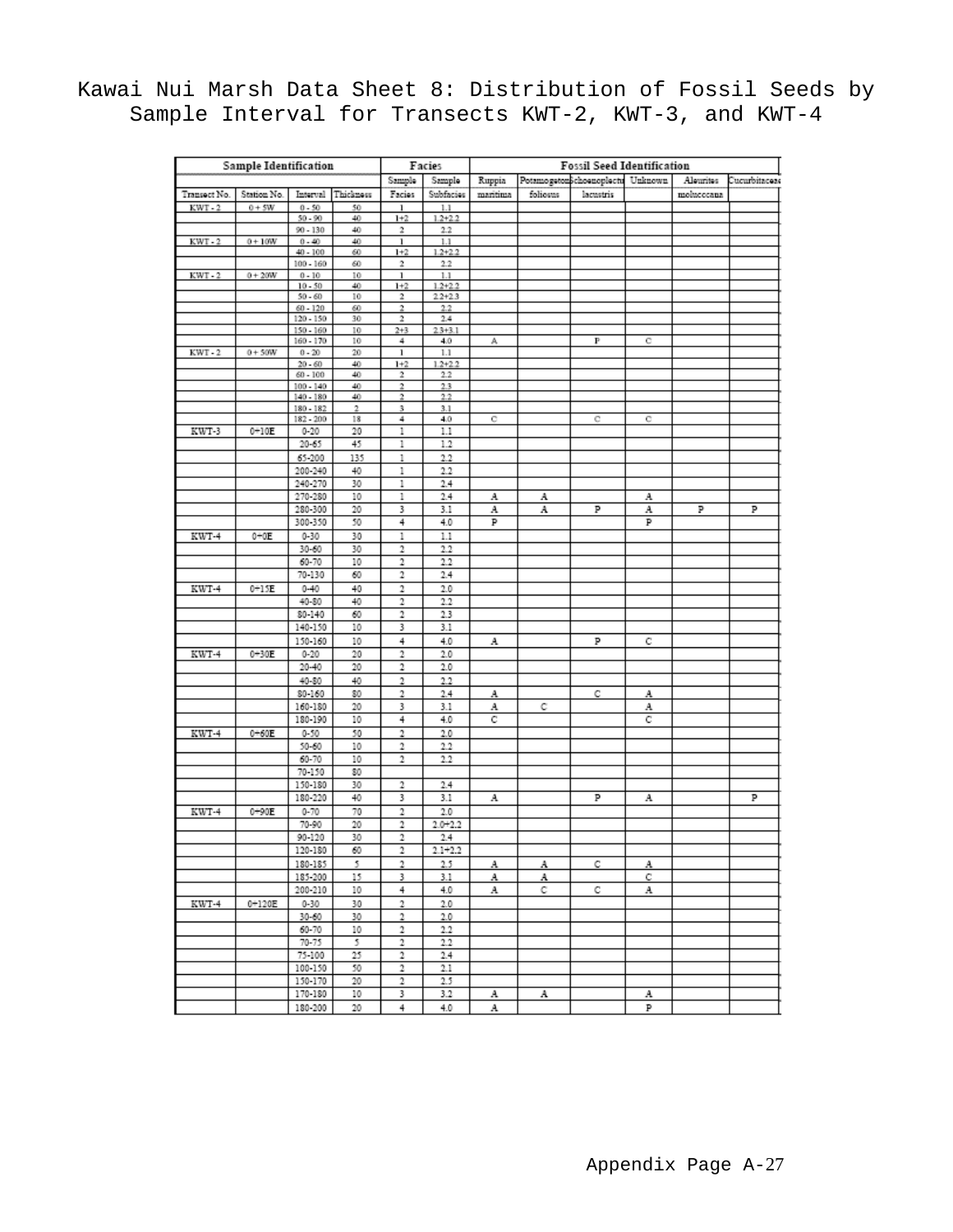### Kawai Nui Marsh Data Sheet 9: Summary Distribution of Fossil Seeds.

|              | Sample I.D. |             |           |                | Classification | <b>Fossil Seed Identification</b> |          |                                    |         |            |               |  |
|--------------|-------------|-------------|-----------|----------------|----------------|-----------------------------------|----------|------------------------------------|---------|------------|---------------|--|
|              |             |             |           | Sample         | Sample         | Ruppia                            |          | Potamogeton Schoenoplectus Unknown |         | Aleurites  | Cucurbitaceae |  |
| Transact No. | Station No. | Interval    | Thickness | Facies         | Subfacies      | maritima                          | foliosus | lacustris                          | species | molucceana | species       |  |
| $KWT-1$      | $0 + 5N(a)$ | $70 - 130$  | 60        | 2              | 22             |                                   |          |                                    |         | р          |               |  |
|              |             | $130 - 140$ | 10        | $\overline{2}$ | 22             |                                   |          |                                    |         | с          |               |  |
| KWT-1        | $0 + 5N(b)$ | $90 - 130$  | 40        | 2              | $2.1 + 2.2$    |                                   |          |                                    |         | с          |               |  |
|              |             | $130 - 135$ | 5         | $\overline{2}$ | 22             |                                   |          |                                    |         | P          |               |  |
| $KWT-1$      | $0 + 15N$   | $100 - 130$ | 30        | 2              | 22             | с                                 |          | A                                  |         |            |               |  |
|              |             | $130 - 140$ | 10        | 4              | 4.0            | A                                 |          | c                                  | P       |            |               |  |
| KWT-1        | $0 + 30N$   | $125 - 145$ | 20        | 2              | 2              | A                                 |          | C                                  | Þ       |            |               |  |
|              |             | $145 - 170$ | 25        | 4              | 4.0            | c                                 |          | Þ                                  | P       |            |               |  |
| $KWT-1$      | $0 + 55N$   | $160 - 175$ | 15        | $\overline{2}$ | 2.5            | с                                 | p        | P                                  | ₽       |            |               |  |
|              |             | $175 - 190$ | 15        | 4              | 4.0            | р                                 | р        | P?                                 | P       |            |               |  |
| KWT-1        | $0 + 95N$   | $170 - 180$ | 10        | 2              | 2.4            | P                                 | p        | P                                  | P       |            |               |  |
|              |             | 180 - 190   | 10        | 3              | 3.2            | A                                 | С        |                                    | C       |            |               |  |
|              |             | $190 - 200$ | 10        | 4              | 4.0            | A                                 | p        |                                    | C       |            |               |  |
| KWT-1        | $0 + 120N$  | $180 - 190$ | 10        | $\overline{2}$ | 25             | A                                 | A        | с                                  | A       |            |               |  |
|              |             | $190 - 210$ | 20        | 3              | 32             | A                                 |          | P                                  | P       |            |               |  |
| KWT-1        | $0 + 150N$  | $265 - 280$ | 15        | 3              | 3.2            | A                                 |          |                                    | с       |            |               |  |
|              |             | $280 - 300$ | 20        | 4              | 4.0            | P                                 |          |                                    |         |            |               |  |
| $KWT-2$      | $0 + 20 W$  | $160 - 170$ | 10        | 4              | 4.0            | A                                 |          | P                                  | с       |            |               |  |
| $KWT-2$      | $0 + 50W$   | $182 - 200$ | 18        | 4              | 4.0            | с                                 |          | C                                  | C       |            |               |  |
| KWT-3        | $0 + 10E$   | 270-280     | 10        | 1              | 2.4            | A                                 | А        |                                    | A       |            |               |  |
|              |             | 280-300     | 20        | 3              | 3.1            | $\overline{A}$                    | A        | P                                  | A       | P          | P             |  |
|              |             | 300-350     | 50        | $\overline{4}$ | 4.0            | P                                 |          |                                    | P       |            |               |  |
| $KWT-4$      | $0 + 15E$   | 150-160     | 10        | 4              | 4.0            | A                                 |          | P                                  | C       |            |               |  |
| KWT-4        | $0 + 30E$   | 150-160     | 10        | 2              | 2.5            | A                                 |          | C                                  | A       |            |               |  |
| KWT-4        | $0 + 30E$   | 160-180     | 20        | 3              | 3.1            | A                                 | с        |                                    | A       |            |               |  |
|              |             | 180-190     | 10        | 4              | 4.0            | с                                 |          |                                    | ट       |            |               |  |
| KWT-4        | $0 + 60E$   | 180-220     | 40        | 3              | 3.1            | A                                 |          | P                                  | A       |            | P             |  |
| $KWT-4$      | $0 + 90E$   | 180-185     | 5         | 2              | 2.5            | A                                 | А        | C                                  | A       |            |               |  |
|              |             | 185-200     | 15        | 3              | 3.1            | A                                 | A        |                                    | С       |            |               |  |
|              |             | 200-210     | 10        | 4              | 4.0            | A                                 | с        | с                                  | A       |            |               |  |
| $KWT-4$      | $0 + 120E$  | 170-180     | 10        | 3              | 3.2            | A                                 | A        |                                    | A       |            |               |  |
|              |             | 180-200     | 20        | 4              | 4.0            | A                                 |          |                                    | Þ       |            |               |  |